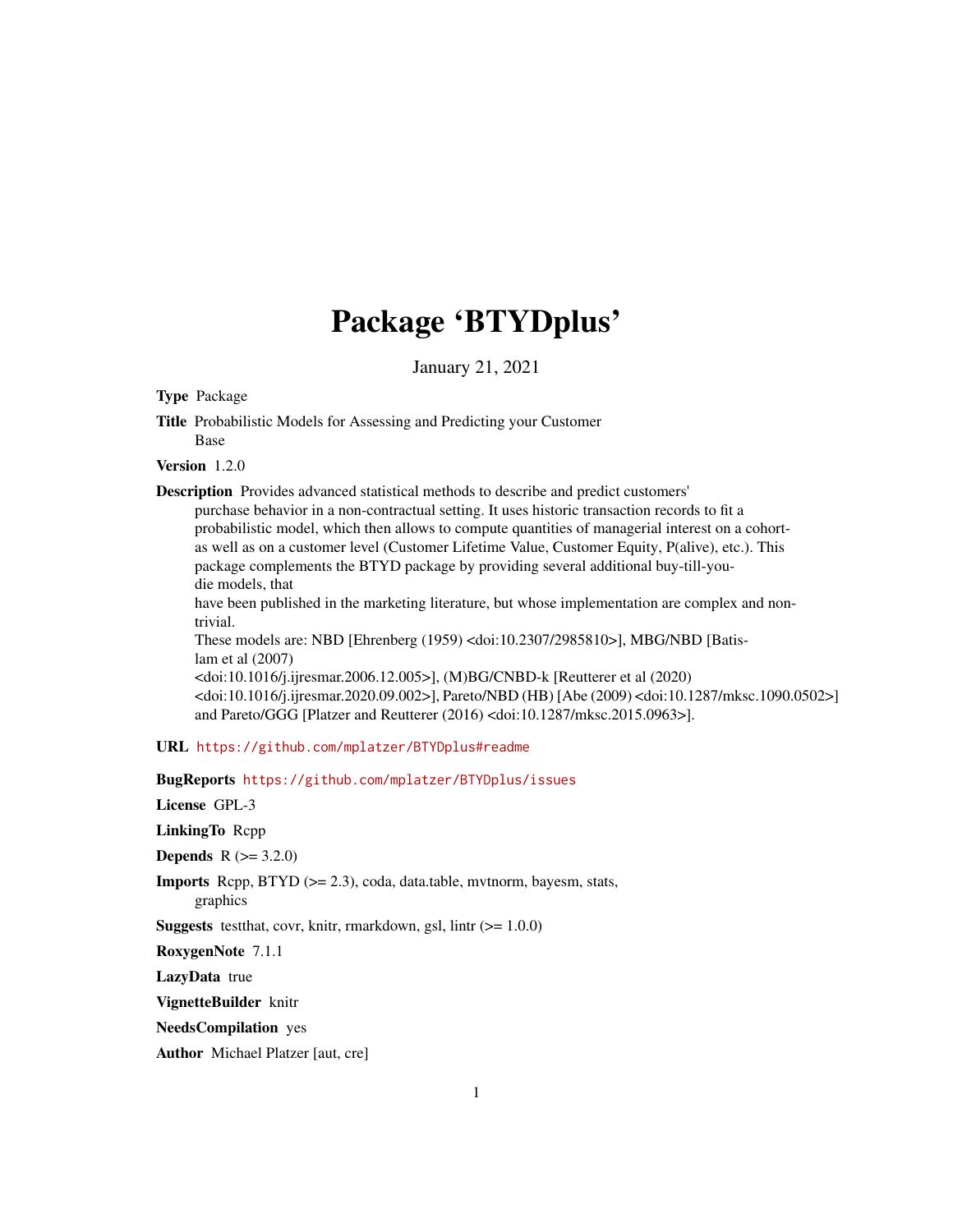Maintainer Michael Platzer <michael.platzer@gmail.com> Repository CRAN Date/Publication 2021-01-21 11:00:16 UTC

## R topics documented:

|                                                                                               | 3              |
|-----------------------------------------------------------------------------------------------|----------------|
|                                                                                               | $\overline{4}$ |
|                                                                                               | 5              |
|                                                                                               | $\overline{7}$ |
|                                                                                               | 8              |
|                                                                                               | 9              |
|                                                                                               | 10             |
|                                                                                               | 11             |
|                                                                                               | 12             |
|                                                                                               | 13             |
|                                                                                               | 14             |
|                                                                                               | 15             |
| $mbgcnbd.PAlive \ldots \ldots \ldots \ldots \ldots \ldots \ldots \ldots \ldots \ldots \ldots$ | 16             |
|                                                                                               | 17             |
|                                                                                               | 19             |
|                                                                                               | 20             |
|                                                                                               | 21             |
|                                                                                               | 23             |
|                                                                                               | 25             |
|                                                                                               | 26             |
|                                                                                               | 27             |
|                                                                                               | 28             |
|                                                                                               | 29             |
|                                                                                               | 30             |
|                                                                                               | 30             |
|                                                                                               | 32             |
|                                                                                               | 32             |
|                                                                                               | 34             |
|                                                                                               | 36             |
|                                                                                               | 37             |
|                                                                                               | 37             |
|                                                                                               | 38             |
|                                                                                               | 39             |
|                                                                                               | 39             |
|                                                                                               | 40             |
|                                                                                               | 41             |
|                                                                                               | 42             |
|                                                                                               | 43             |
|                                                                                               | 44             |
|                                                                                               | 45             |
|                                                                                               | 46             |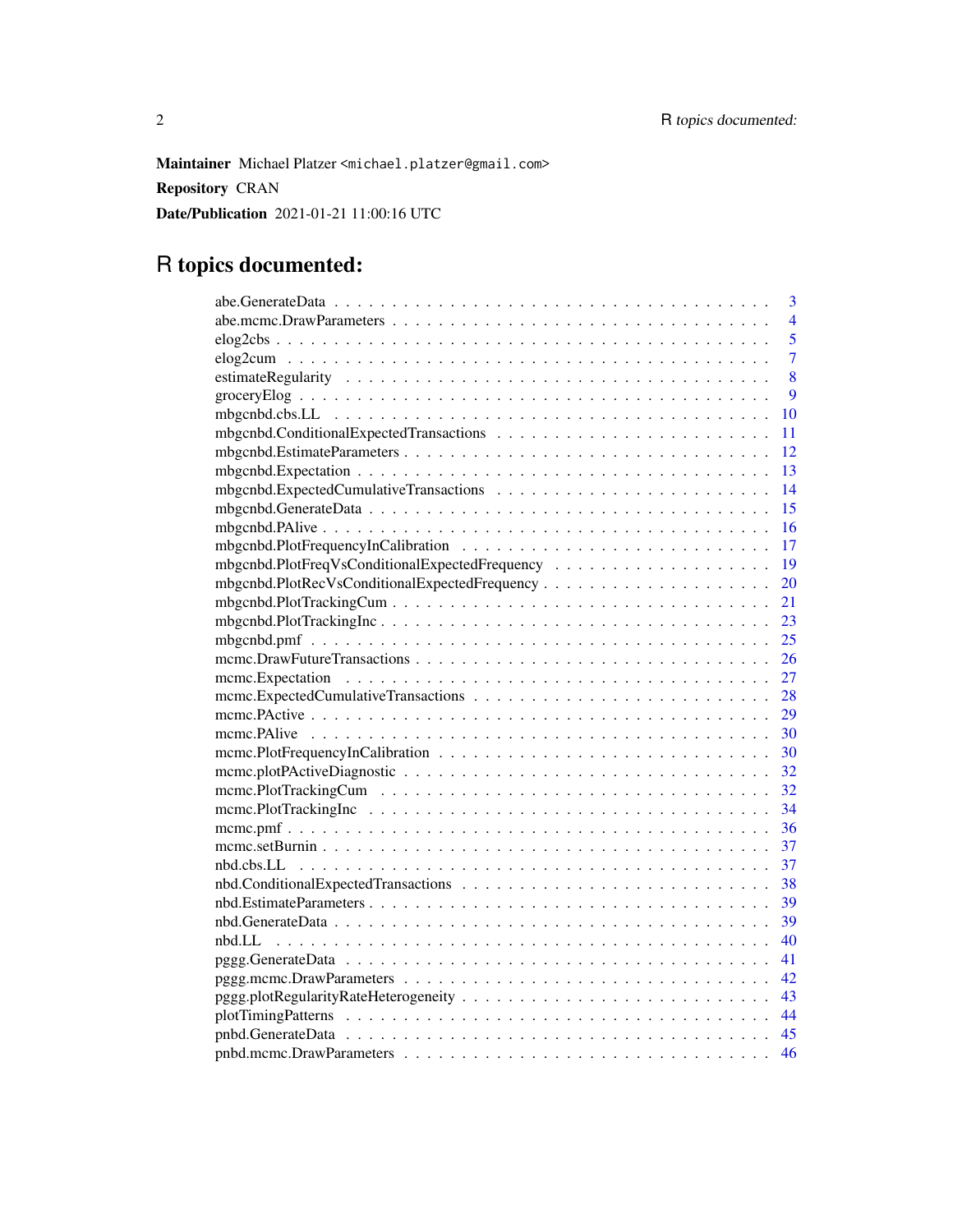#### <span id="page-2-0"></span>**Index a** set of the contract of the contract of the contract of the contract of the contract of the contract of the contract of the contract of the contract of the contract of the contract of the contract of the contrac

<span id="page-2-1"></span>abe.GenerateData *Simulate data according to Pareto/NBD (Abe) model assumptions*

#### Description

Simulate data according to Pareto/NBD (Abe) model assumptions

#### Usage

```
abe.GenerateData(
 n,
 T.cal,
 T.star,
 params,
 date.zero = "2000-01-01",
  covariates = NULL
)
```
#### Arguments

| n          | Number of customers.                                                                                                                                    |
|------------|---------------------------------------------------------------------------------------------------------------------------------------------------------|
| T.cal      | Length of calibration period. If a vector is provided, then it is assumed that<br>customers have different 'birth' dates, i.e. $max(T, cal) - T, cal$ . |
| T.star     | Length of holdout period. This may be a vector.                                                                                                         |
| params     | A list of model parameters: beta and gamma.                                                                                                             |
| date.zero  | Initial date for cohort start. Can be of class character, Date or POSIXt.                                                                               |
| covariates | Provide matrix of customer covariates. If NULL then random covariate values<br>between $[-1,1]$ are drawn.                                              |

#### Value

List of length 2:

| cbs  | A data frame with a row for each customer and the summary statistic as columns. |
|------|---------------------------------------------------------------------------------|
| elog | A data frame with a row for each transaction, and columns cust, date and t.     |

```
# generate artificial Pareto/NBD (Abe) with 2 covariates
params <- list()
params$beta <- matrix(c(0.18, -2.5, 0.5, -0.3, -0.2, 0.8), byrow = TRUE, ncol = 2)
params$gamma <- matrix(c(0.05, 0.1, 0.1, 0.2), ncol = 2)
data \leq abe.GenerateData(n = 200, T.cal = 32, T.star = 32, params)
cbs <- data$cbs # customer by sufficient summary statistic - one row per customer
elog <- data$elog # Event log - one row per event/purchase
```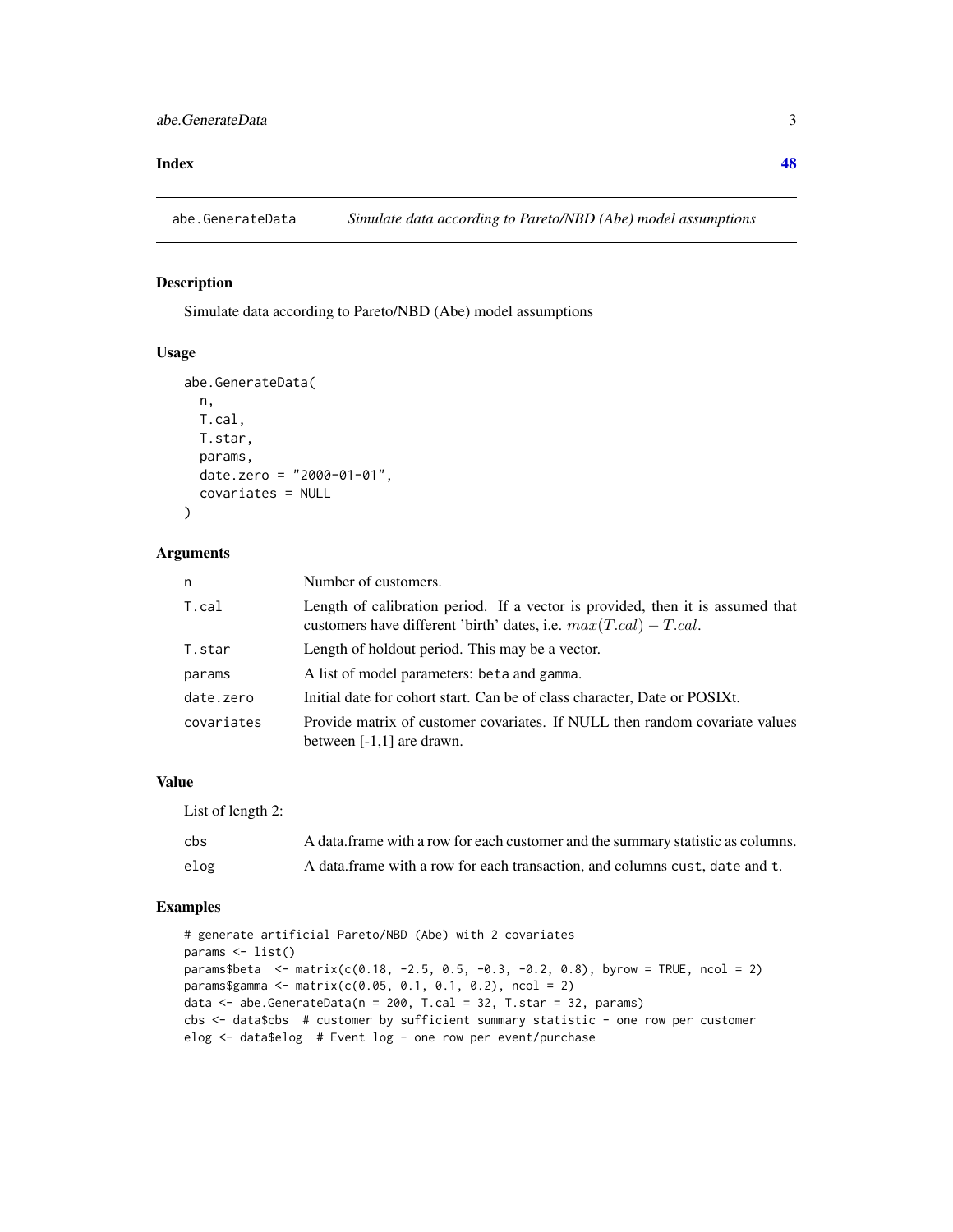```
abe.mcmc.DrawParameters
```
*Pareto/NBD (Abe) Parameter Draws*

#### Description

Returns draws from the posterior distributions of the Pareto/NBD (Abe) parameters, on cohort as well as on customer level.

#### Usage

```
abe.mcmc.DrawParameters(
 cal.cbs,
 covariates = c(),
 mcmc = 2500,
 burnin = 500,
  thin = 50,
 chains = 2,
 mc.cores = NULL,
  trace = 100
\mathcal{L}
```
#### Arguments

| cal.cbs    | Calibration period customer-by-sufficient-statistic (CBS) data.frame. It must<br>contain a row for each customer, and columns x for frequency, t.x for recency<br>and T. cal for the total time observed. A correct format can be easily generated<br>based on the complete event log of a customer cohort with elog2cbs. |
|------------|---------------------------------------------------------------------------------------------------------------------------------------------------------------------------------------------------------------------------------------------------------------------------------------------------------------------------|
| covariates | A vector of columns of cal, cbs which contain customer-level covariates.                                                                                                                                                                                                                                                  |
| mcmc       | Number of MCMC steps.                                                                                                                                                                                                                                                                                                     |
| burnin     | Number of initial MCMC steps which are discarded.                                                                                                                                                                                                                                                                         |
| thin       | Only every thin-th MCMC step will be returned.                                                                                                                                                                                                                                                                            |
| chains     | Number of MCMC chains to be run.                                                                                                                                                                                                                                                                                          |
| mc.cores   | Number of cores to use in parallel (Unix only). Defaults to min (chains, detectCores ()).                                                                                                                                                                                                                                 |
| trace      | Print logging statement every trace-th iteration. Not available for mc.cores ><br>1.                                                                                                                                                                                                                                      |

#### Details

See demo('pareto-abe') for how to apply this model.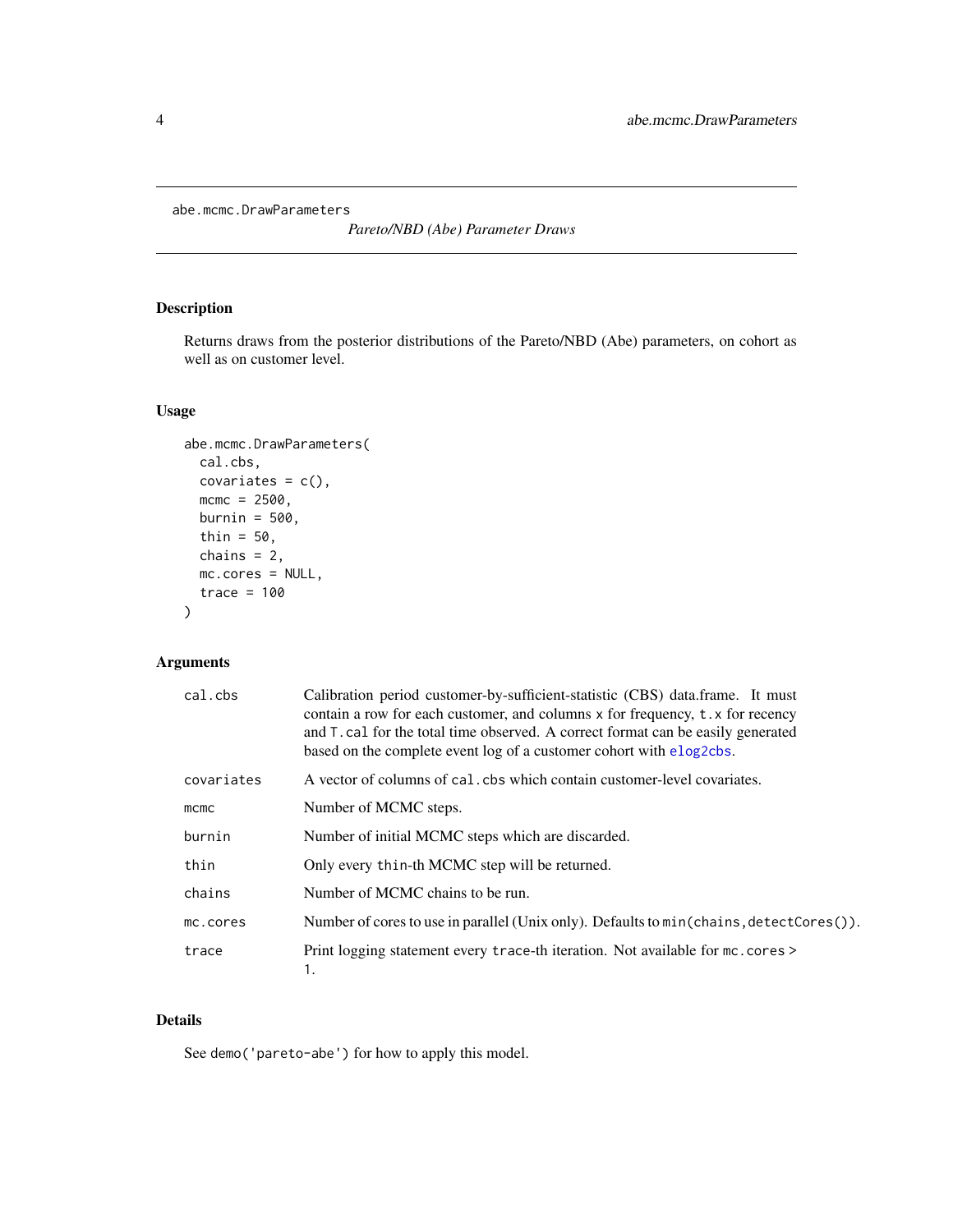#### <span id="page-4-0"></span>elog2cbs 5

#### Value

List of length 2:

| level 1 | list of mome, lists, one for each customer, with draws for customer-level pa- |
|---------|-------------------------------------------------------------------------------|
|         | rameters k, lambda, tau, z, mu                                                |
| level 2 | mcmc. list, with draws for cohort-level parameters                            |

#### References

Abe, M. (2009). "Counting your customers" one by one: A hierarchical Bayes extension to the Pareto/NBD model. Marketing Science, 28(3), 541-553. doi: [10.1287/mksc.1090.0502](https://doi.org/10.1287/mksc.1090.0502)

#### See Also

[abe.GenerateData](#page-2-1) [mcmc.PAlive](#page-29-1) [mcmc.DrawFutureTransactions](#page-25-1)

#### Examples

```
data("groceryElog")
\text{cbs} \leq \text{elog2} \text{cbs} (\text{groceryElog}, T. \text{cal} = "2006-12-31")cbs$cov1 <- as.integer(cbs$cust) %% 2 # create dummy covariate
param.draws <- abe.mcmc.DrawParameters(cbs, c("cov1"),
 mcmc = 100, burnin = 50, thin = 10, chains = 1) # short MCMC to run demo fast
# cohort-level parameter draws
as.matrix(param.draws$level_2)
# customer-level parameter draws for customer with ID '4'
as.matrix(param.draws$level_1[["4"]])
# estimate future transactions
xstar.draws <- mcmc.DrawFutureTransactions(cbs, param.draws, cbs$T.star)
xstar.est <- apply(xstar.draws, 2, mean)
head(xstar.est)
```
<span id="page-4-1"></span>

elog2cbs *Convert Event Log to customer-level summary statistic*

#### Description

Efficient implementation for the conversion of an event log into a customer-by-sufficient-statistic (CBS) data.frame, with a row for each customer, which is the required data format for estimating model parameters.

```
elog2cbs(elog, units = "week", T.cal = NULL, T.tot = NULL)
```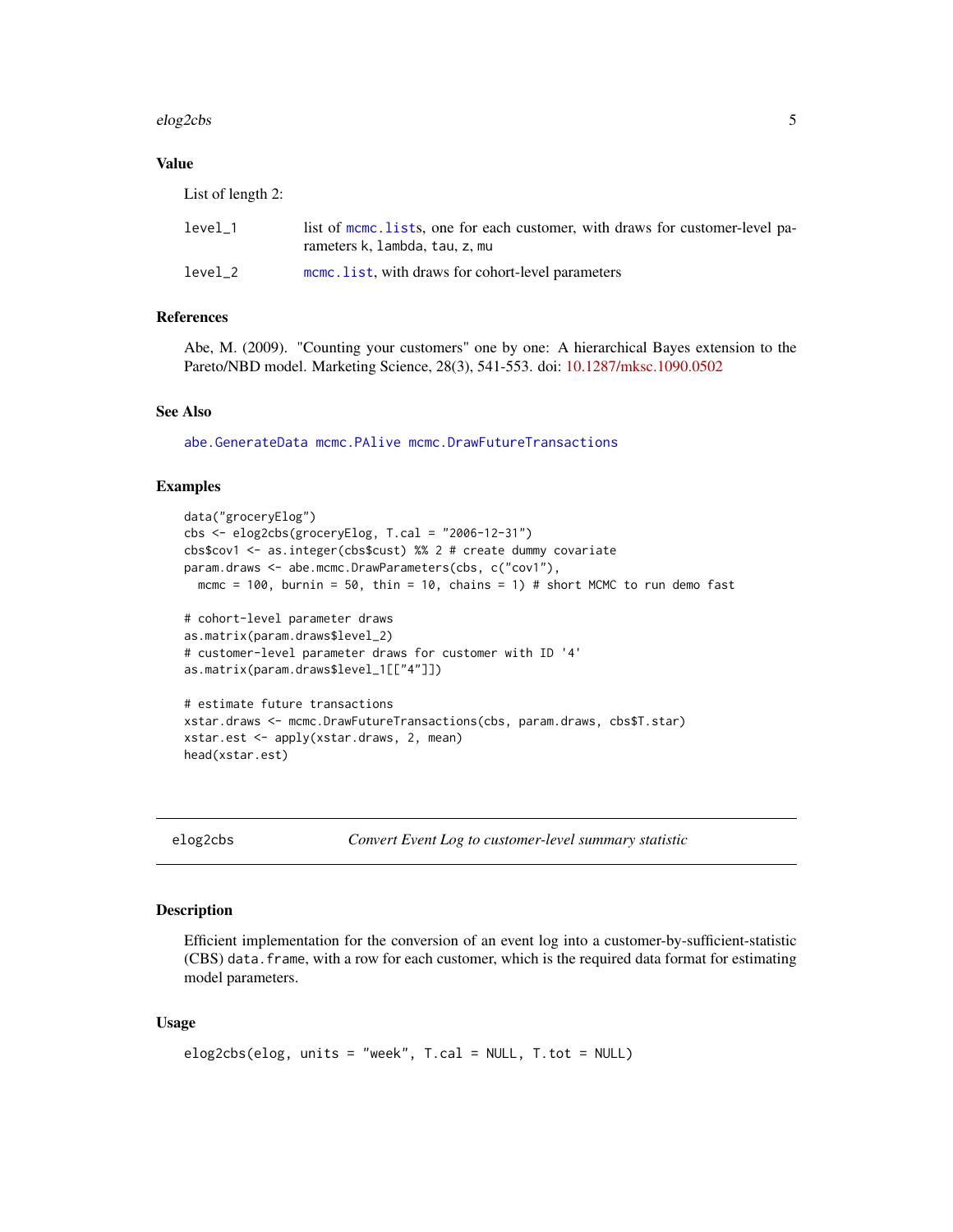<span id="page-5-0"></span>

| elog  | Event log, a data. frame with field cust for the customer ID and field date for<br>the date/time of the event, which should be of type Date or POSIXt. If a field<br>sales is present, it will be aggregated as well. |
|-------|-----------------------------------------------------------------------------------------------------------------------------------------------------------------------------------------------------------------------|
| units | Time unit, either week, day, hour, min or sec. See difftime.                                                                                                                                                          |
| T.cal | End date of calibration period. Defaults to max (elog\$date).                                                                                                                                                         |
| T.tot | End date of the observation period. Defaults to max (elog\$date).                                                                                                                                                     |
|       |                                                                                                                                                                                                                       |

#### Details

The time unit for expressing t.x, T.cal and litt are determined via the argument units, which is passed forward to method difftime, and defaults to weeks.

Argument T.tot allows one to specify the end of the observation period, i.e. the last possible date of an event to still be included in the event log. If T.tot is not provided, then the date of the last recorded event will be assumed to coincide with the end of the observation period. If T.tot is provided, then any event that occurs after that date is discarded.

Argument T.cal allows one to split the summary statistics into a calibration and a holdout period. This can be useful for evaluating forecasting accuracy for a given dataset. If T.cal is not provided, then the whole observation period is considered, and is then subsequently used for for estimating model parameters. If it is provided, then the returned data. frame contains two additional fields, with x.star representing the number of repeat transactions during the holdout period of length T.star. And only those customers are contained, who have had at least one event during the calibration period.

Transactions with identical cust and date field are treated as a single transaction, with sales being summed up.

#### Value

data.frame with fields:

| cust       | Customer id (unique key).                                                                          |
|------------|----------------------------------------------------------------------------------------------------|
| $\times$   | Number of recurring events in calibration period.                                                  |
| t.x        | Time between first and last event in calibration period.                                           |
| litt       | Sum of logarithmic intertransaction timings during calibration period.                             |
| sales      | Sum of sales in calibration period, incl. initial transaction. Only if elog\$sales<br>is provided. |
| sales.x    | Sum of sales in calibration period, excl. initial transaction. Only if elog\$sales<br>is provided. |
| first      | Date of first transaction in calibration period.                                                   |
| T.cal      | Time between first event and end of calibration period.                                            |
| T.star     | Length of holdout period. Only if T. cal is provided.                                              |
| x.star     | Number of events within holdout period. Only if T. cal is provided.                                |
| sales.star | Sum of sales within holdout period. Only if T. cal and elog\$sales are pro-<br>vided.              |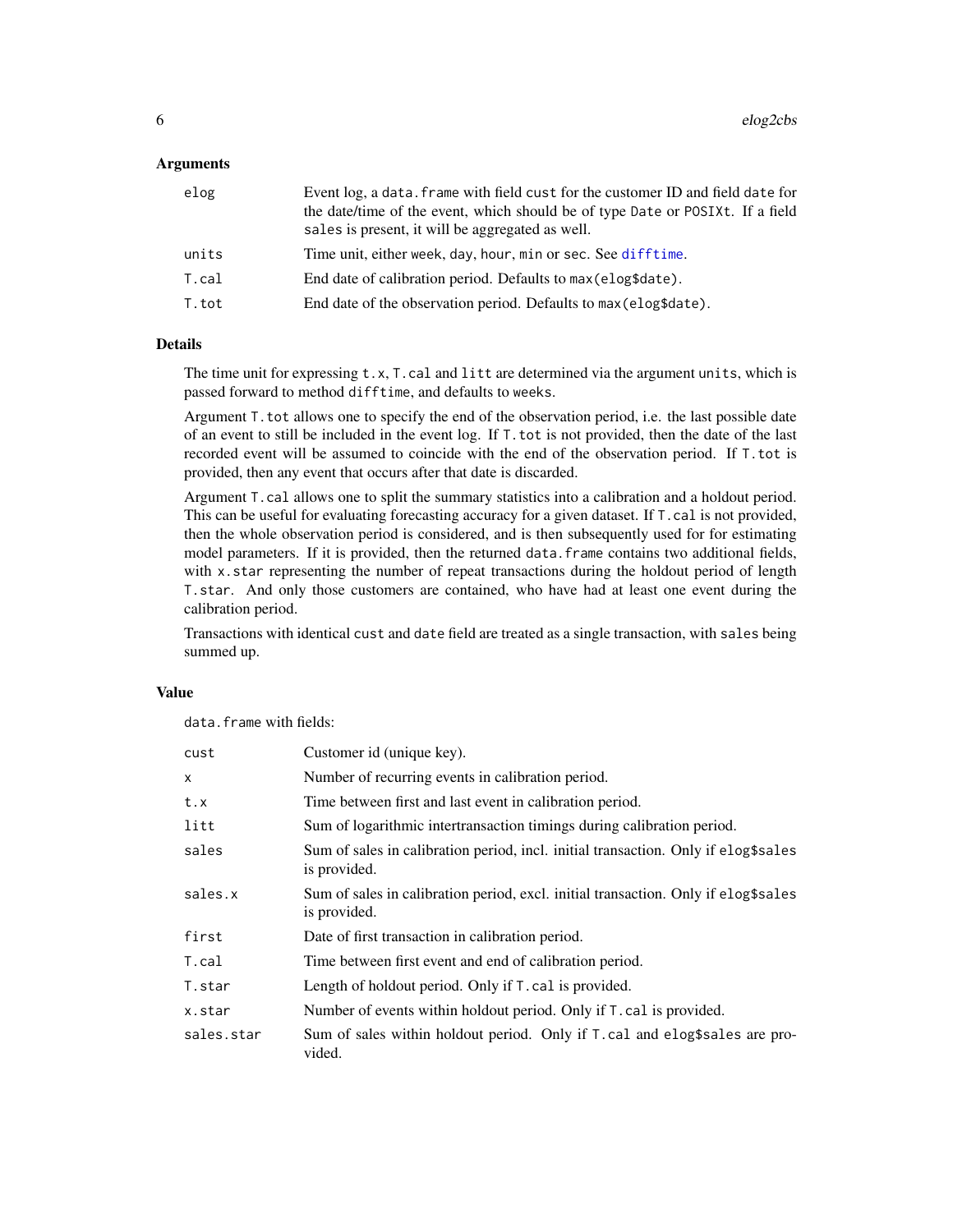#### <span id="page-6-0"></span>elog2cum 7

#### Examples

```
data("groceryElog")
cbs <- elog2cbs(groceryElog, T.cal = "2006-12-31", T.tot = "2007-12-30")
head(cbs)
```
<span id="page-6-1"></span>elog2cum *Convert Event Log to Transaction Counts*

#### <span id="page-6-2"></span>Description

Aggregates an event log to either incremental or cumulative number of transactions. If first=TRUE then the initial transactions of each customer are included in the count as well.

#### Usage

```
elog2cum(elog, by = 7, first = FALSE)
elog2inc(elog, by = 7, first = FALSE)
```
#### Arguments

| elog  | Event log, a data. frame with columns cust and transaction time t or date.     |
|-------|--------------------------------------------------------------------------------|
| bv    | Only return every by-th count Defaults to 7, and thus returns weekly numbers.  |
| first | If TRUE, then the first transaction for each customer is being counted as well |

#### Details

Duplicate transactions with identical cust and date (or t) field are counted only once.

#### Value

Numeric vector of transaction counts.

```
data("groceryElog")
cum <- elog2cum(groceryElog)
plot(cum, typ="l", frame = FALSE)
inc <- elog2inc(groceryElog)
plot(inc, typ="l", frame = FALSE)
```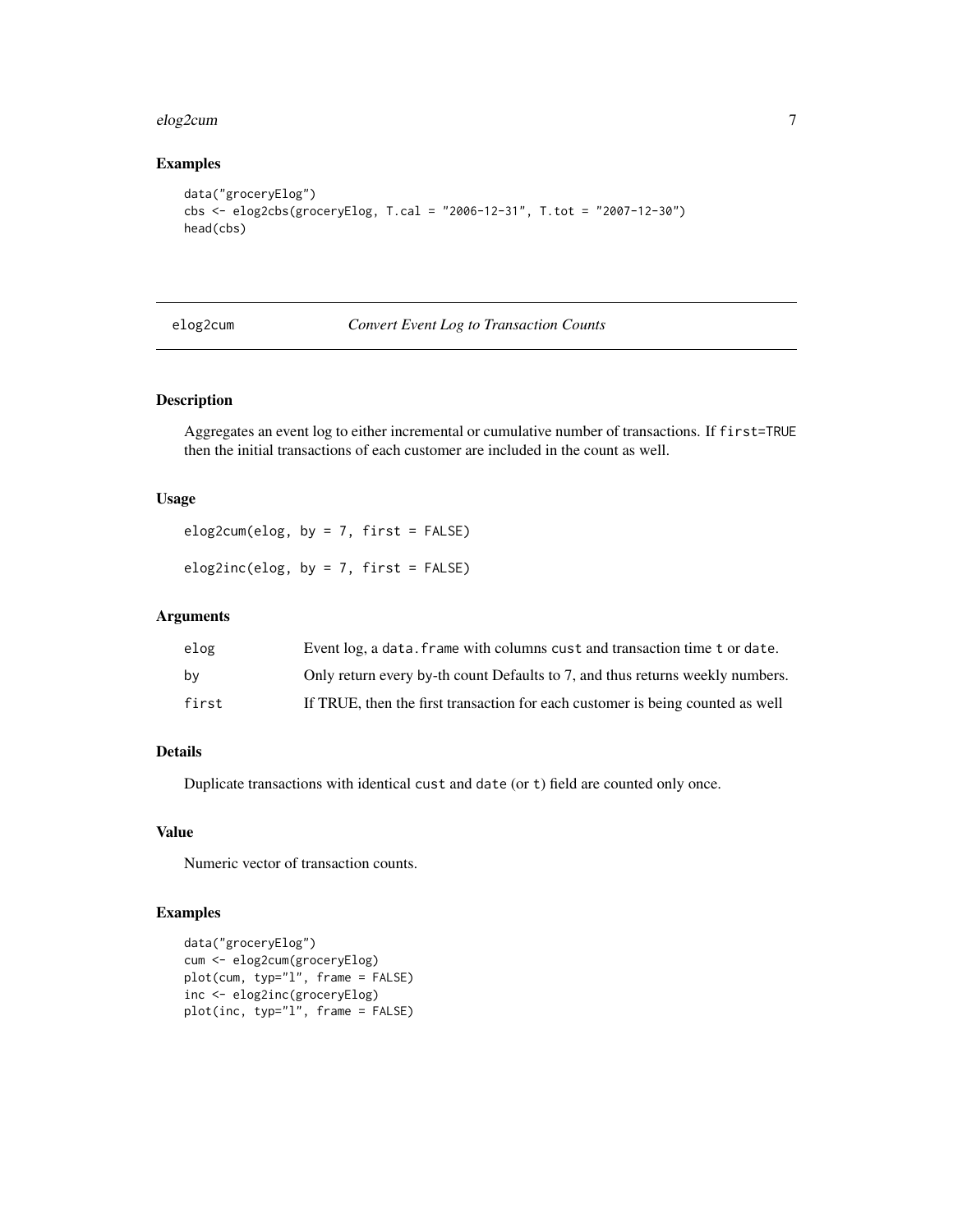<span id="page-7-0"></span>estimateRegularity *Estimate Regularity in Intertransaction Timings*

#### **Description**

The models (M)BG/CNBD-k and Pareto/GGG are capable of leveraging regularity within transaction timings for improving forecast accuracy. This method provides a quick check for the degree of regularity in the event timings. A return value of close to 1 supports the assumption of exponentially distributed intertransaction times, whereas values significantly larger than 1 reveal the presence of regularity.

#### Usage

```
estimateRegularity(
  elog,
  method = "wheel",plot = FALSE,
  title = ",
  min = NULL
)
```
#### Arguments

| elog   | Event log, a data. frame with columns cust and transaction time t or date                                                                                                              |
|--------|----------------------------------------------------------------------------------------------------------------------------------------------------------------------------------------|
| method | Either wheat, mle, mle-minka, mle-thom or cv.                                                                                                                                          |
| plot   | If TRUE then an additional diagnostic plot is provided.                                                                                                                                |
| title  | Plot title.                                                                                                                                                                            |
| min    | Minimum number of intertransaction times per customer. Customers with less<br>than min intertransactions are not considered. Defaults to 2 for method 'wheat',<br>and to 10 otherwise. |

#### Details

Estimation is either done by 1) assuming the same degree of regularity across all customers (Wheat & Morrison (1990) via method = "wheat"), or 2) by estimating regularity for each customer separately, as the shape parameter of a fitted gamma distribution, and then return the median across estimates. The latter methods, though, require sufficient (>=min) transactions per customer.

Wheat & Morrison (1990)'s method calculates for each customer a statistic M based on her last two number of intertransaction times as  $ITI_1 / (ITI_1 + ITI_2)$ . That measure is known to follow a Beta(k,k) distribution, and k can be estimated as  $(1-4*\Var(M))/(8*\Var(M))$ . The corresponding diagnostic plot (plot = TRUE) shows the actual distribution of M vs. the theoretical distribution for  $k = 1$  and  $k = 2$ .

#### Value

Estimated real-valued regularity parameter.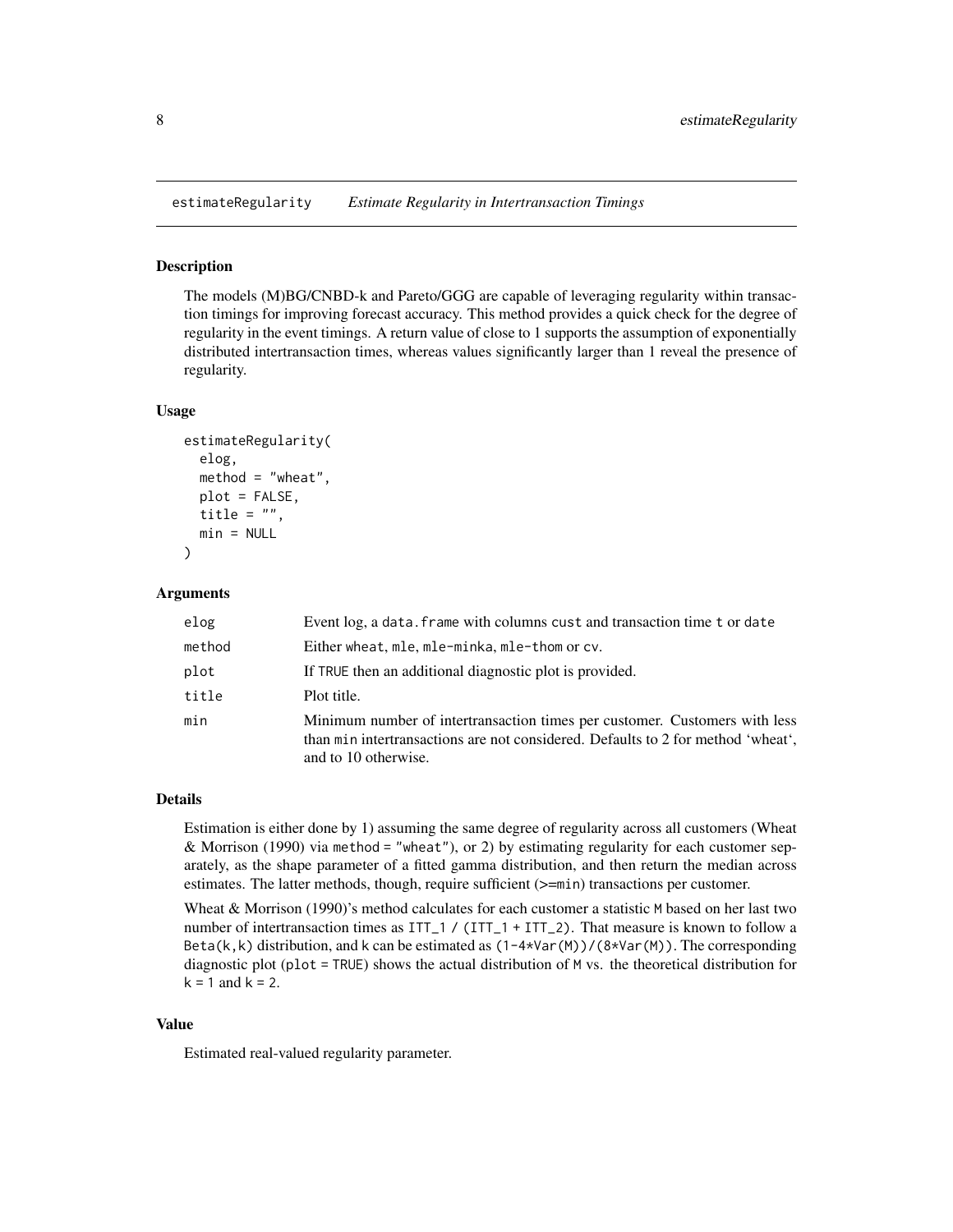#### <span id="page-8-0"></span>groceryElog 9

#### References

Wheat, Rita D., and Donald G. Morrison. "Estimating purchase regularity with two interpurchase times." Journal of Marketing Research (1990): 87-93.

Dunn, Richard, Steven Reader, and Neil Wrigley. 'An investigation of the assumptions of the NBD model' Applied Statistics (1983): 249-259.

Wu, Couchen, and H-L. Chen. 'A consumer purchasing model with learning and departure behaviour.' Journal of the Operational Research Society (2000): 583-591.

<https://tminka.github.io/papers/minka-gamma.pdf>

#### Examples

```
data("groceryElog")
estimateRegularity(groceryElog, plot = TRUE, method = 'wheat')
estimateRegularity(groceryElog, plot = TRUE, method = 'mle-minka')
estimateRegularity(groceryElog, plot = TRUE, method = 'mle-thom')
estimateRegularity(groceryElog, plot = TRUE, method = 'cv')
```
groceryElog *Event log for customers of an online grocery store.*

#### **Description**

These data came from an online retailer offering a broad range of grocery categories. The original data set spans four years, but lacked the customers' acquisition date. Therefore, we constructed a quasi cohort by limiting the provided data analysis to those customers who haven't purchased at all in the first two years, and had their first purchase in the first quarter of 2006. This resulted in 10483 transactions being recorded for 1525 customers during a period of two years (2006-2007).

#### Usage

groceryElog

#### Format

A data frame with 10483 rows and 2 variables:

cust customer ID, factor vector

date transaction date, Date vector

#### Source

Thomas Reutterer <thomas.reutterer@wu.ac.at>

#### References

Platzer, M., & Reutterer, T. (2016). Ticking away the moments: Timing regularity helps to better predict customer activity. Marketing Science, 35(5), 779-799. doi: [10.1287/mksc.2015.0963](https://doi.org/10.1287/mksc.2015.0963)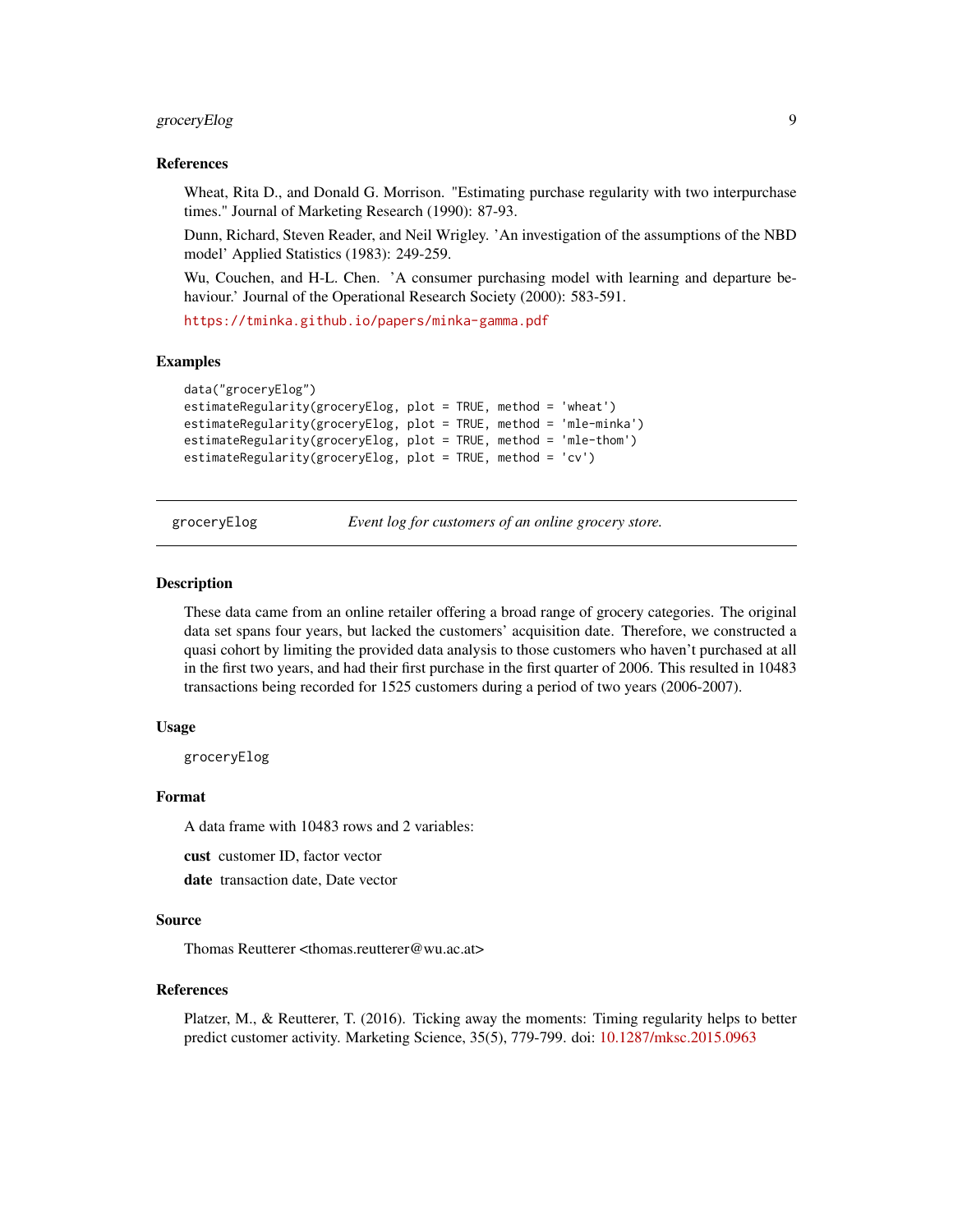<span id="page-9-0"></span>

#### Description

Calculates the log-likelihood of the (M)BG/CNBD-k model.

#### Usage

```
mbgcnbd.cbs.LL(params, cal.cbs)
```
mbgcnbd.LL(params, x, t.x, T.cal, litt)

bgcnbd.cbs.LL(params, cal.cbs)

bgcnbd.LL(params, x, t.x, T.cal, litt)

#### Arguments

| params  | A vector with model parameters k, r, alpha, a and b, in that order.                                                                                                                                                                                                                                                                                                                                     |
|---------|---------------------------------------------------------------------------------------------------------------------------------------------------------------------------------------------------------------------------------------------------------------------------------------------------------------------------------------------------------------------------------------------------------|
| cal.cbs | Calibration period customer-by-sufficient-statistic (CBS) data.frame. It must<br>contain a row for each customer, and columns $x$ for frequency, $t \cdot x$ for recency<br>, T. cal for the total time observed, as well as the sum over logarithmic inter-<br>transaction times litt. A correct format can be easily generated based on the<br>complete event log of a customer cohort with elog2cbs. |
| X       | frequency, <i>i.e.</i> number of re-purchases                                                                                                                                                                                                                                                                                                                                                           |
| t.x     | recency, <i>i.e.</i> time elapsed from first purchase to last purchase                                                                                                                                                                                                                                                                                                                                  |
| T.cal   | total time of observation period                                                                                                                                                                                                                                                                                                                                                                        |
| litt    | sum of logarithmic interpurchase times                                                                                                                                                                                                                                                                                                                                                                  |
|         |                                                                                                                                                                                                                                                                                                                                                                                                         |

#### Value

For bgcnbd.cbs.LL, the total log-likelihood of the provided data. For bgcnbd.LL, a vector of log-likelihoods as long as the longest input vector (x, t.x, or T.cal).

#### References

(M)BG/CNBD-k: Reutterer, T., Platzer, M., & Schroeder, N. (2020). Leveraging purchase regularity for predicting customer behavior the easy way. International Journal of Research in Marketing. doi: [10.1016/j.ijresmar.2020.09.002](https://doi.org/10.1016/j.ijresmar.2020.09.002)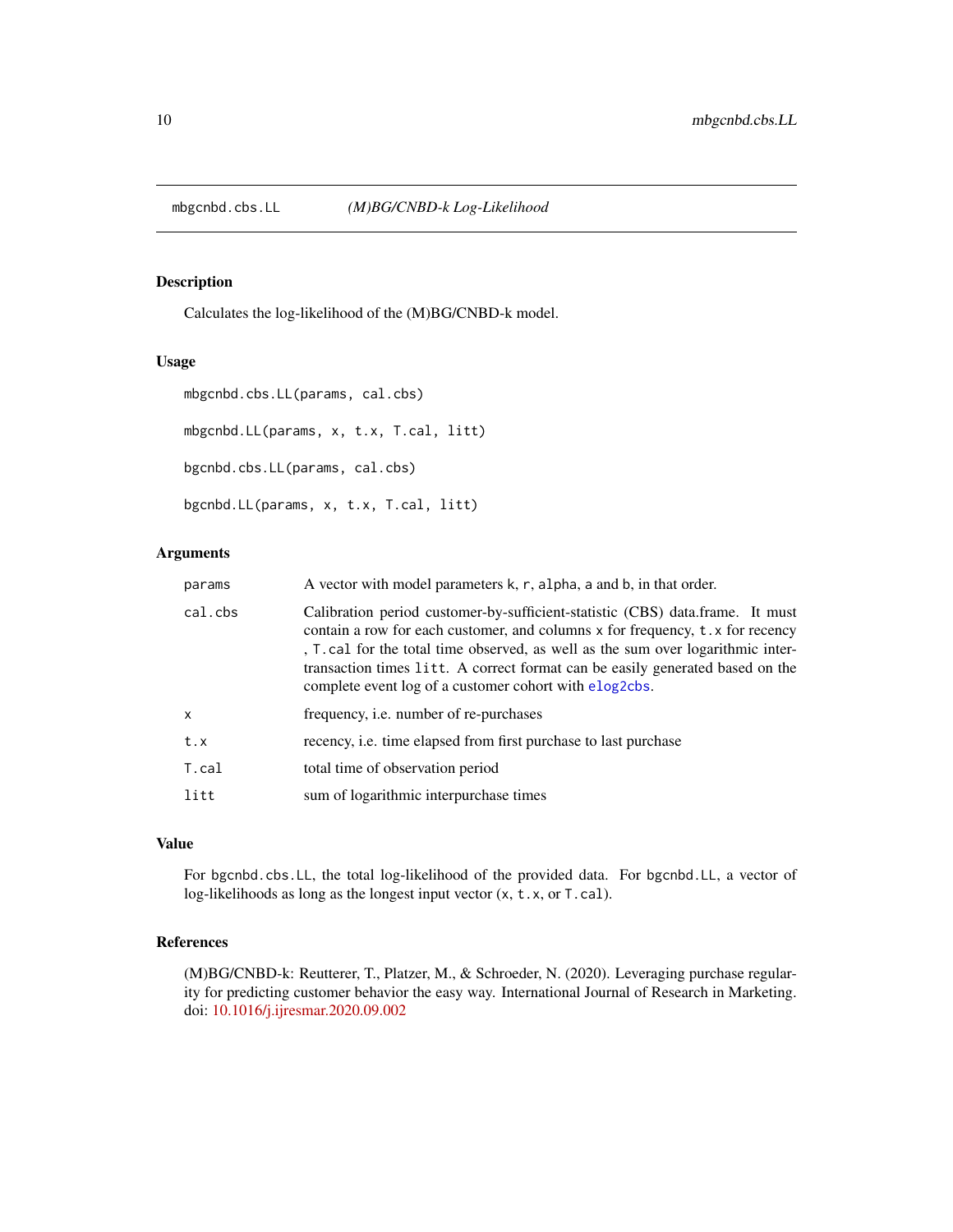<span id="page-10-0"></span>mbgcnbd.ConditionalExpectedTransactions *(M)BG/CNBD-k Conditional Expected Transactions*

#### **Description**

Uses (M)BG/CNBD-k model parameters and a customer's past transaction behavior to return the number of transactions they are expected to make in a given time period.

#### Usage

```
mbgcnbd.ConditionalExpectedTransactions(params, T.star, x, t.x, T.cal)
```

```
bgcnbd.ConditionalExpectedTransactions(params, T.star, x, t.x, T.cal)
```
#### Arguments

| params       | A vector with model parameters k, r, alpha, a and b, in that order.                                              |
|--------------|------------------------------------------------------------------------------------------------------------------|
| T.star       | Length of time for which we are calculating the expected number of transactions.                                 |
| $\mathsf{x}$ | Number of repeat transactions in the calibration period T.cal, or a vector of<br>calibration period frequencies. |
| t.x          | Recency, i.e. length between first and last transaction during calibration period.                               |
| T.cal        | Length of calibration period, or a vector of calibration period lengths.                                         |

#### Value

Number of transactions a customer is expected to make in a time period of length t, conditional on their past behavior. If any of the input parameters has a length greater than 1, this will be a vector of expected number of transactions.

#### References

(M)BG/CNBD-k: Reutterer, T., Platzer, M., & Schroeder, N. (2020). Leveraging purchase regularity for predicting customer behavior the easy way. International Journal of Research in Marketing. doi: [10.1016/j.ijresmar.2020.09.002](https://doi.org/10.1016/j.ijresmar.2020.09.002)

```
## Not run:
data("groceryElog")
cbs <- elog2cbs(groceryElog)
params <- mbgcnbd.EstimateParameters(cbs, k = 2)
# estimate transactions for next 12 weeks
xstar.est <- mbgcnbd.ConditionalExpectedTransactions(params,
 T.star = 12, cbs$x, cbs$t.x, cbs$T.cal)
head(xstar.est) # expected number of transactions for first 6 customers
sum(xstar.est) # expected total number of transactions during holdout
```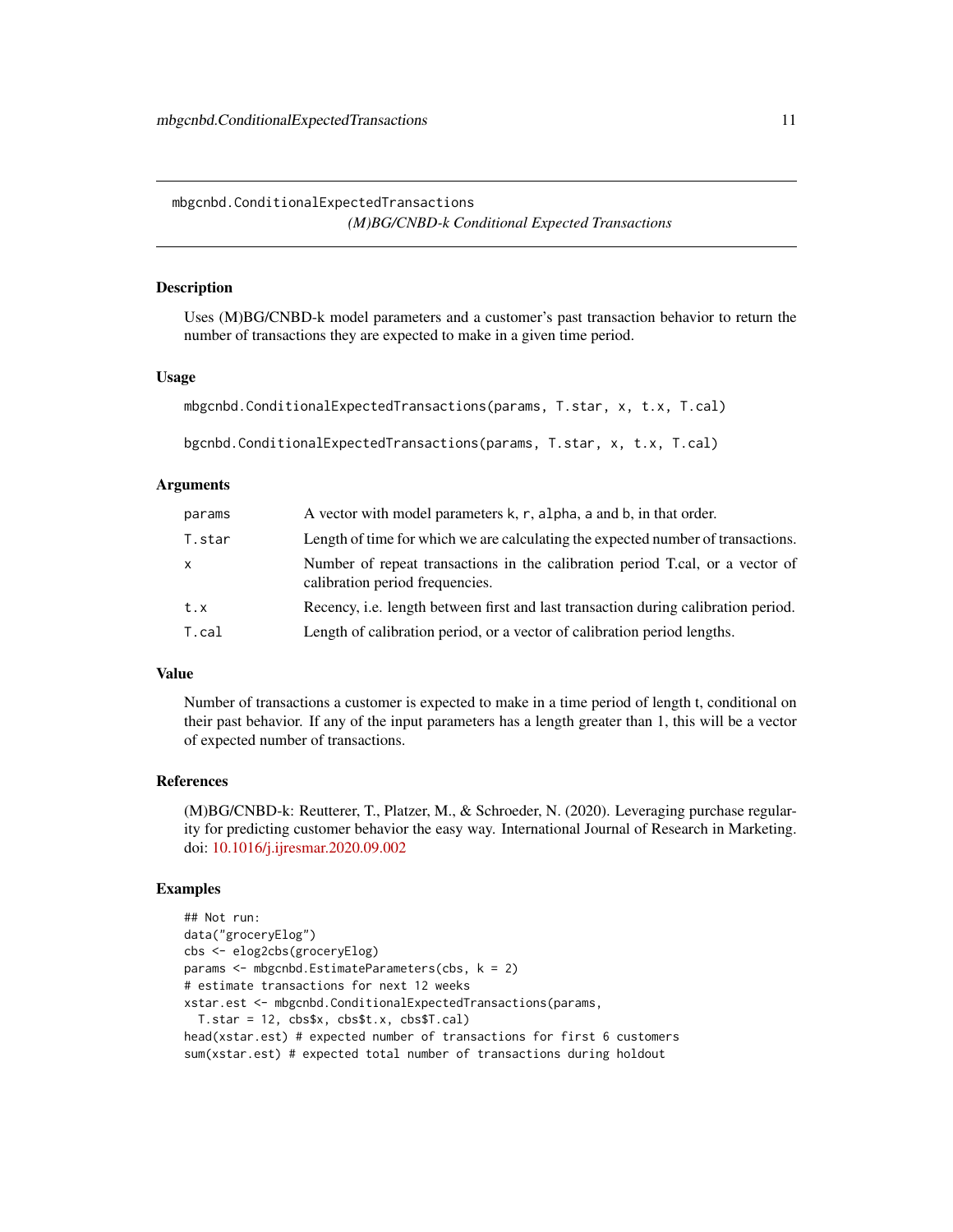<span id="page-11-0"></span>## End(Not run)

mbgcnbd.EstimateParameters *(M)BG/CNBD-k Parameter Estimation*

#### Description

Estimates parameters for the (M)BG/CNBD-k model via Maximum Likelihood Estimation.

#### Usage

```
mbgcnbd.EstimateParameters(
 cal.cbs,
 k = NULL,par.start = c(1, 3, 1, 3),max.param.value = 10000,
  trace = \theta)
bgcnbd.EstimateParameters(
 cal.cbs,
 k = NULL,par.start = c(1, 3, 1, 3),max.param.value = 10000,
  trace = \theta)
mbgnbd.EstimateParameters(
 cal.cbs,
 par.start = c(1, 3, 1, 3),max.param.value = 10000,
  trace = \theta)
```
#### Arguments

| cal.cbs | Calibration period customer-by-sufficient-statistic (CBS) data.frame. It must<br>contain a row for each customer, and columns $x$ for frequency, $t \cdot x$ for recency,<br>T cal for the total time observed, as well as the sum over logarithmic intertrans-<br>action times litt, in case that k is not provided. A correct format can be easily<br>generated based on the complete event log of a customer cohort with elog2cbs. |
|---------|---------------------------------------------------------------------------------------------------------------------------------------------------------------------------------------------------------------------------------------------------------------------------------------------------------------------------------------------------------------------------------------------------------------------------------------|
| k       | Integer-valued degree of regularity for Erlang-k distributed interpurchase times.<br>By default this k is not provided, and a grid search from 1 to 12 is performed<br>in order to determine the best-fitting k. The grid search is stopped early, if the<br>log-likelihood does not increase anymore when increasing k beyond 4.                                                                                                     |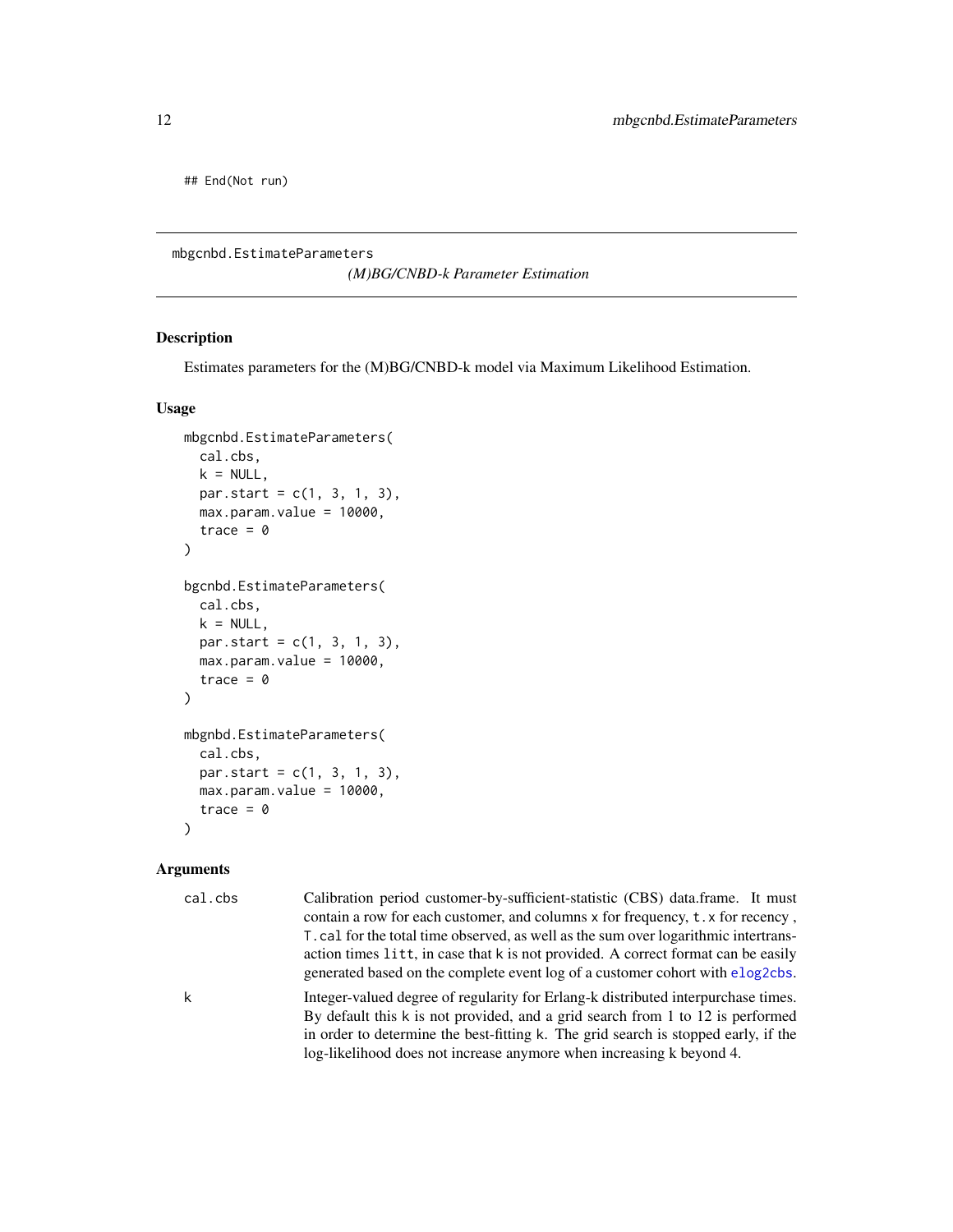<span id="page-12-0"></span>

| par.start       | Initial (M)BG/CNBD-k parameters. A vector with $r$ , alpha, a and b in that                                                 |
|-----------------|-----------------------------------------------------------------------------------------------------------------------------|
|                 | order.                                                                                                                      |
| max.param.value |                                                                                                                             |
|                 | Upper bound on parameters.                                                                                                  |
| trace           | If larger than 0, then the parameter values are is printed every trace-step of the<br>maximum likelihood estimation search. |

#### Value

A vector of estimated parameters.

#### References

(M)BG/CNBD-k: Reutterer, T., Platzer, M., & Schroeder, N. (2020). Leveraging purchase regularity for predicting customer behavior the easy way. International Journal of Research in Marketing. doi: [10.1016/j.ijresmar.2020.09.002](https://doi.org/10.1016/j.ijresmar.2020.09.002)

Batislam, E. P., Denizel, M., & Filiztekin, A. (2007). Empirical validation and comparison of models for customer base analysis. International Journal of Research in Marketing, 24(3), 201-209. doi: [10.1016/j.ijresmar.2006.12.005](https://doi.org/10.1016/j.ijresmar.2006.12.005)

#### See Also

[bgnbd.EstimateParameters](#page-0-0)

#### Examples

```
## Not run:
data("groceryElog")
cbs <- elog2cbs(groceryElog)
(params <- mbgcnbd.EstimateParameters(cbs))
```
## End(Not run)

mbgcnbd.Expectation *(M)BG/CNBD-k Expectation*

#### Description

Returns the number of repeat transactions that a randomly chosen customer (for whom we have no prior information) is expected to make in a given time period, i.e.  $E(X(t)|k, r, alpha, a, b)$ .

#### Usage

```
mbgcnbd.Expectation(params, t)
```
bgcnbd.Expectation(params, t)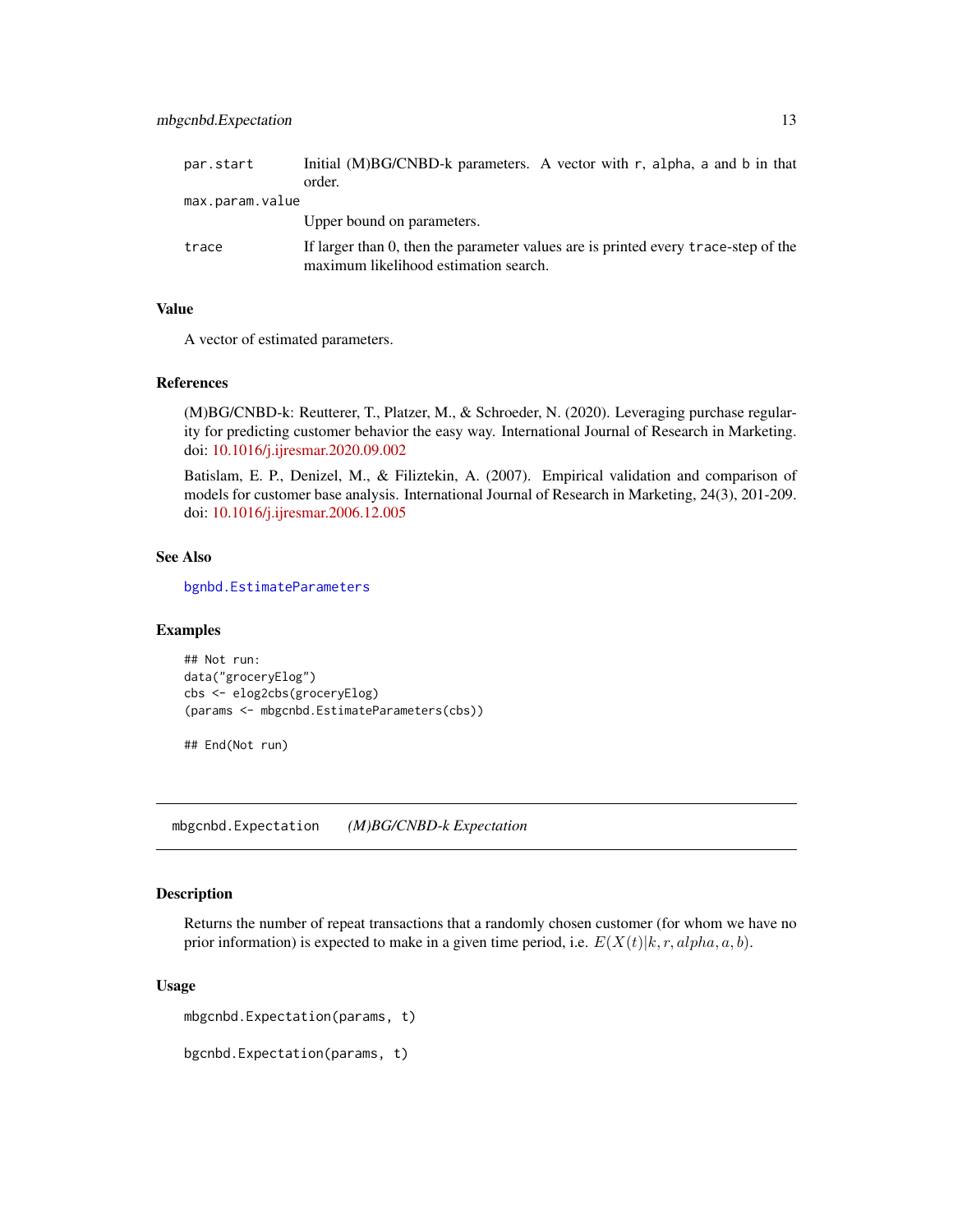<span id="page-13-0"></span>

| params | A vector with model parameters k, r, alpha, a and b, in that order.                          |
|--------|----------------------------------------------------------------------------------------------|
|        | Length of time for which we are calculating the expected number of repeat trans-<br>actions. |

#### Details

Note: Computational time increases with the number of unique values of t.

#### Value

Number of repeat transactions a customer is expected to make in a time period of length t.

#### References

(M)BG/CNBD-k: Reutterer, T., Platzer, M., & Schroeder, N. (2020). Leveraging purchase regularity for predicting customer behavior the easy way. International Journal of Research in Marketing. doi: [10.1016/j.ijresmar.2020.09.002](https://doi.org/10.1016/j.ijresmar.2020.09.002)

#### Examples

```
## Not run:
data("groceryElog")
cbs <- elog2cbs(groceryElog)
params <- mbgcnbd.EstimateParameters(cbs)
mbgcnbd.Expectation(params, t = c(26, 52))
```
## End(Not run)

<span id="page-13-1"></span>mbgcnbd.ExpectedCumulativeTransactions *(M)BG/CNBD-k Expected Cumulative Transactions*

#### Description

Calculates the expected cumulative total repeat transactions by all customers for the calibration and holdout periods.

#### Usage

mbgcnbd.ExpectedCumulativeTransactions(params, T.cal, T.tot, n.periods.final)

bgcnbd.ExpectedCumulativeTransactions(params, T.cal, T.tot, n.periods.final)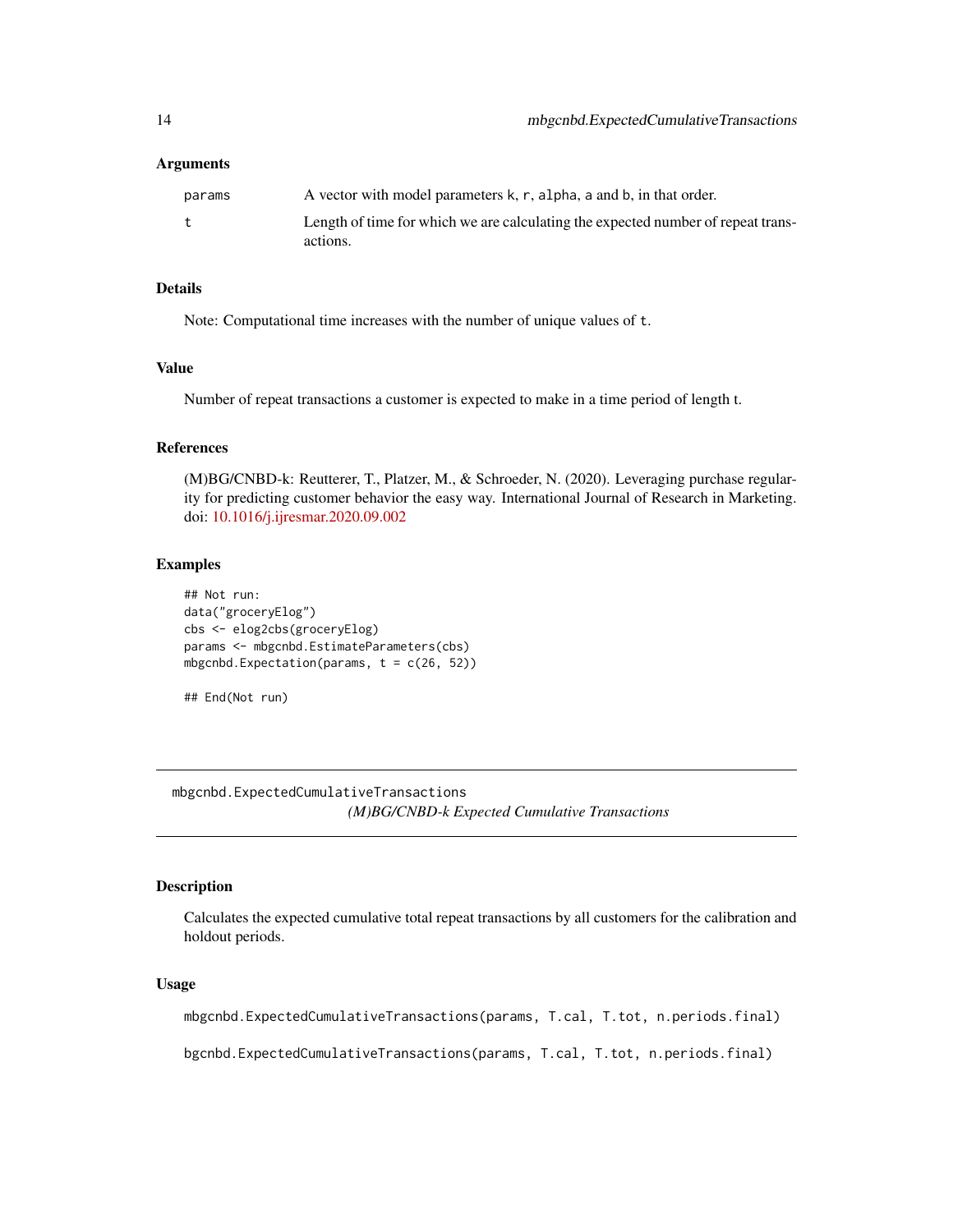<span id="page-14-0"></span>

| params          | A vector with model parameters k, r, alpha, a and b, in that order. |
|-----------------|---------------------------------------------------------------------|
| T.cal           | A vector to represent customers' calibration period lengths.        |
| T.tot           | End of holdout period. Must be a single value, not a vector.        |
| n.periods.final |                                                                     |

Number of time periods in the calibration and holdout periods.

#### Details

Note: Computational time increases with the number of unique values of T.cal.

#### Value

Vector of length n.periods.final with expected cumulative total repeat transactions by all customers.

#### Examples

```
## Not run:
data("groceryElog")
cbs <- elog2cbs(groceryElog)
params <- mbgcnbd.EstimateParameters(cbs, k = 2)
# Returns a vector containing expected cumulative repeat transactions for 104
# weeks, with every eigth week being reported.
mbgcnbd.ExpectedCumulativeTransactions(params,
  T.cal = cbs$T.cal,
 T. tot = 104,n.periods.final = 104 / 8)## End(Not run)
```
mbgcnbd.GenerateData *Simulate data according to (M)BG/CNBD-k model assumptions*

#### Description

Simulate data according to (M)BG/CNBD-k model assumptions

```
mbgcnbd.GenerateData(n, T.cal, T.star = NULL, params, date.zero = "2000-01-01")
bgcnbd.GenerateData(n, T.cal, T.star = NULL, params, date.zero = "2000-01-01")
```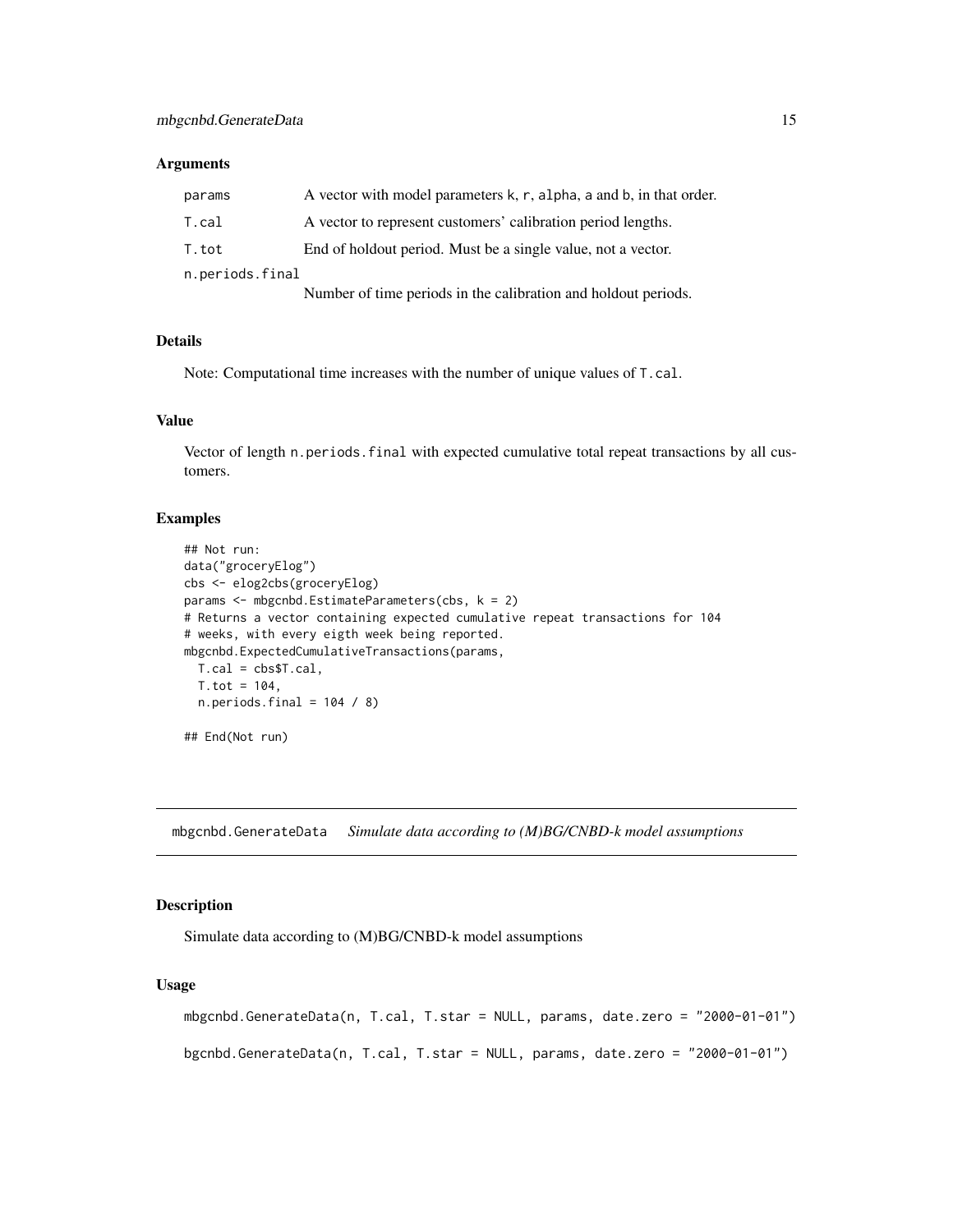<span id="page-15-0"></span>

| n         | Number of customers.                                                                                                                                    |
|-----------|---------------------------------------------------------------------------------------------------------------------------------------------------------|
| T.cal     | Length of calibration period. If a vector is provided, then it is assumed that<br>customers have different 'birth' dates, i.e. $max(T, cal) - T, cal$ . |
| T.star    | Length of holdout period. This may be a vector.                                                                                                         |
| params    | A vector with model parameters k, r, alpha, a and b, in that order.                                                                                     |
| date.zero | Initial date for cohort start. Can be of class character, Date or POSIXt.                                                                               |

#### Value

List of length 2:

| cbs  | A data frame with a row for each customer and the summary statistic as columns. |
|------|---------------------------------------------------------------------------------|
| elog | A data frame with a row for each transaction, and columns cust, date and t.     |

#### References

(M)BG/CNBD-k: Reutterer, T., Platzer, M., & Schroeder, N. (2020). Leveraging purchase regularity for predicting customer behavior the easy way. International Journal of Research in Marketing. doi: [10.1016/j.ijresmar.2020.09.002](https://doi.org/10.1016/j.ijresmar.2020.09.002)

#### Examples

```
params \leq c (k = 3, r = 0.85, alpha = 1.45, a = 0.79, b = 2.42)
data <- mbgcnbd.GenerateData(n = 200, T.cal = 24, T.star = 32, params)
```

```
# customer by sufficient summary statistic - one row per customer
head(data$cbs)
```
# event log - one row per event/transaction head(data\$elog)

mbgcnbd.PAlive *(M)BG/CNBD-k P(alive)*

#### Description

Uses (M)BG/CNBD-k model parameters and a customer's past transaction behavior to return the probability that they are still alive at the end of the calibration period.

```
mbgcnbd.PAlive(params, x, t.x, T.cal)
bgcnbd.PAlive(params, x, t.x, T.cal)
```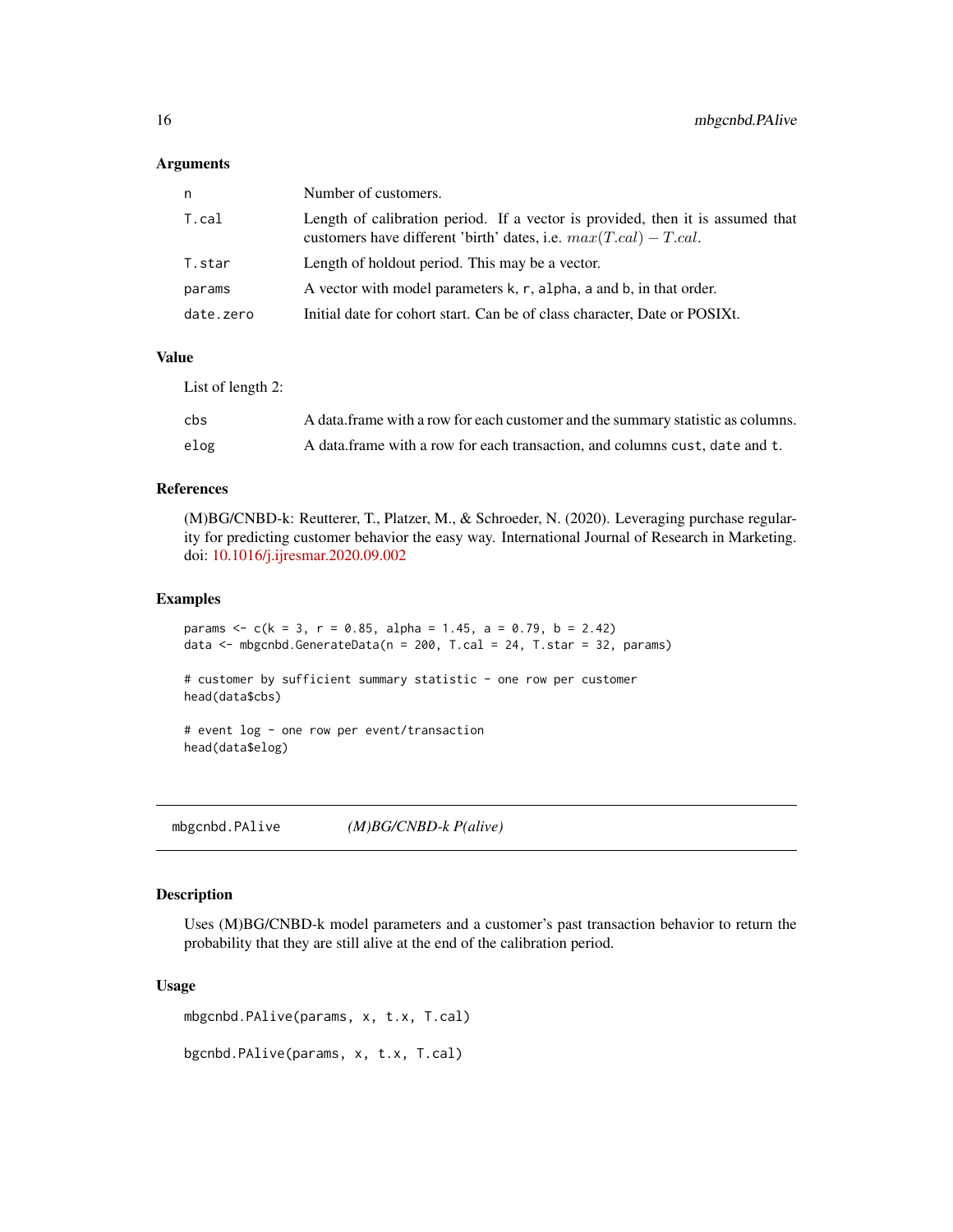<span id="page-16-0"></span>

| params | A vector with model parameters k, r, alpha, a and b, in that order.                                              |
|--------|------------------------------------------------------------------------------------------------------------------|
| X      | Number of repeat transactions in the calibration period T.cal, or a vector of<br>calibration period frequencies. |
| t.x    | Recency, <i>i.e.</i> length between first and last transaction during calibration period.                        |
| T.cal  | Length of calibration period, or a vector of calibration period lengths.                                         |

#### Value

Probability that the customer is still alive at the end of the calibration period.

#### References

(M)BG/CNBD-k: Reutterer, T., Platzer, M., & Schroeder, N. (2020). Leveraging purchase regularity for predicting customer behavior the easy way. International Journal of Research in Marketing. doi: [10.1016/j.ijresmar.2020.09.002](https://doi.org/10.1016/j.ijresmar.2020.09.002)

#### Examples

```
## Not run:
data("groceryElog")
cbs <- elog2cbs(groceryElog)
params <- mbgcnbd.EstimateParameters(cbs)
palive <- mbgcnbd.PAlive(params, cbs$x, cbs$t.x, cbs$T.cal)
head(palive) # Probability of being alive for first 6 customers
mean(palive) # Estimated share of customers to be still alive
```
## End(Not run)

mbgcnbd.PlotFrequencyInCalibration *(M)BG/CNBD-k Plot Frequency in Calibration Period*

#### Description

Plots a histogram and returns a matrix comparing the actual and expected number of customers who made a certain number of repeat transactions in the calibration period, binned according to calibration period frequencies.

```
mbgcnbd.PlotFrequencyInCalibration(
 params,
 cal.cbs,
  censor = 7,
  xlab = "Calibration period transactions",
 ylab = "Customers",
```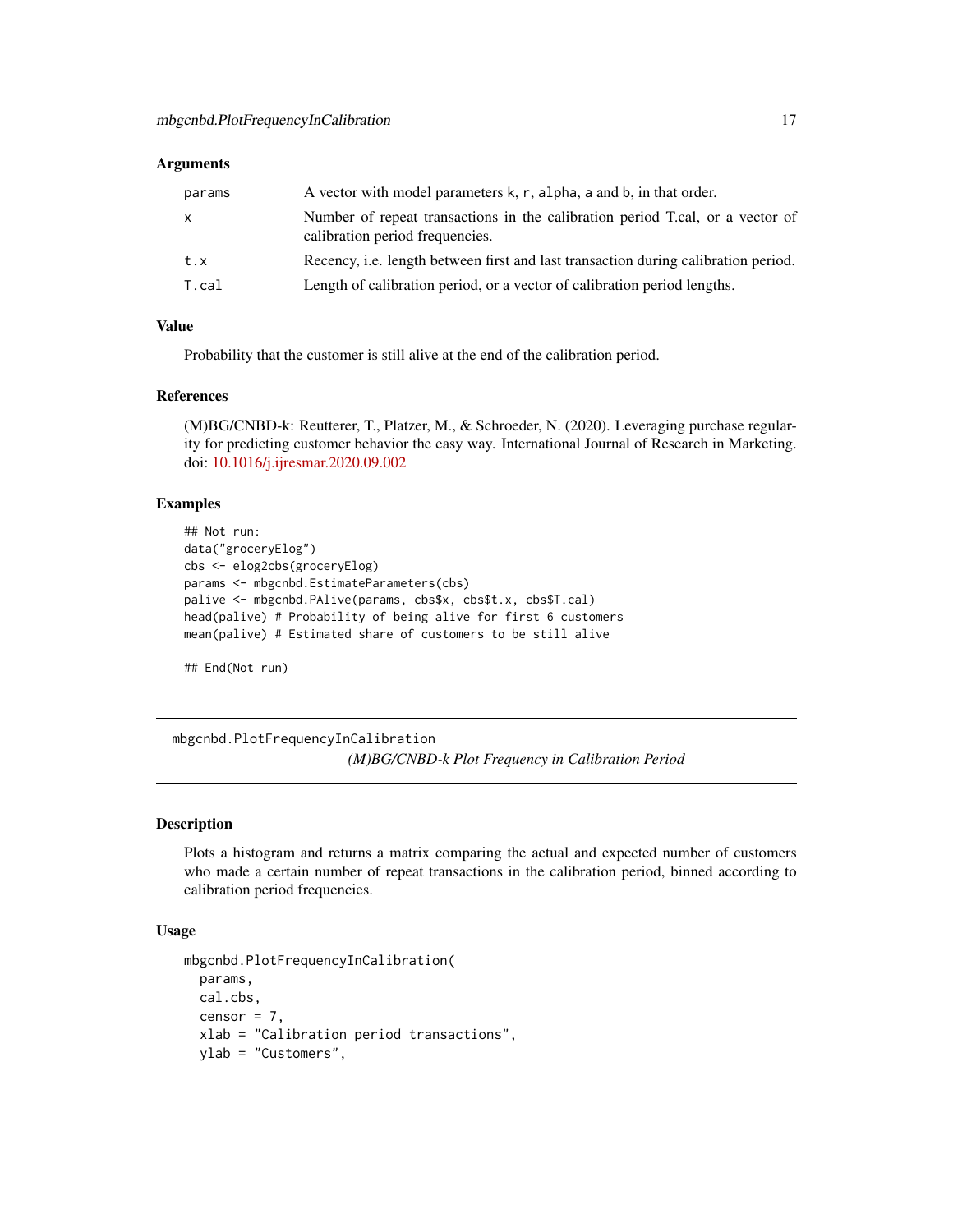```
title = "Frequency of Repeat Transactions"
\lambdabgcnbd.PlotFrequencyInCalibration(
 params,
 cal.cbs,
 censor = 7,
 xlab = "Calibration period transactions",
 ylab = "Customers",
  title = "Frequency of Repeat Transactions"
\mathcal{L}
```

| params  | A vector with model parameters k, r, alpha, a and b, in that order.                                                                             |
|---------|-------------------------------------------------------------------------------------------------------------------------------------------------|
| cal.cbs | Calibration period CBS (customer by sufficient statistic). It must contain columns<br>for frequency $('x')$ and total time observed $('T.ca').$ |
| censor  | Cutoff point for number of transactions in plot.                                                                                                |
| xlab    | Descriptive label for the x axis.                                                                                                               |
| ylab    | Descriptive label for the y axis.                                                                                                               |
| title   | Title placed on the top-center of the plot.                                                                                                     |
|         |                                                                                                                                                 |

#### Value

Calibration period repeat transaction frequency comparison matrix (actual vs. expected).

#### References

(M)BG/CNBD-k: Reutterer, T., Platzer, M., & Schroeder, N. (2020). Leveraging purchase regularity for predicting customer behavior the easy way. International Journal of Research in Marketing. doi: [10.1016/j.ijresmar.2020.09.002](https://doi.org/10.1016/j.ijresmar.2020.09.002)

#### Examples

```
## Not run:
data("groceryElog")
cbs <- elog2cbs(groceryElog)
params <- mbgcnbd.EstimateParameters(cbs)
mbgcnbd.PlotFrequencyInCalibration(params, cbs)
```
## End(Not run)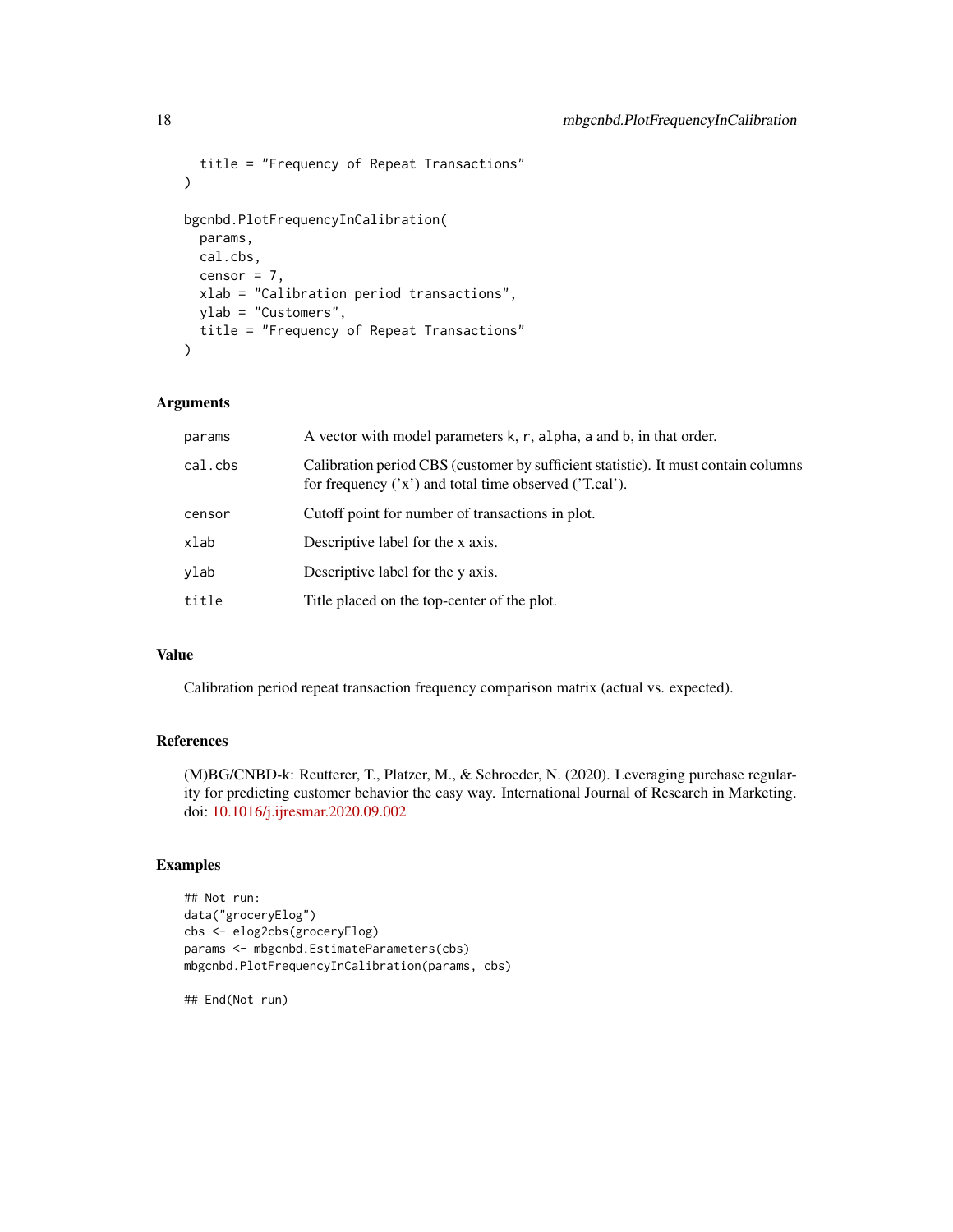<span id="page-18-0"></span>mbgcnbd.PlotFreqVsConditionalExpectedFrequency *(M)BG/CNBD-k Plot Frequency vs. Conditional Expected Frequency*

#### <span id="page-18-1"></span>Description

Plots the actual and conditional expected number transactions made by customers in the holdout period, binned according to calibration period frequencies, and returns this comparison in a matrix.

#### Usage

```
mbgcnbd.PlotFreqVsConditionalExpectedFrequency(
 params,
  T.star,
 cal.cbs,
  x.star,
  censor,
  xlab = "Calibration period transactions",
 ylab = "Holdout period transactions",
 xticklab = NULL,
  title = "Conditional Expectation"
)
bgcnbd.PlotFreqVsConditionalExpectedFrequency(
 params,
 T.star,
 cal.cbs,
 x.star,
  censor,
  xlab = "Calibration period transactions",
 ylab = "Holdout period transactions",
 xticklab = NULL,
  title = "Conditional Expectation"
)
```
#### Arguments

| params  | A vector with model parameters k, r, alpha, a and b, in that order.                                                                                                   |
|---------|-----------------------------------------------------------------------------------------------------------------------------------------------------------------------|
| T.star  | Length of the holdout period.                                                                                                                                         |
| cal.cbs | Calibration period CBS (customer by sufficient statistic). It must contain columns<br>for frequency $('x')$ , recency $('t.x')$ and total time observed $('T.cal')$ . |
| x.star  | Vector of transactions made by each customer in the holdout period.                                                                                                   |
| censor  | Cutoff point for number of transactions in plot.                                                                                                                      |
| xlab    | Descriptive label for the x axis.                                                                                                                                     |
| ylab    | Descriptive label for the x axis.                                                                                                                                     |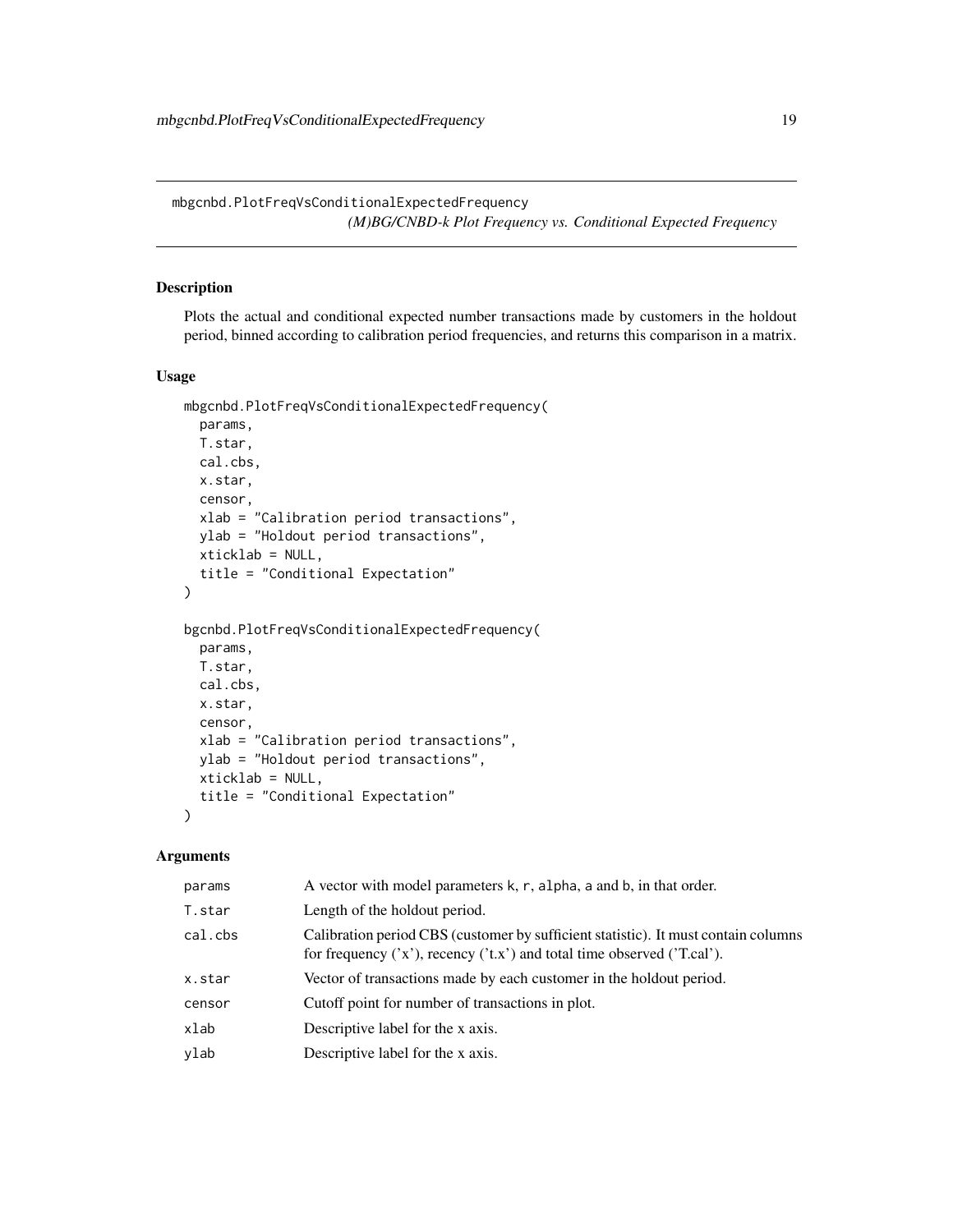<span id="page-19-0"></span>

| xticklab | A vector containing a label for each tick mark on the x axis. |
|----------|---------------------------------------------------------------|
| title    | Title placed on the top-center of the plot.                   |

#### Value

Holdout period transaction frequency comparison matrix (actual vs. expected).

#### See Also

[bgcnbd.PlotFreqVsConditionalExpectedFrequency](#page-18-1)

#### Examples

```
## Not run:
data("groceryElog")
cbs <- elog2cbs(groceryElog, T.cal = "2006-09-30")
params <- mbgcnbd.EstimateParameters(cbs, k=2)
mbgcnbd.PlotFreqVsConditionalExpectedFrequency(params, T.star=52, cbs, cbs$x.star, censor=7)
```
## End(Not run)

mbgcnbd.PlotRecVsConditionalExpectedFrequency *(M)BG/CNBD-k Plot Actual vs. Conditional Expected Frequency by Recency*

#### Description

Plots the actual and conditional expected number transactions made by customers in the holdout period, binned according to calibration period recencies, and returns this comparison in a matrix.

```
mbgcnbd.PlotRecVsConditionalExpectedFrequency(
 params,
 cal.cbs,
 T.star,
 x.star,
  xlab = "Calibration period recency",
 ylab = "Holdout period transactions",
  xticklab = NULL,
  title = "Actual vs. Conditional Expected Transactions by Recency"
)
bgcnbd.PlotRecVsConditionalExpectedFrequency(
 params,
  cal.cbs,
 T.star,
```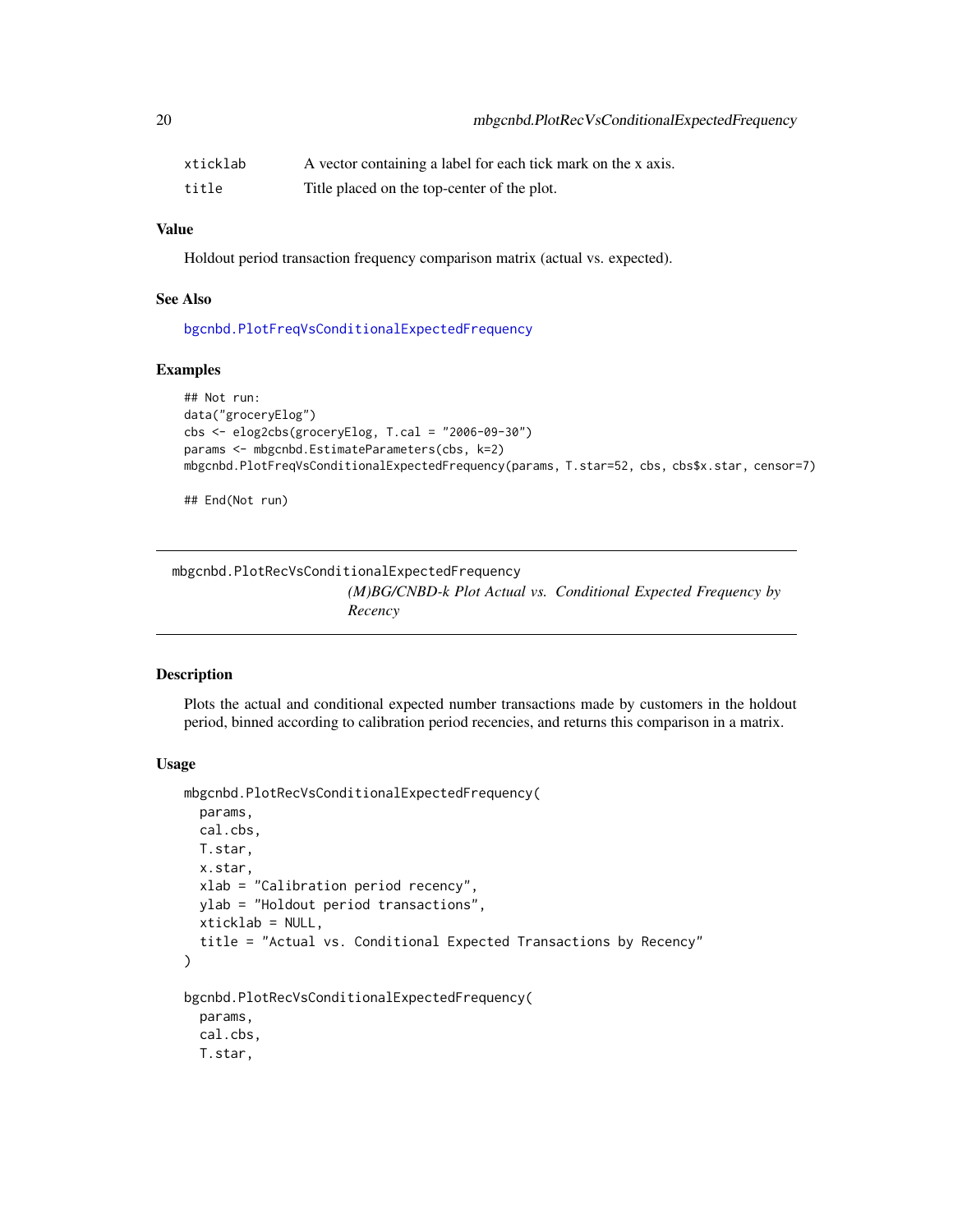#### <span id="page-20-0"></span>mbgcnbd.PlotTrackingCum 21

```
x.star,
 xlab = "Calibration period recency",
 ylab = "Holdout period transactions",
 xticklab = NULL,
 title = "Actual vs. Conditional Expected Transactions by Recency"
)
```
#### Arguments

| params   | A vector with model parameters k, r, alpha, a and b, in that order.                                                                                                   |
|----------|-----------------------------------------------------------------------------------------------------------------------------------------------------------------------|
| cal.cbs  | Calibration period CBS (customer by sufficient statistic). It must contain columns<br>for frequency $('x')$ , recency $('t.x')$ and total time observed $('T.cal')$ . |
| T.star   | Length of the holdout period.                                                                                                                                         |
| x.star   | Vector of transactions made by each customer in the holdout period.                                                                                                   |
| xlab     | Descriptive label for the x axis.                                                                                                                                     |
| ylab     | Descriptive label for the x axis.                                                                                                                                     |
| xticklab | A vector containing a label for each tick mark on the x axis.                                                                                                         |
| title    | Title placed on the top-center of the plot.                                                                                                                           |
|          |                                                                                                                                                                       |

#### Value

Matrix comparing actual and conditional expected transactions in the holdout period.

#### See Also

[bgcnbd.PlotFreqVsConditionalExpectedFrequency](#page-18-1)

#### Examples

```
## Not run:
data("groceryElog")
cbs <- elog2cbs(groceryElog, T.cal = "2006-09-30")
params <- mbgcnbd.EstimateParameters(cbs, k=2)
mbgcnbd.PlotRecVsConditionalExpectedFrequency(params, cbs, T.star=52, cbs$x.star)
```
## End(Not run)

mbgcnbd.PlotTrackingCum

*(M)BG/CNBD-k Tracking Cumulative Transactions Plot*

#### Description

Plots the actual and expected cumulative total repeat transactions by all customers for the calibration and holdout periods, and returns this comparison in a matrix.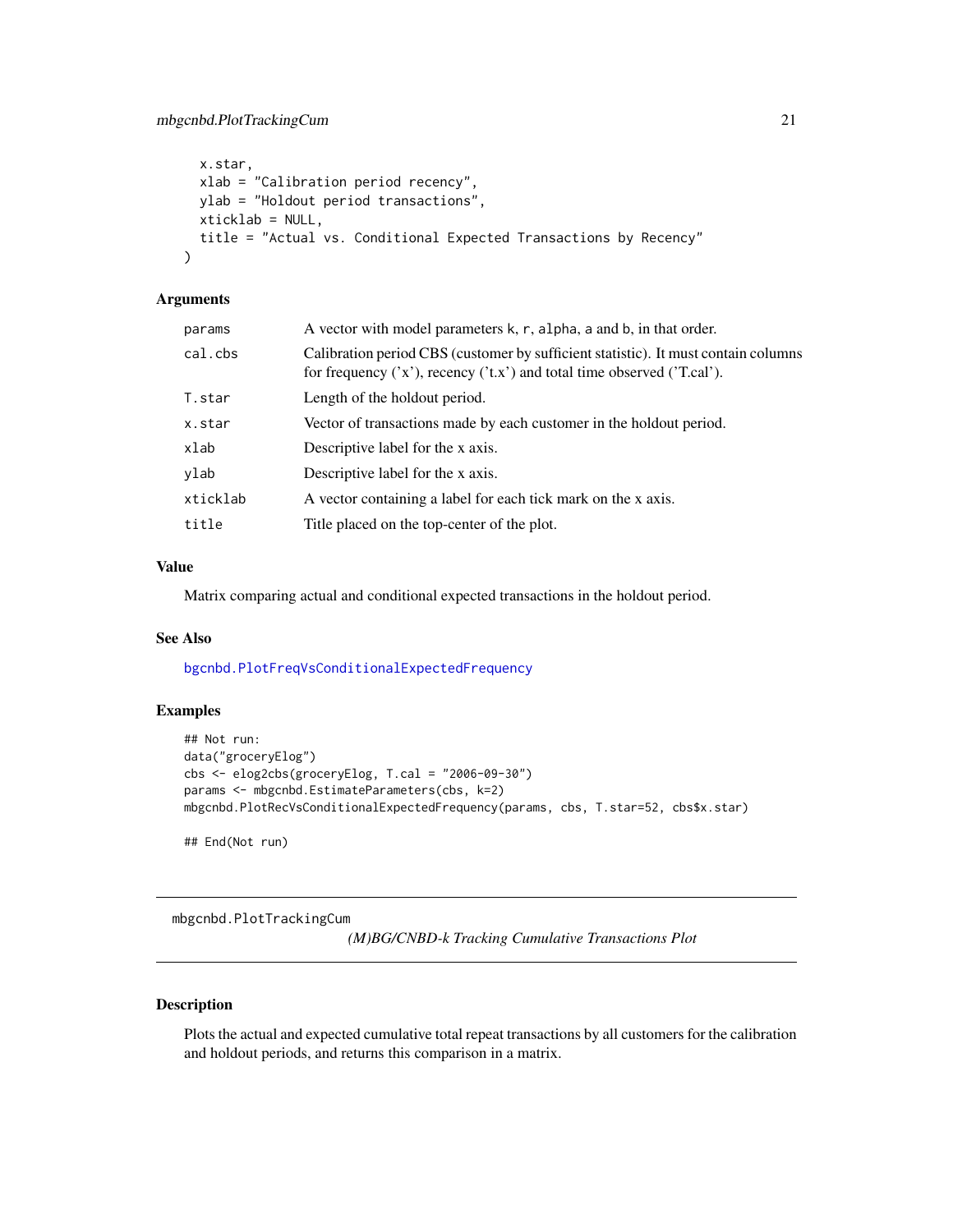#### Usage

```
mbgcnbd.PlotTrackingCum(
 params,
 T.cal,
 T.tot,
  actual.cu.tracking.data,
 xlab = "Week",
 ylab = "Cumulative Transactions",
 xticklab = NULL,
 title = "Tracking Cumulative Transactions",
  ymax = NULL,
  legend = c("Actual", "Model")
\mathcal{L}bgcnbd.PlotTrackingCum(
 params,
 T.cal,
 T.tot,
  actual.cu.tracking.data,
 xlab = "Week",
 ylab = "Cumulative Transactions",
 xticklab = NULL,
  title = "Tracking Cumulative Transactions",
 ymax = NULL,
```
# legend = c("Actual", "Model")

#### Arguments

 $\mathcal{L}$ 

| params                  | A vector with model parameters k, r, alpha, a and b, in that order.                                                                                                         |  |
|-------------------------|-----------------------------------------------------------------------------------------------------------------------------------------------------------------------------|--|
| T.cal                   | A vector to represent customers' calibration period lengths.                                                                                                                |  |
| T.tot                   | End of holdout period. Must be a single value, not a vector.                                                                                                                |  |
| actual.cu.tracking.data |                                                                                                                                                                             |  |
|                         | A vector containing the cumulative number of repeat transactions made by cus-<br>tomers for each period in the total time period (both calibration and holdout<br>periods). |  |
| xlab                    | Descriptive label for the x axis.                                                                                                                                           |  |
| ylab                    | Descriptive label for the y axis.                                                                                                                                           |  |
| xticklab                | A vector containing a label for each tick mark on the x axis.                                                                                                               |  |
| title                   | Title placed on the top-center of the plot.                                                                                                                                 |  |
| ymax                    | Upper boundary for y axis.                                                                                                                                                  |  |
| legend                  | plot legend, defaults to 'Actual' and 'Model'.                                                                                                                              |  |

#### Details

Note: Computational time increases with the number of unique values of T.cal.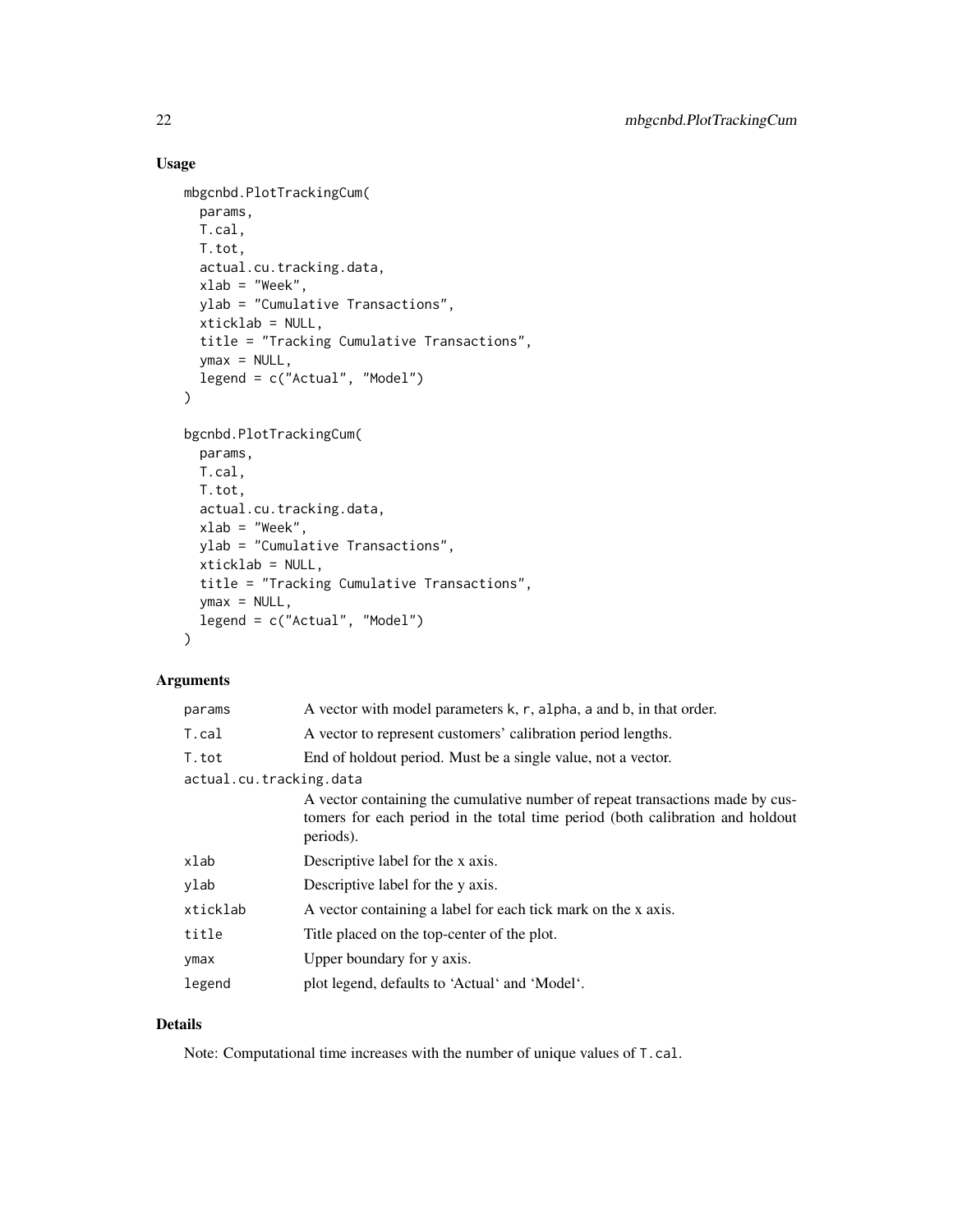#### <span id="page-22-0"></span>Value

Matrix containing actual and expected cumulative repeat transactions.

#### See Also

[mbgcnbd.ExpectedCumulativeTransactions](#page-13-1)

#### Examples

```
## Not run:
data("groceryElog")
groceryElog <- groceryElog[groceryElog$date < "2006-06-30", ]
cbs <- elog2cbs(groceryElog, T.cal = "2006-04-30")
cum <- elog2cum(groceryElog)
params <- mbgcnbd.EstimateParameters(cbs, k = 2)
mbgcnbd.PlotTrackingCum(params, cbs$T.cal,
  T.tot = max(cbs$T.cal + cbs$T.star), cum)
```
## End(Not run)

mbgcnbd.PlotTrackingInc

*(M)BG/CNBD-k Tracking Incremental Transactions Comparison*

#### Description

Plots the actual and expected incremental total repeat transactions by all customers for the calibration and holdout periods, and returns this comparison in a matrix.

```
mbgcnbd.PlotTrackingInc(
 params,
 T.cal,
 T.tot,
  actual.inc.tracking.data,
  xlab = "Week",
 ylab = "Transactions",
  xticklab = NULL,
  title = "Tracking Weekly Transactions",
 ymax = NULL,legend = c("Actual", "Model")
)
bgcnbd.PlotTrackingInc(
 params,
 T.cal,
 T.tot,
```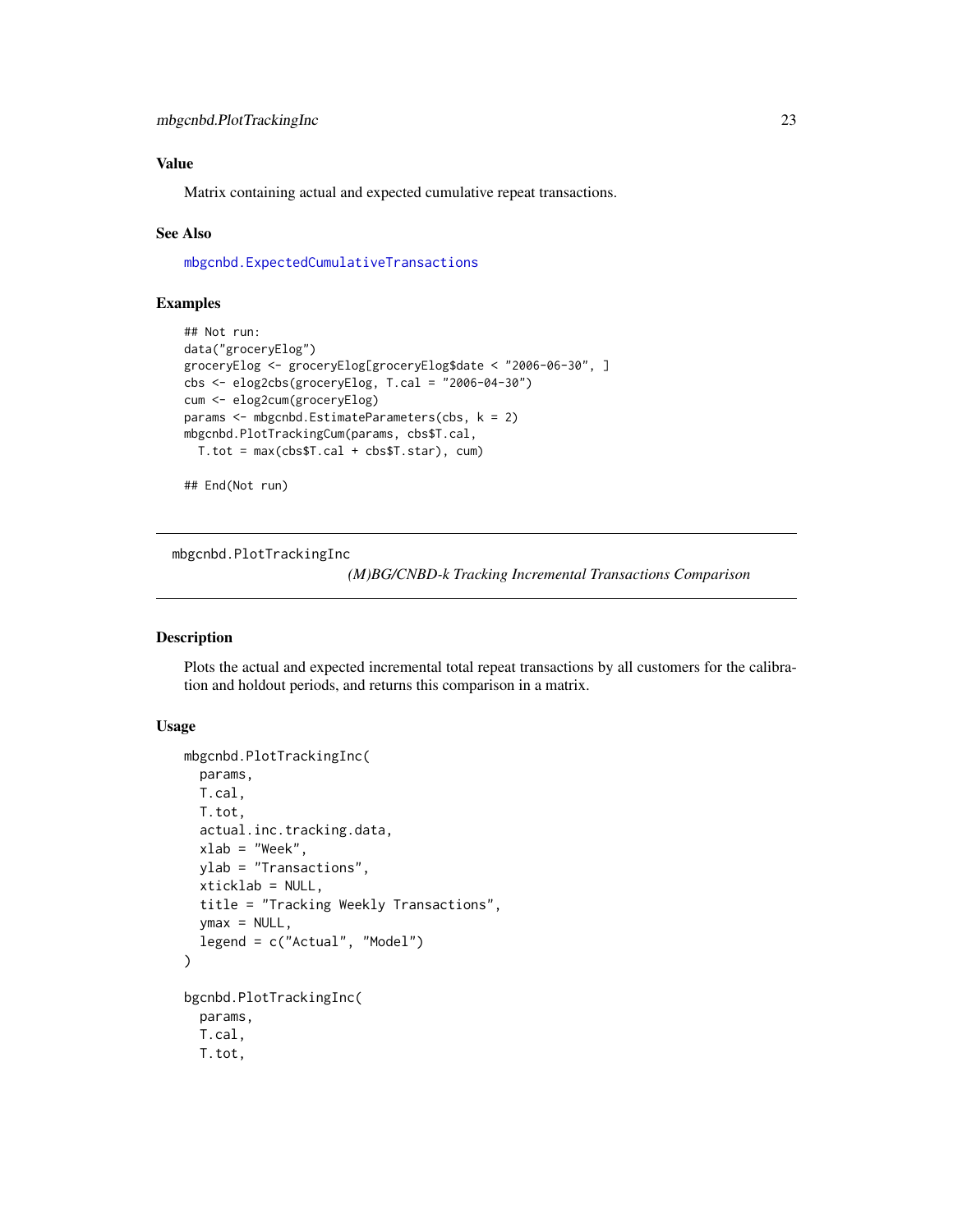```
actual.inc.tracking.data,
 xlab = "Week",
 ylab = "Transactions",
 xticklab = NULL,
 title = "Tracking Weekly Transactions",
 ymax = NULL,legend = c("Actual", "Model")
)
```

| params                   | A vector with model parameters k, r, alpha, a and b, in that order.                                                                                                          |
|--------------------------|------------------------------------------------------------------------------------------------------------------------------------------------------------------------------|
| T.cal                    | A vector to represent customers' calibration period lengths.                                                                                                                 |
| T.tot                    | End of holdout period. Must be a single value, not a vector.                                                                                                                 |
| actual.inc.tracking.data |                                                                                                                                                                              |
|                          | A vector containing the incremental number of repeat transactions made by cus-<br>tomers for each period in the total time period (both calibration and holdout<br>periods). |
| xlab                     | Descriptive label for the x axis.                                                                                                                                            |
| vlab                     | Descriptive label for the y axis.                                                                                                                                            |
| xticklab                 | A vector containing a label for each tick mark on the x axis.                                                                                                                |
| title                    | Title placed on the top-center of the plot.                                                                                                                                  |
| ymax                     | Upper boundary for y axis.                                                                                                                                                   |
| legend                   | plot legend, defaults to 'Actual' and 'Model'.                                                                                                                               |
|                          |                                                                                                                                                                              |

#### Details

Note: Computational time increases with the number of unique values of T.cal.

#### Value

Matrix containing actual and expected incremental repeat transactions.

#### See Also

[mbgcnbd.ExpectedCumulativeTransactions](#page-13-1)

#### Examples

```
## Not run:
data("groceryElog")
groceryElog <- groceryElog[groceryElog$date < "2006-06-30", ]
cbs <- elog2cbs(groceryElog, T.cal = "2006-04-30")
inc <- elog2inc(groceryElog)
params <- mbgcnbd.EstimateParameters(cbs, k = 2)
mbgcnbd.PlotTrackingInc(params, cbs$T.cal,
  T.tot = max(cbs$T.cal + cbs$T.star), inc)
```
## End(Not run)

<span id="page-23-0"></span>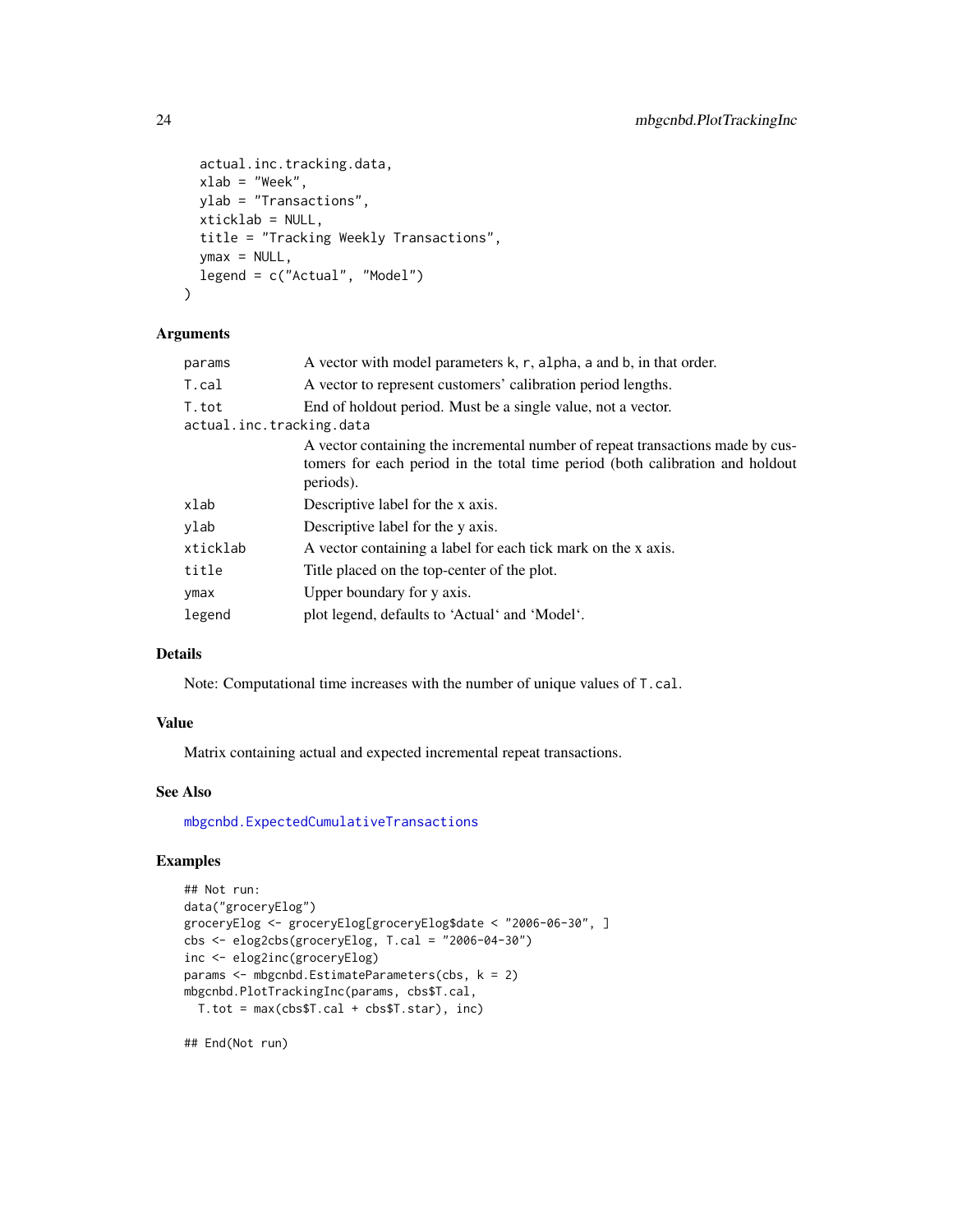<span id="page-24-0"></span>

#### Description

Uses (M)BG/CNBD-k model parameters to return the probability distribution of purchase frequencies for a random customer in a given time period, i.e.  $P(X(t) = x | r, alpha, a, b)$ .

#### Usage

```
mbgcnbd.pmf(params, t, x)
```

```
bgcnbd.pmf(params, t, x)
```
#### Arguments

| params       | A vector with model parameters k, r, alpha, a and b, in that order.                         |
|--------------|---------------------------------------------------------------------------------------------|
| t            | Length end of time period for which probability is being computed. May also<br>be a vector. |
| $\mathsf{x}$ | Number of repeat transactions for which probability is calculated. May also be<br>a vector. |

#### Value

 $P(X(t) = x | r, alpha, a, b)$ . If either t or x is a vector, then the output will be a vector as well. If both are vectors, the output will be a matrix.

#### References

(M)BG/CNBD-k: Reutterer, T., Platzer, M., & Schroeder, N. (2020). Leveraging purchase regularity for predicting customer behavior the easy way. International Journal of Research in Marketing. doi: [10.1016/j.ijresmar.2020.09.002](https://doi.org/10.1016/j.ijresmar.2020.09.002)

#### Examples

```
## Not run:
data("groceryElog")
cbs <- elog2cbs(groceryElog)
params <- mbgcnbd.EstimateParameters(cbs)
mbgcnbd.pmf(params, t = 52, x = 0:6)
mbgcnbd.pmf(params, t = c(26, 52), x = 0:6)
```
## End(Not run)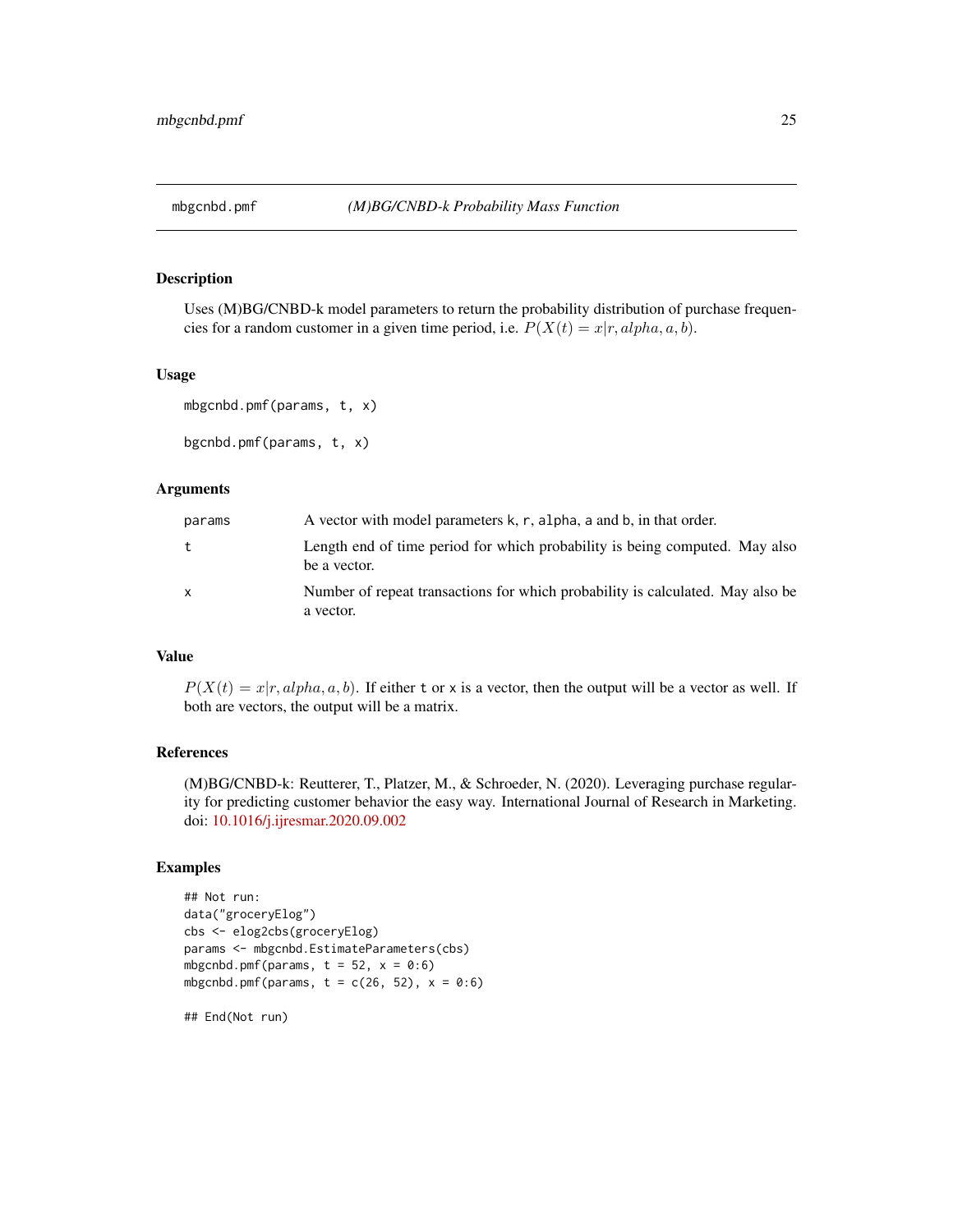```
mcmc.DrawFutureTransactions
```
*Draws number of future transactions based on MCMC parameter draws*

#### Description

For each customer and each provided MCMC parameter draw this method will sample the number of transactions during the holdout period T.star. If argument size is provided then it returns a flexible number of draws, whereas for each customer and each draw it will first make a draw from the parameter draws.

#### Usage

```
mcmc.DrawFutureTransactions(
  cal.cbs,
  draws,
  T.star = cal.cbs$T.star,
  sample_size = NULL
)
```
#### Arguments

| cal.cbs     | Calibration period customer-by-sufficient-statistic (CBS) data.frame.                                  |
|-------------|--------------------------------------------------------------------------------------------------------|
| draws       | MCMC draws as returned by $\star$ . mcmc. DrawParameters                                               |
| T.star      | Length of period for which future transactions are counted.                                            |
| sample_size | Number of samples to draw. Defaults to the same number of parameter draws<br>that are passed to draws. |

#### Value

2-dim matrix [draw x customer] with sampled future transactions.

```
data("groceryElog")
cbs <- elog2cbs(groceryElog, T.cal = "2006-12-31")
param.draws <- pnbd.mcmc.DrawParameters(cbs,
 mcmc = 100, burnin = 50, thin = 10, chains = 1) # short MCMC to run demo fast
xstar.draws <- mcmc.DrawFutureTransactions(cbs, param.draws)
cbs$xstar.est <- apply(xstar.draws, 2, mean)
cbs$pactive <- mcmc.PActive(xstar.draws)
head(cbs)
```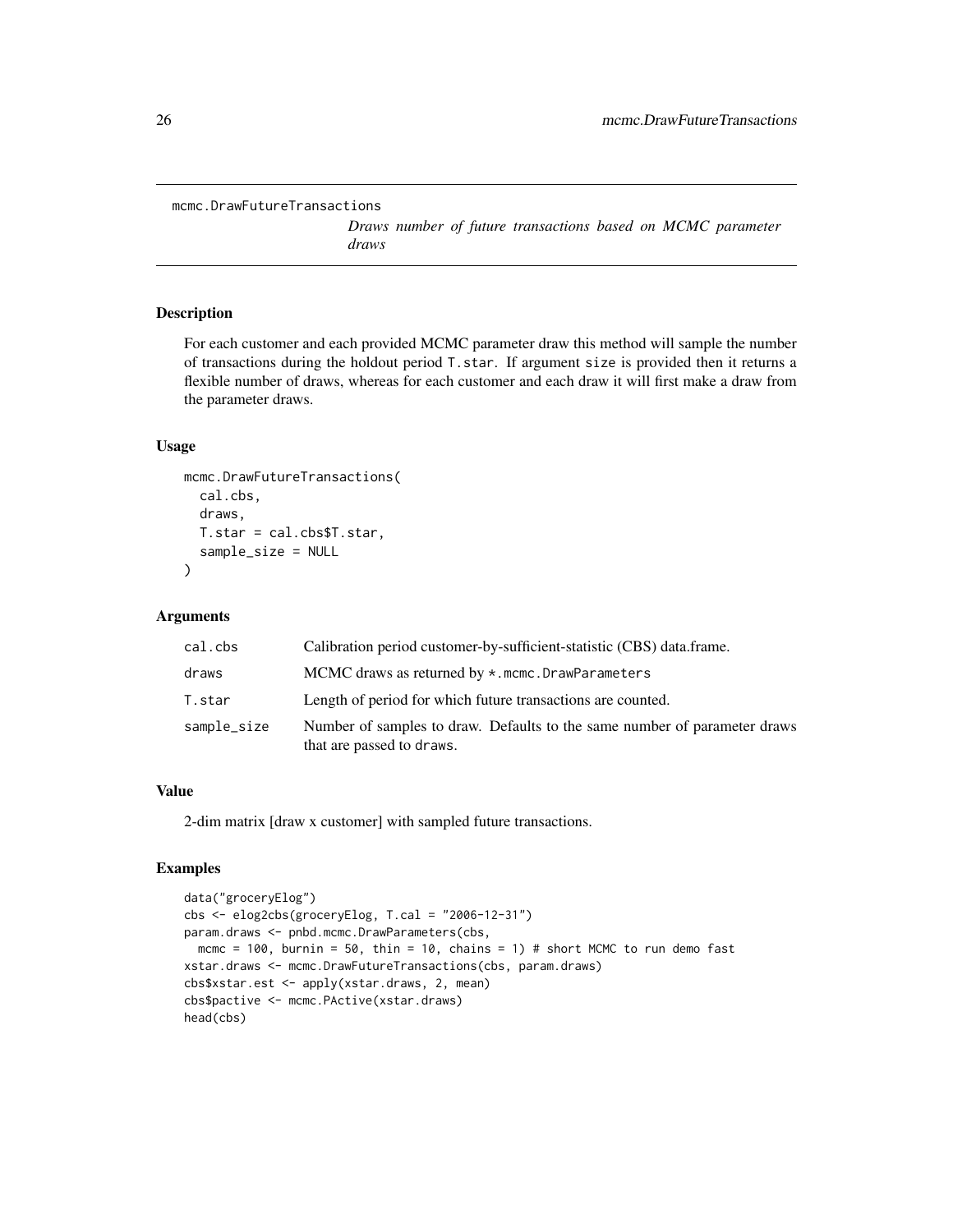<span id="page-26-0"></span>

#### Description

Uses model parameter draws to return the expected number of repeat transactions that a randomly chosen customer (for whom we have no prior information) is expected to make in a given time period.

 $E(X(t))$ 

#### Usage

.

mcmc.Expectation(draws, t, sample\_size = 10000)

#### Arguments

| draws       | MCMC draws as returned by $*$ . mcmc. DrawParameters                                                      |
|-------------|-----------------------------------------------------------------------------------------------------------|
| t.          | Length of time for which we are calculating the expected number of transactions.<br>May also be a vector. |
| sample_size | Sample size for estimating the probability distribution.                                                  |

#### Details

The expected transactions need to be sampled. Due to this sampling, the return result varies from one call to another. Larger values of sample\_size will generate more stable results.

#### Value

Number of repeat transactions a customer is expected to make in a time period of length t.

```
data("groceryElog")
cbs <- elog2cbs(groceryElog)
param.draws <- pnbd.mcmc.DrawParameters(cbs,
  mcmc = 100, burnin = 50, thin = 10, chains = 1) # short MCMC to run demo fast
mcmc.Expectation(param.draws, t = c(26, 52))
```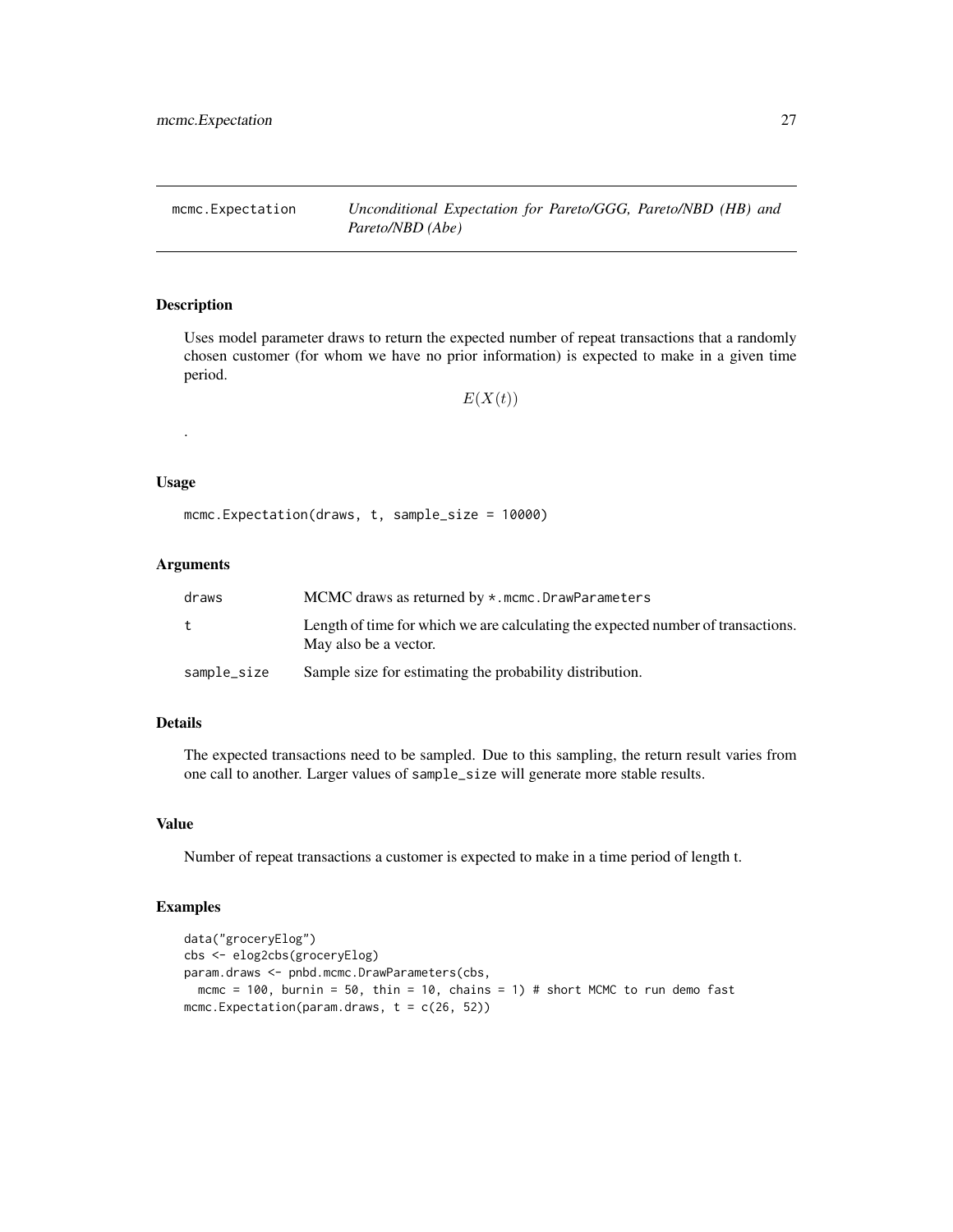<span id="page-27-1"></span><span id="page-27-0"></span>mcmc.ExpectedCumulativeTransactions

*Expected Cumulative Transactions for Pareto/GGG, Pareto/NBD (HB) and Pareto/NBD (Abe)*

#### Description

Uses model parameter draws to return the expected number of repeat transactions that a randomly chosen customer (for whom we have no prior information) is expected to make in a given time period.

#### Usage

```
mcmc.ExpectedCumulativeTransactions(
  draws,
 T.cal,
  T.tot,
  n.periods.final,
  sample_size = 10000,
  covariates = NULL
)
```
#### Arguments

| draws           | MCMC draws as returned by *.mcmc.DrawParameters                                                                                                                                                               |  |
|-----------------|---------------------------------------------------------------------------------------------------------------------------------------------------------------------------------------------------------------|--|
| T.cal           | A vector to represent customers' calibration period lengths (in other words,<br>the T. cal column from a customer-by-sufficient-statistic matrix). Considering<br>rounding in order to speed up calculations. |  |
| T.tot           | End of holdout period. Must be a single value, not a vector.                                                                                                                                                  |  |
| n.periods.final |                                                                                                                                                                                                               |  |
|                 | Number of time periods in the calibration and holdout periods.                                                                                                                                                |  |
| sample_size     | Sample size for estimating the probability distribution.                                                                                                                                                      |  |
| covariates      | (optional) Matrix of covariates, for Pareto/NBD (Abe) model, passed to abe. GenerateData<br>for simulating data.                                                                                              |  |

#### Details

The expected transactions need to be sampled. Due to this sampling, the return result varies from one call to another. Larger values of sample\_size will generate more stable results.

#### Value

Numeric vector of expected cumulative total repeat transactions by all customers.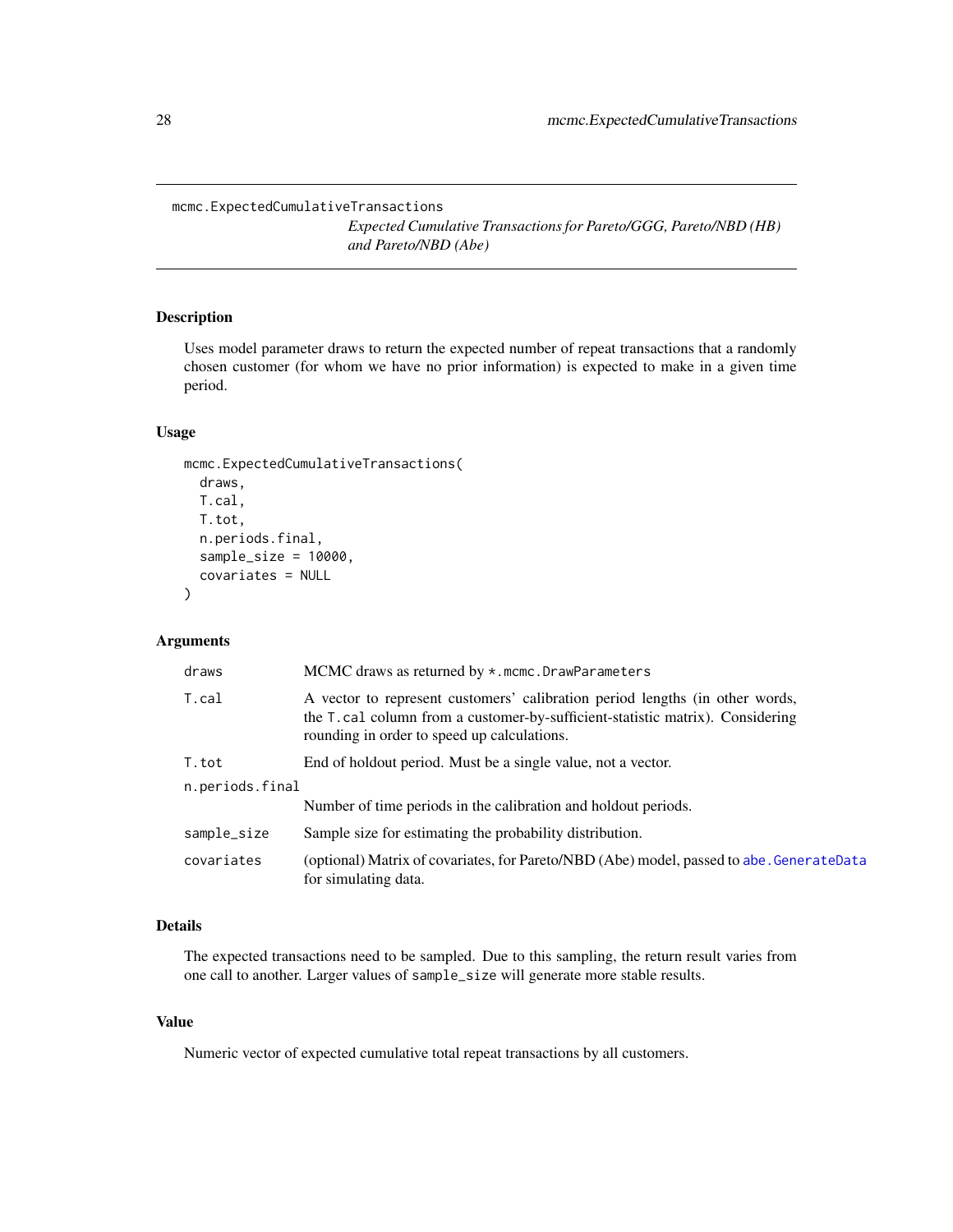#### <span id="page-28-0"></span>mcmc.PActive 29

#### Examples

```
data("groceryElog")
cbs <- elog2cbs(groceryElog)
param.draws <- pnbd.mcmc.DrawParameters(cbs,
  mcmc = 100, burnin = 50, thin = 10, chains = 1) # short MCMC to run demo fast
# Returns a vector containing expected cumulative repeat transactions for 104
# weeks, with every eigth week being reported.
mcmc.ExpectedCumulativeTransactions(param.draws,
  T.cal = cbs$T.ca1, T.tot = 104, n.periods.final = 104/8, sample_size = 1000)
```
mcmc.PActive *Calculates P(active) based on drawn future transactions.*

#### Description

Calculates P(active) based on drawn future transactions.

#### Usage

```
mcmc.PActive(xstar)
```
#### Arguments

xstar Future transaction draws as returned by mcmc. DrawFutureTransactions.

#### Value

numeric A vector with the customers' probabilities of being active during the holdout period.

```
data("groceryElog")
cbs <- elog2cbs(groceryElog, T.cal = "2006-12-31")
param.draws <- pnbd.mcmc.DrawParameters(cbs,
  mcmc = 100, burnin = 50, thin = 10, chains = 1) # short MCMC to run demo fast
xstar.draws <- mcmc.DrawFutureTransactions(cbs, param.draws)
cbs$pactive <- mcmc.PActive(xstar.draws)
head(cbs)
```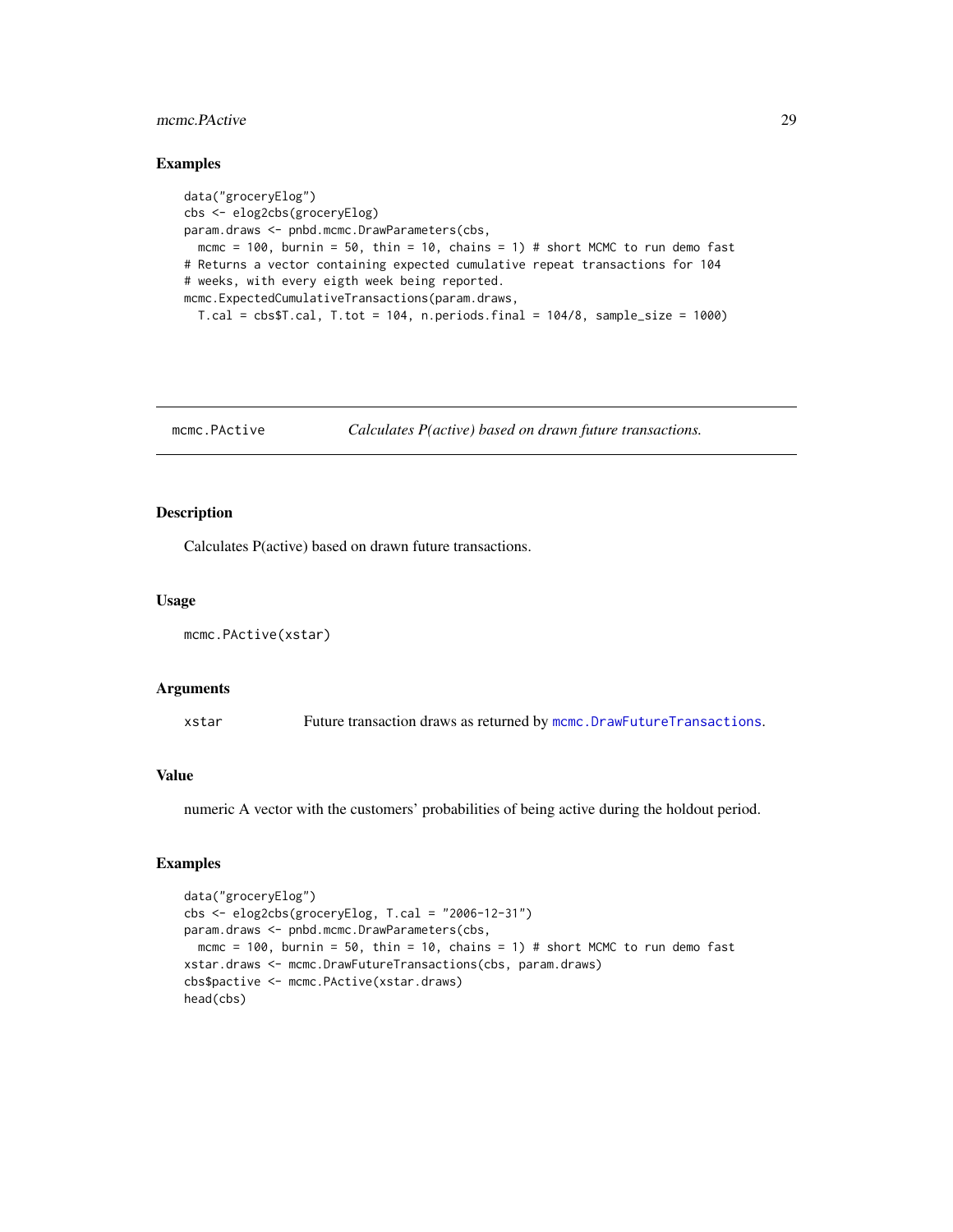<span id="page-29-1"></span><span id="page-29-0"></span>

#### Description

Calculates P(alive) based on MCMC parameter draws

#### Usage

```
mcmc.PAlive(draws)
```
#### Arguments

draws MCMC draws as returned by \*.mcmc.DrawParameters

#### Value

Numeric vector with the customers' probabilities of being still alive at end of calibration period

#### Examples

```
data("groceryElog")
cbs <- elog2cbs(groceryElog)
param.draws <- pnbd.mcmc.DrawParameters(cbs,
  mcmc = 100, burnin = 50, thin = 10, chains = 1) # short MCMC to run demo fast
palive <- mcmc.PAlive(param.draws)
head(palive)
mean(palive)
```
mcmc.PlotFrequencyInCalibration

*Frequency in Calibration Period for Pareto/GGG, Pareto/NBD (HB) and Pareto/NBD (Abe)*

#### Description

Plots a histogram and returns a matrix comparing the actual and expected number of customers who made a certain number of repeat transactions in the calibration period, binned according to calibration period frequencies.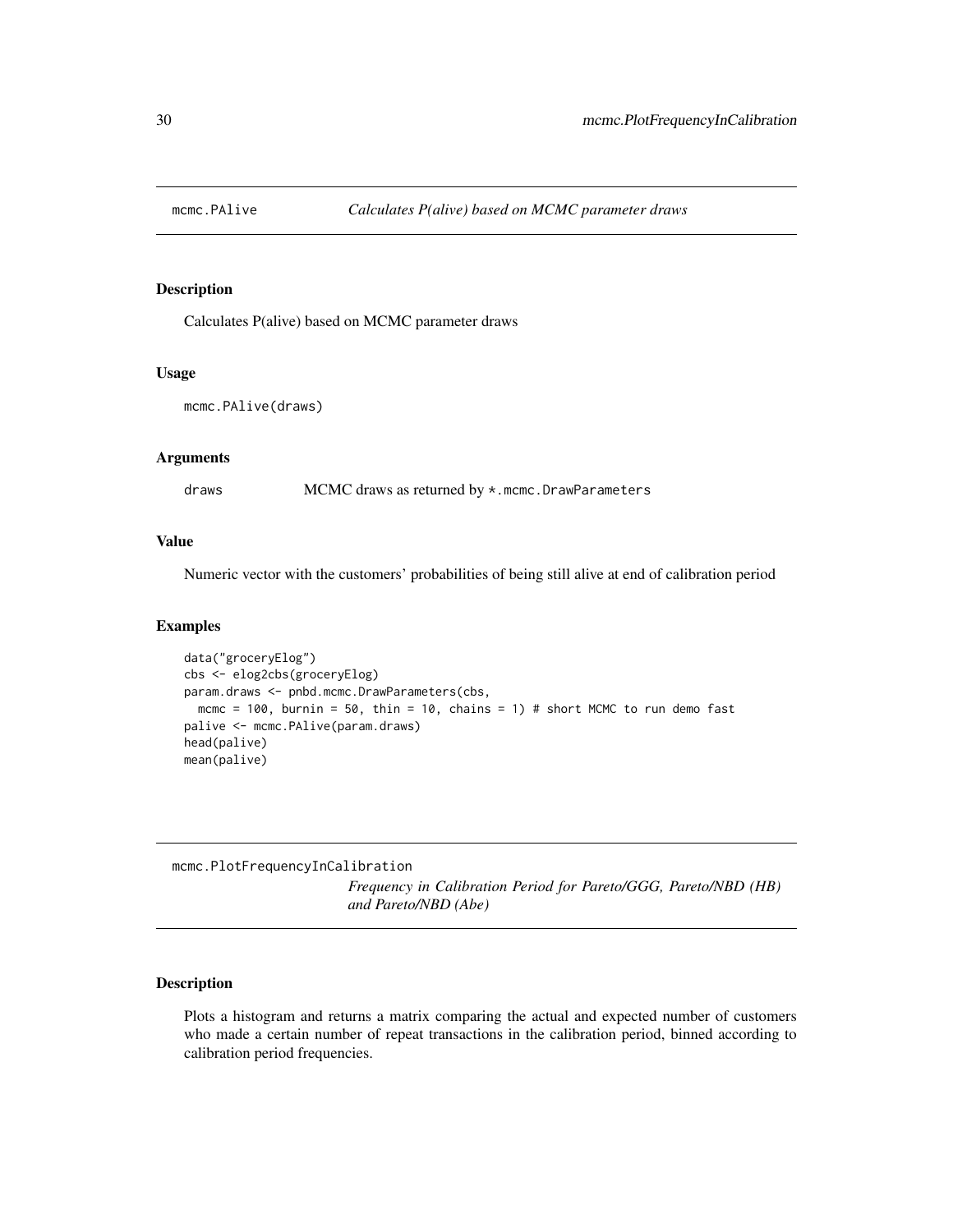#### <span id="page-30-0"></span>Usage

```
mcmc.PlotFrequencyInCalibration(
  draws,
  cal.cbs,
  censor = 7,
 xlab = "Calibration period transactions",
 ylab = "Customers",
  title = "Frequency of Repeat Transactions",
  sample_size = 1000
)
```
#### Arguments

| draws       | MCMC draws as returned by *.mcmc.DrawParameters                                                                                                            |
|-------------|------------------------------------------------------------------------------------------------------------------------------------------------------------|
| cal.cbs     | Calibration period customer-by-sufficient-statistic (CBS) data.frame. It must<br>contain columns for frequency $('x')$ and total time observed $('T.ca').$ |
| censor      | Cutoff point for number of transactions in plot.                                                                                                           |
| xlab        | Descriptive label for the x axis.                                                                                                                          |
| vlab        | Descriptive label for the y axis.                                                                                                                          |
| title       | Title placed on the top-center of the plot.                                                                                                                |
| sample_size | Sample size for estimating the probability distribution. See mcmc.pmf.                                                                                     |
|             |                                                                                                                                                            |

#### Details

The method [mcmc.pmf](#page-35-1) is called to calculate the expected numbers based on the corresponding model.

#### Value

Calibration period repeat transaction frequency comparison matrix (actual vs. expected).

#### See Also

[mcmc.pmf](#page-35-1)

#### Examples

```
## Not run:
data("groceryElog")
cbs <- elog2cbs(groceryElog, T.cal = "2006-12-31")
param.draws <- pnbd.mcmc.DrawParameters(cbs,
 mcmc = 100, burnin = 50, thin = 10, chains = 1) # short MCMC to run demo fast
mcmc.PlotFrequencyInCalibration(param.draws, cbs, sample_size = 100)
```
## End(Not run)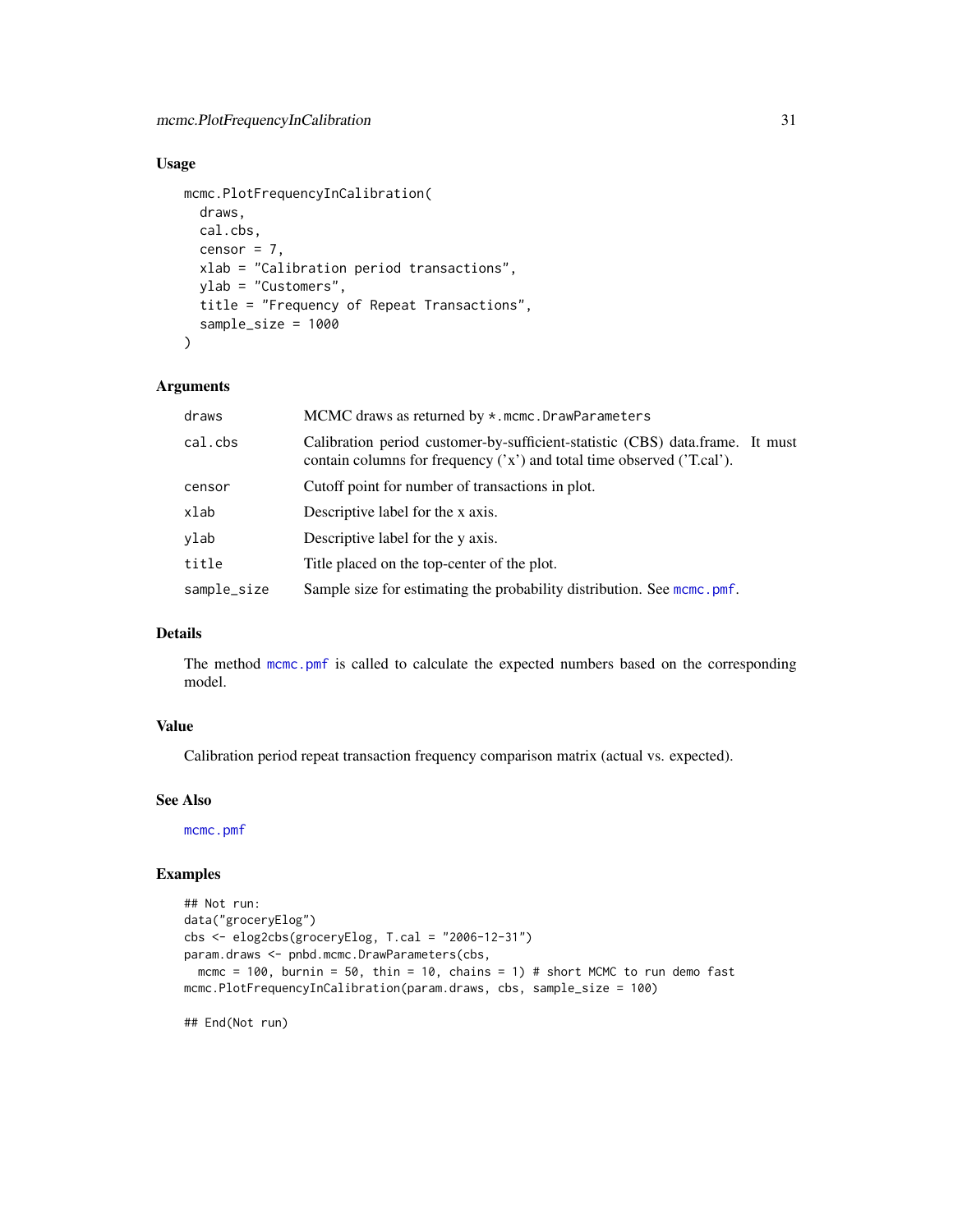```
mcmc.plotPActiveDiagnostic
```
*Draw diagnostic plot to inspect error in P(active).*

#### Description

Draw diagnostic plot to inspect error in P(active).

#### Usage

```
mcmc.plotPActiveDiagnostic(cbs, xstar, title = "Diagnostic Plot for P(active)")
```
#### Arguments

| cbs   | A data.frame with column x and x . star.                              |
|-------|-----------------------------------------------------------------------|
| xstar | Future transaction draws as returned by mcmc. DrawFutureTransactions. |
| title | Plot title.                                                           |

#### Examples

```
data("groceryElog")
cbs <- elog2cbs(groceryElog, T.cal = "2006-12-31")
param.draws <- pnbd.mcmc.DrawParameters(cbs,
  mcmc = 100, burnin = 50, thin = 10, chains = 1) # short MCMC to run demo fast
xstar.draws <- mcmc.DrawFutureTransactions(cbs, param.draws)
mcmc.plotPActiveDiagnostic(cbs, xstar.draws)
```
<span id="page-31-1"></span>mcmc.PlotTrackingCum *Tracking Cumulative Transactions Plot for Pareto/GGG, Pareto/NBD (HB) and Pareto/NBD (Abe)*

#### Description

Plots the actual and expected cumulative total repeat transactions by all customers for the calibration and holdout periods, and returns this comparison in a matrix.

```
mcmc.PlotTrackingCum(
  draws,
  T.cal,
  T.tot,
  actual.cu.tracking.data,
  xlab = "Week",
  ylab = "Cumulative Transactions",
```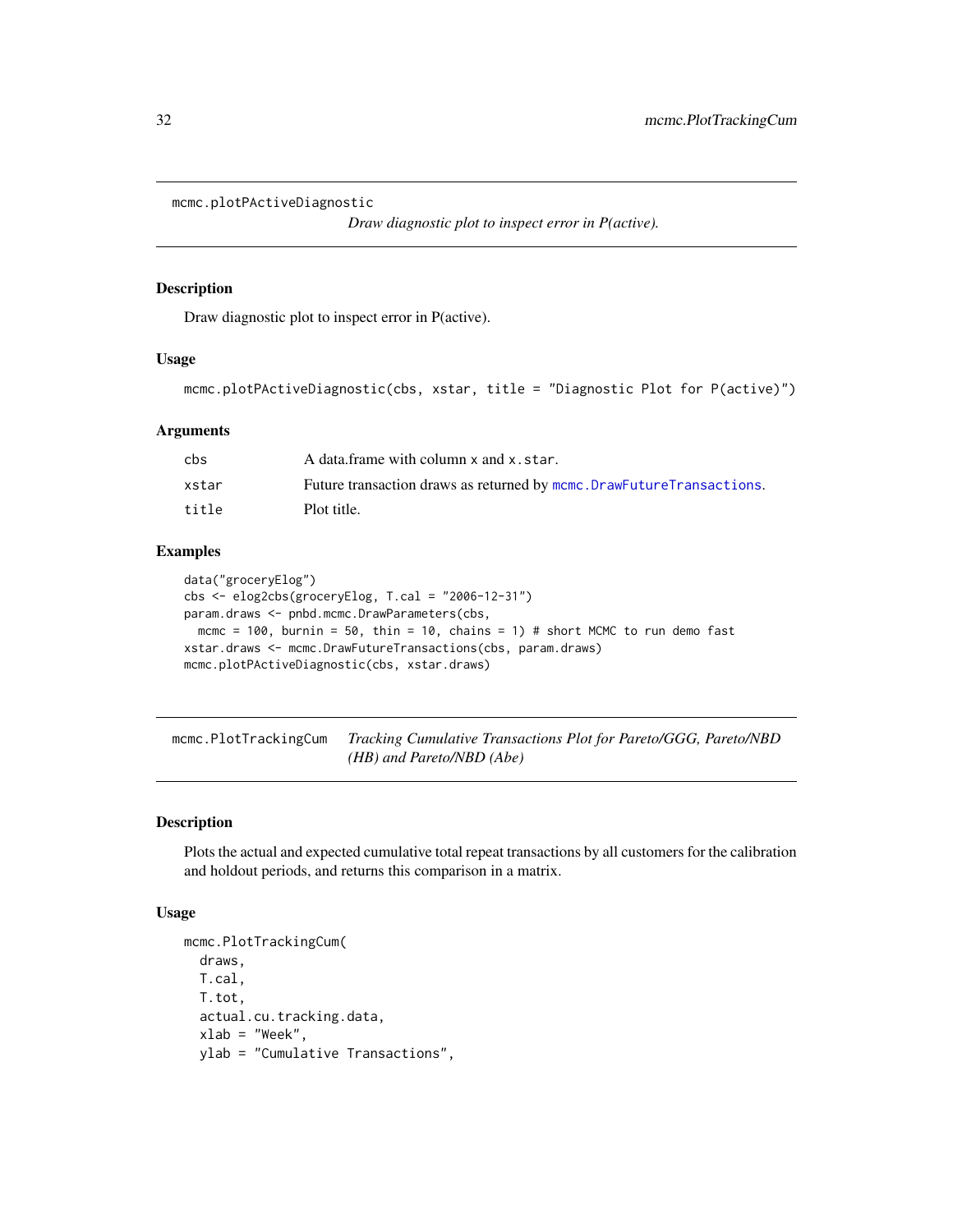```
xticklab = NULL,
 title = "Tracking Cumulative Transactions",
 ymax = NULL,sample_size = 10000,
 covariates = NULL,
 legend = c("Actual", "Model")
)
```

| draws                   | MCMC draws as returned by *.mcmc.DrawParameters                                                                                                                                                               |  |
|-------------------------|---------------------------------------------------------------------------------------------------------------------------------------------------------------------------------------------------------------|--|
| T.cal                   | A vector to represent customers' calibration period lengths (in other words,<br>the T. cal column from a customer-by-sufficient-statistic matrix). Considering<br>rounding in order to speed up calculations. |  |
| T.tot                   | End of holdout period. Must be a single value, not a vector.                                                                                                                                                  |  |
| actual.cu.tracking.data | A vector containing the cumulative number of repeat transactions made by cus-<br>tomers for each period in the total time period (both calibration and holdout<br>periods).                                   |  |
| xlab                    | Descriptive label for the x axis.                                                                                                                                                                             |  |
| ylab                    | Descriptive label for the y axis.                                                                                                                                                                             |  |
| xticklab                | A vector containing a label for each tick mark on the x axis.                                                                                                                                                 |  |
| title                   | Title placed on the top-center of the plot.                                                                                                                                                                   |  |
| ymax                    | Upper boundary for y axis.                                                                                                                                                                                    |  |
| sample_size             | Sample size for estimating the probability distribution. See mcmc. ExpectedCumulativeTransactions.                                                                                                            |  |
| covariates              | (optional) Matrix of covariates, for Pareto/NBD (Abe) model, passed to abe. GenerateData<br>for simulating data.                                                                                              |  |
| legend                  | plot legend, defaults to 'Actual' and 'Model'.                                                                                                                                                                |  |

#### Details

The expected transactions need to be sampled. Due to this sampling, the return result varies from one call to another. Larger values of sample\_size will generate more stable results.

#### Value

Matrix containing actual and expected cumulative repeat transactions.

### See Also

[mcmc.PlotTrackingInc](#page-33-1) [mcmc.ExpectedCumulativeTransactions](#page-27-1) [elog2cum](#page-6-1)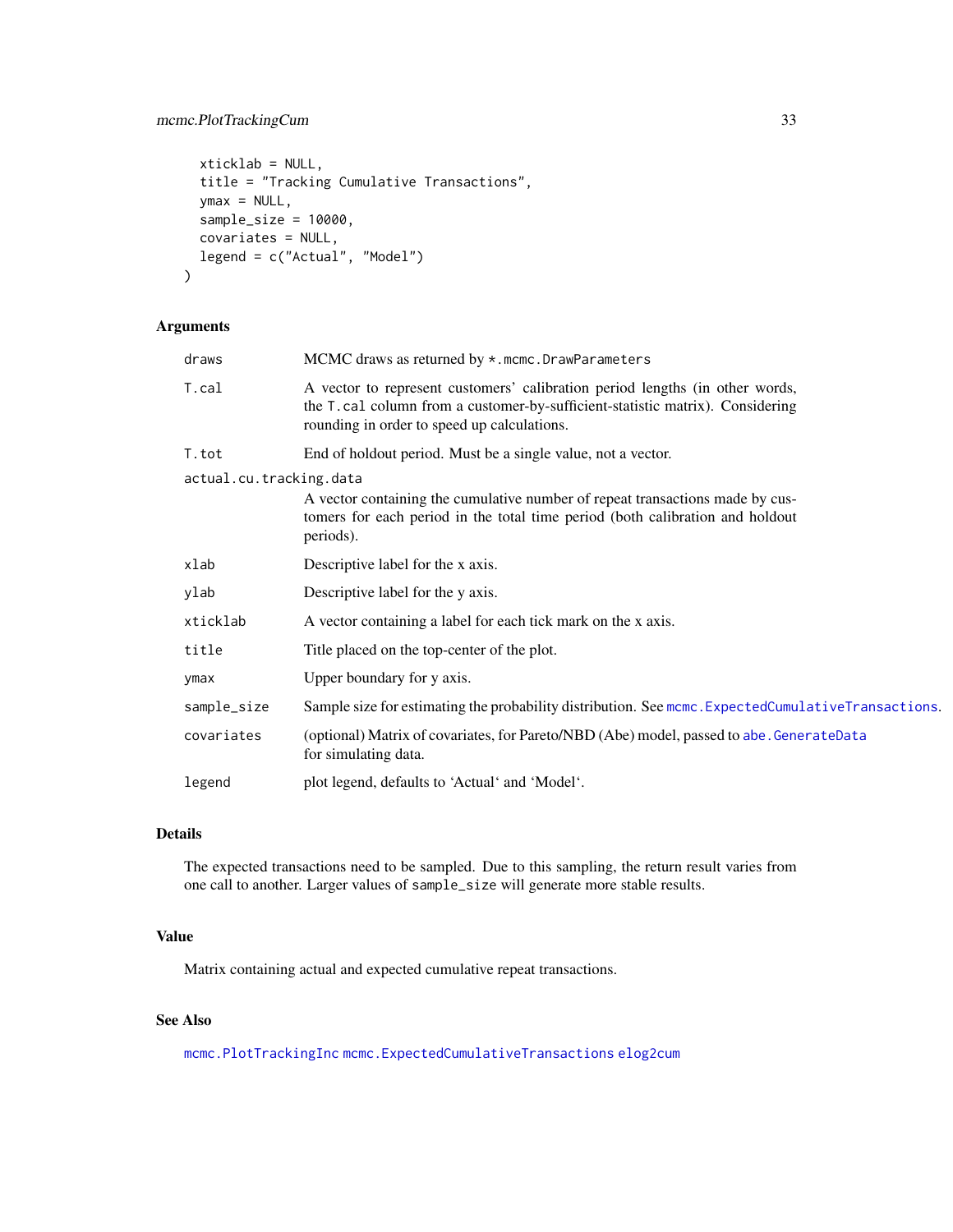#### Examples

```
## Not run:
data("groceryElog")
cbs <- elog2cbs(groceryElog, T.cal = "2006-12-31")
cum <- elog2cum(groceryElog)
param.draws <- pnbd.mcmc.DrawParameters(cbs)
mat <- mcmc.PlotTrackingCum(param.draws,
 T.cal = cbs$T.cal,
  T.tot = max(cbs$T.ca1 + cbs$T.star),actual.cu.tracking.data = cum)
```
## End(Not run)

<span id="page-33-1"></span>mcmc.PlotTrackingInc *Tracking Incremental Transactions Plot for Pareto/GGG, Pareto/NBD (HB) and Pareto/NBD (Abe)*

#### Description

Plots the actual and expected incremental total repeat transactions by all customers for the calibration and holdout periods, and returns this comparison in a matrix.

#### Usage

```
mcmc.PlotTrackingInc(
  draws,
  T.cal,
  T.tot,
  actual.inc.tracking.data,
  xlab = "Week",
 ylab = "Transactions",
  xticklab = NULL,
  title = "Tracking Weekly Transactions",
  ymax = NULL,sample_size = 10000,
  covariates = NULL,
  legend = c("Actual", "Model")
)
```
#### Arguments

| draws | MCMC draws as returned by *.mcmc.DrawParameters                                                                                                                                                               |
|-------|---------------------------------------------------------------------------------------------------------------------------------------------------------------------------------------------------------------|
| T.cal | A vector to represent customers' calibration period lengths (in other words,<br>the T. cal column from a customer-by-sufficient-statistic matrix). Considering<br>rounding in order to speed up calculations. |
| T.tot | End of holdout period. Must be a single value, not a vector.                                                                                                                                                  |

<span id="page-33-0"></span>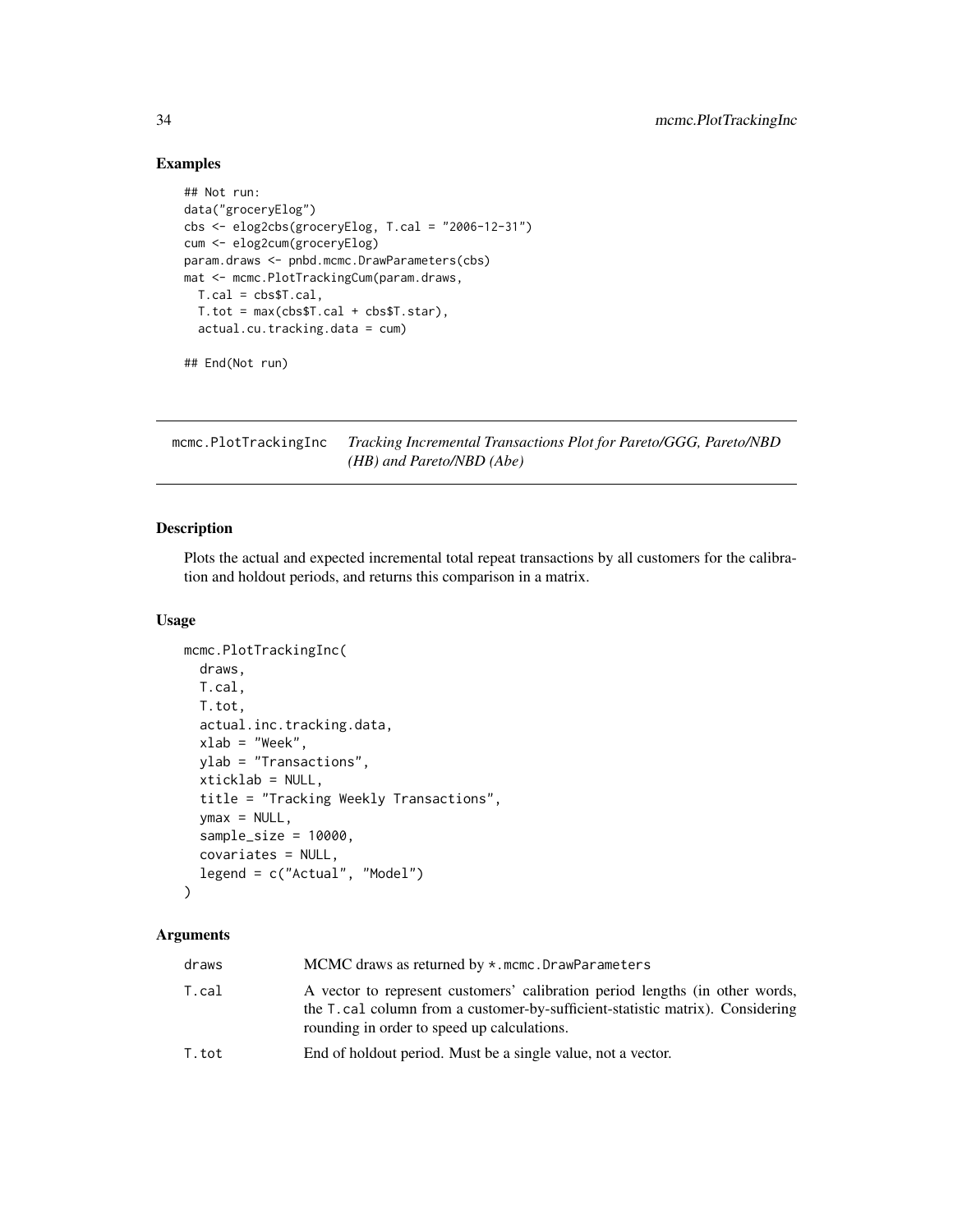<span id="page-34-0"></span>actual.inc.tracking.data

|             | A vector containing the incremental number of repeat transactions made by cus-<br>tomers for each period in the total time period (both calibration and holdout<br>periods). |
|-------------|------------------------------------------------------------------------------------------------------------------------------------------------------------------------------|
| xlab        | Descriptive label for the x axis.                                                                                                                                            |
| ylab        | Descriptive label for the y axis.                                                                                                                                            |
| xticklab    | A vector containing a label for each tick mark on the x axis.                                                                                                                |
| title       | Title placed on the top-center of the plot.                                                                                                                                  |
| ymax        | Upper boundary for y axis.                                                                                                                                                   |
| sample_size | Sample size for estimating the probability distribution. See mcmc. ExpectedCumulativeTransactions.                                                                           |
| covariates  | (optional) Matrix of covariates, for Pareto/NBD (Abe) model, passed to abe. GenerateData<br>for simulating data.                                                             |
| legend      | plot legend, defaults to 'Actual' and 'Model'.                                                                                                                               |

#### Details

The expected transactions need to be sampled. Due to this sampling, the return result varies from one call to another. Larger values of sample\_size will generate more stable results.

#### Value

Matrix containing actual and expected incremental repeat transactions.

#### See Also

[mcmc.PlotTrackingCum](#page-31-1) [mcmc.ExpectedCumulativeTransactions](#page-27-1) [elog2inc](#page-6-2)

```
## Not run:
data("groceryElog")
cbs <- elog2cbs(groceryElog, T.cal = "2006-12-31")
inc <- elog2inc(groceryElog)
param.draws <- pnbd.mcmc.DrawParameters(cbs)
mat <- mcmc.PlotTrackingInc(param.draws,
  T.cal = cbs$T.cal,
 T.tot = max(cbs$T.cal + cbs$T.star),
  actual.inc.tracking.data = inc)
```

```
## End(Not run)
```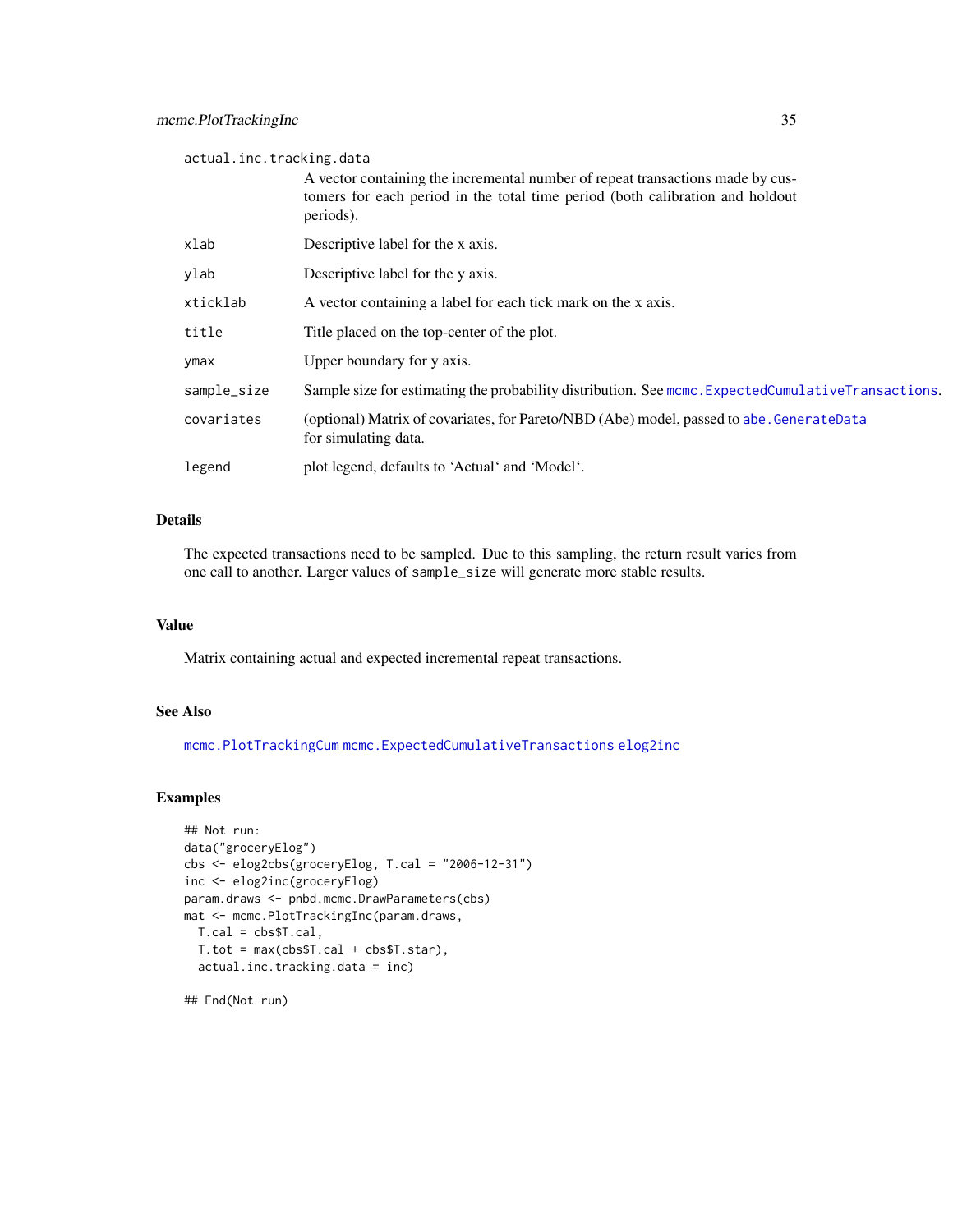<span id="page-35-1"></span><span id="page-35-0"></span>

#### Description

Return the probability distribution of purchase frequencies for a random customer in a given time period, i.e.  $P(X(t) = x)$ . This is estimated by generating sample\_size number of random customers that follow the provided parameter draws. Due to this sampling, the return result varies from one call to another.

#### Usage

```
mcmc.pmf(draws, t, x, sample_size = 10000, covariates = NULL)
```
#### Arguments

| draws        | MCMC draws as returned by $\star$ . mcmc. DrawParameters                                                         |  |
|--------------|------------------------------------------------------------------------------------------------------------------|--|
| t            | Length of time for which we are calculating the expected number of transactions.<br>May also be a vector.        |  |
| $\mathsf{x}$ | Number of transactions for which probability is calculated. May also be a vector.                                |  |
| sample_size  | Sample size for estimating the probability distribution.                                                         |  |
| covariates   | (optional) Matrix of covariates, for Pareto/NBD (Abe) model, passed to abe. GenerateData<br>for simulating data. |  |

#### Value

 $P(X(t) = x)$ . If either t or x is a vector, then the output will be a vector as well. If both are vectors, the output will be a matrix.

```
data("groceryElog")
cbs <- elog2cbs(groceryElog)
param.draws <- pnbd.mcmc.DrawParameters(cbs,
  mcmc = 100, burnin = 50, thin = 10, chains = 1) # short MCMC to run demo fast
mcmc.pmf(param.draws, t = c(26, 52), x = 0:6)
```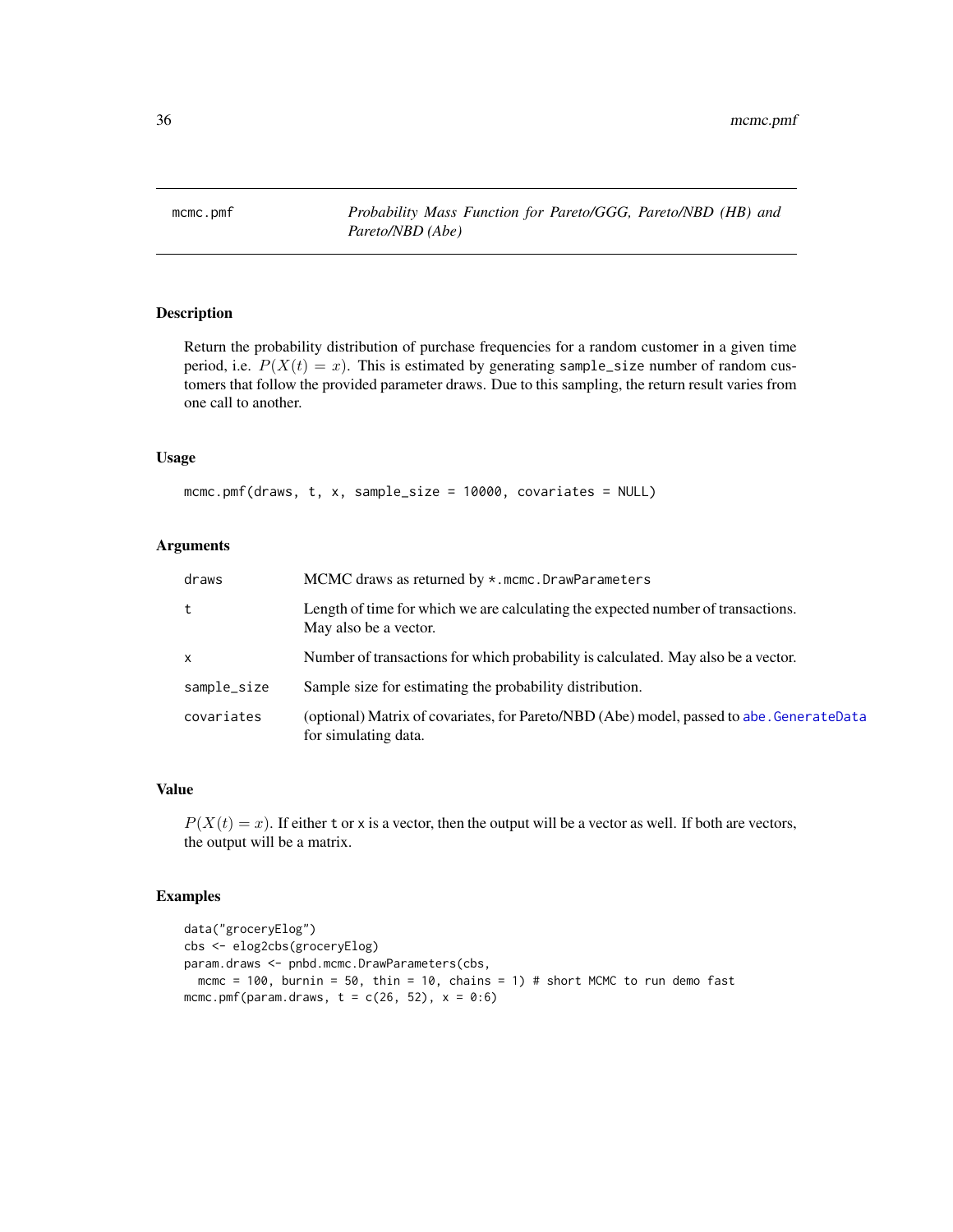<span id="page-36-0"></span>mcmc.setBurnin *(Re-)set burnin of MCMC chains.*

#### Description

(Re-)set burnin of MCMC chains.

#### Usage

```
mcmc.setBurnin(draws, burnin)
```
#### Arguments

| draws  | MCMC draws as returned by *.mcmc.DrawParameters |
|--------|-------------------------------------------------|
| burnin | New start index.                                |

#### Value

2-element list with MCMC draws

#### Examples

```
data("groceryElog")
cbs <- elog2cbs(groceryElog)
param.draws <- pnbd.mcmc.DrawParameters(cbs,
 mcmc = 100, burnin = 50, thin = 10, chains = 1) # short MCMC to run demo fast
param.draws.stable <- mcmc.setBurnin(param.draws, burnin = 80)
```
<span id="page-36-1"></span>nbd.cbs.LL *Calculate the log-likelihood of the NBD model*

#### Description

Calculate the log-likelihood of the NBD model

#### Usage

nbd.cbs.LL(params, cal.cbs)

#### Arguments

| params  | NBD parameters - a vector with r and alpha, in that order.                                         |
|---------|----------------------------------------------------------------------------------------------------|
| cal.cbs | Calibration period CBS. It must contain columns for frequency x and total time<br>observed T. cal. |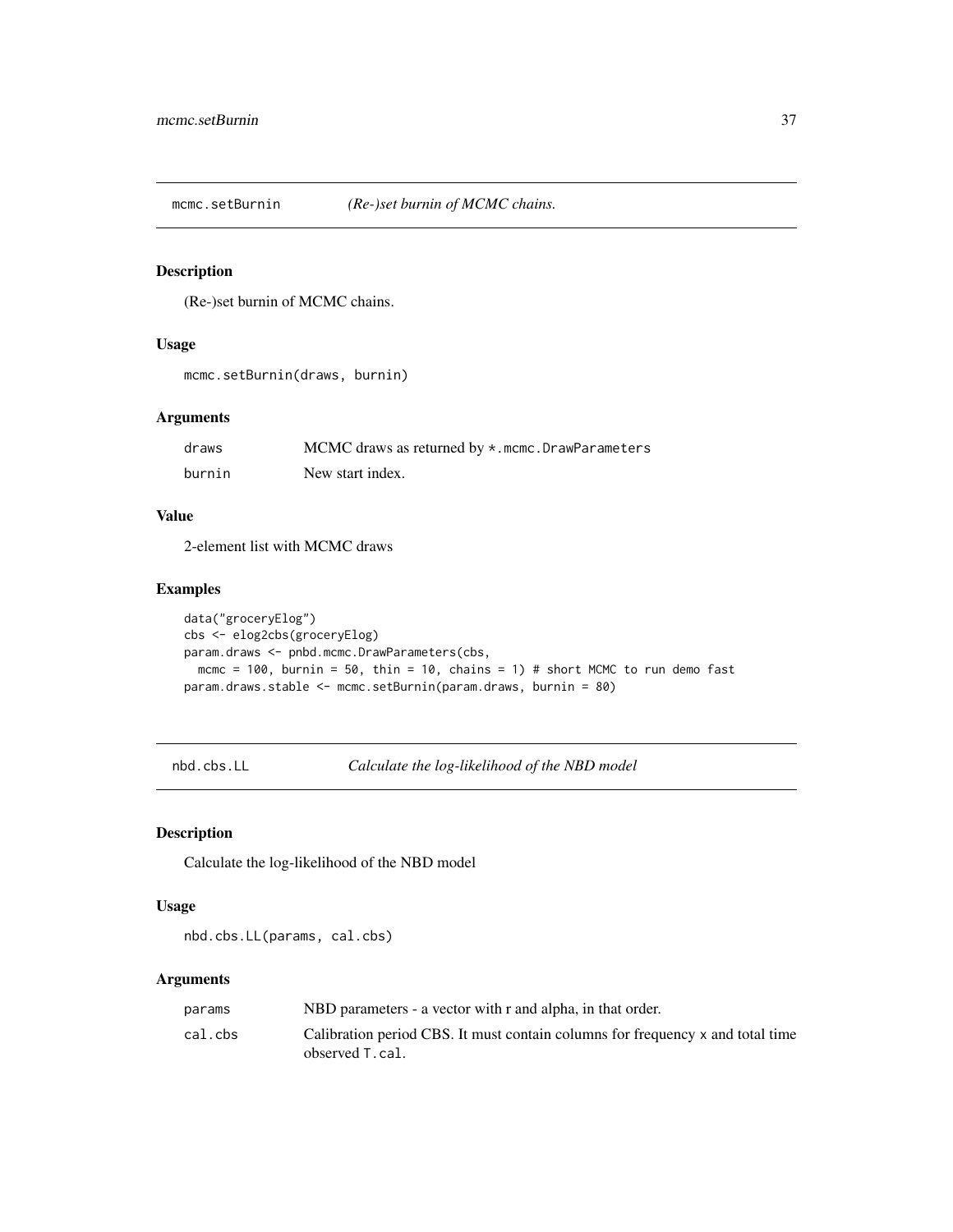#### Value

The total log-likelihood for the provided data.

#### Examples

```
data("groceryElog")
cbs <- elog2cbs(groceryElog)
params <- nbd.EstimateParameters(cbs)
nbd.cbs.LL(params, cbs)
```

```
nbd.ConditionalExpectedTransactions
```
*NBD Conditional Expected Transactions*

#### Description

Uses NBD model parameters and a customer's past transaction behavior to return the number of transactions they are expected to make in a given time period.

#### Usage

```
nbd.ConditionalExpectedTransactions(params, T.star, x, T.cal)
```
#### Arguments

| params       | NBD parameters - a vector with r and alpha, in that order.                                                        |
|--------------|-------------------------------------------------------------------------------------------------------------------|
| T.star       | Length of time for which we are calculating the expected number of transactions.                                  |
| $\mathsf{x}$ | Number of repeat transactions in the calibration period T. cal, or a vector of<br>calibration period frequencies. |
| T.cal        | Length of calibration period, or a vector of calibration period lengths.                                          |

#### Value

Number of transactions a customer is expected to make in a time period of length t, conditional on their past behavior. If any of the input parameters has a length greater than 1, this will be a vector of expected number of transactions.

```
data("groceryElog")
cbs <- elog2cbs(groceryElog, T.cal = "2006-12-31")
params <- nbd.EstimateParameters(cbs)
xstar.est <- nbd.ConditionalExpectedTransactions(params, cbs$T.star, cbs$x, cbs$T.cal)
sum(xstar.est) # expected total number of transactions during holdout
```
<span id="page-37-0"></span>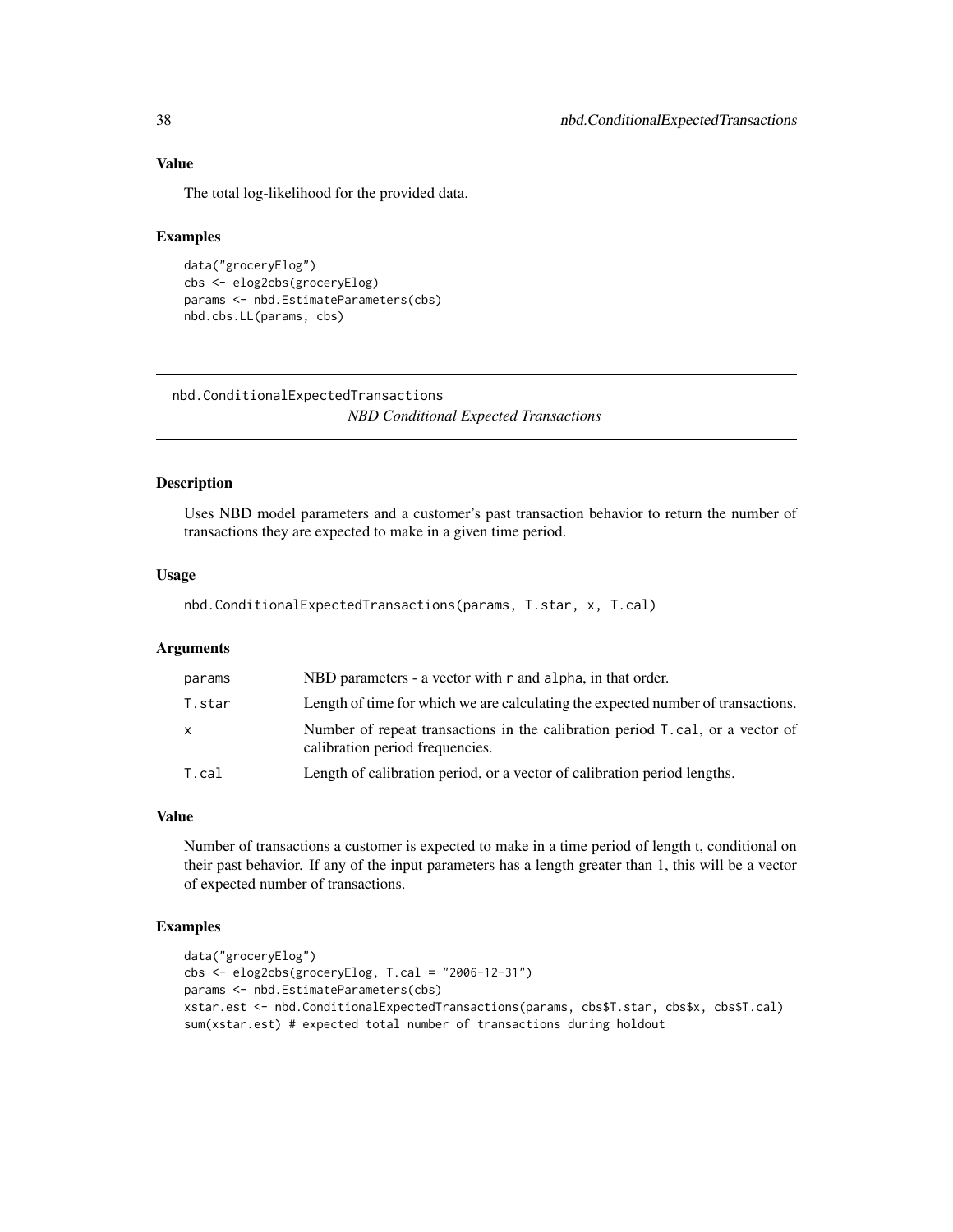<span id="page-38-0"></span>nbd.EstimateParameters

*Parameter Estimation for the NBD model*

#### Description

Estimates parameters for the NBD model via Maximum Likelihood Estimation.

#### Usage

```
nbd.EstimateParameters(cal.cbs, par.start = c(1, 1), max.param.value = 10000)
```
#### Arguments

| cal.cbs         | Calibration period CBS. It must contain columns for frequency x and total time<br>observed T. cal. |
|-----------------|----------------------------------------------------------------------------------------------------|
| par.start       | Initial NBD parameters - a vector with r and alpha in that order.                                  |
| max.param.value |                                                                                                    |
|                 | Upper bound on parameters.                                                                         |

#### Value

List of estimated parameters.

#### References

Ehrenberg, A. S. (1959). The pattern of consumer purchases. Journal of the Royal Statistical Society: Series C (Applied Statistics), 8(1), 26-41. doi: [10.2307/2985810](https://doi.org/10.2307/2985810)

#### Examples

```
data("groceryElog")
cbs <- elog2cbs(groceryElog)
nbd.EstimateParameters(cbs)
```
nbd.GenerateData *Simulate data according to NBD model assumptions*

#### Description

Simulate data according to NBD model assumptions

```
nbd.GenerateData(n, T.cal, T.star, params, date.zero = "2000-01-01")
```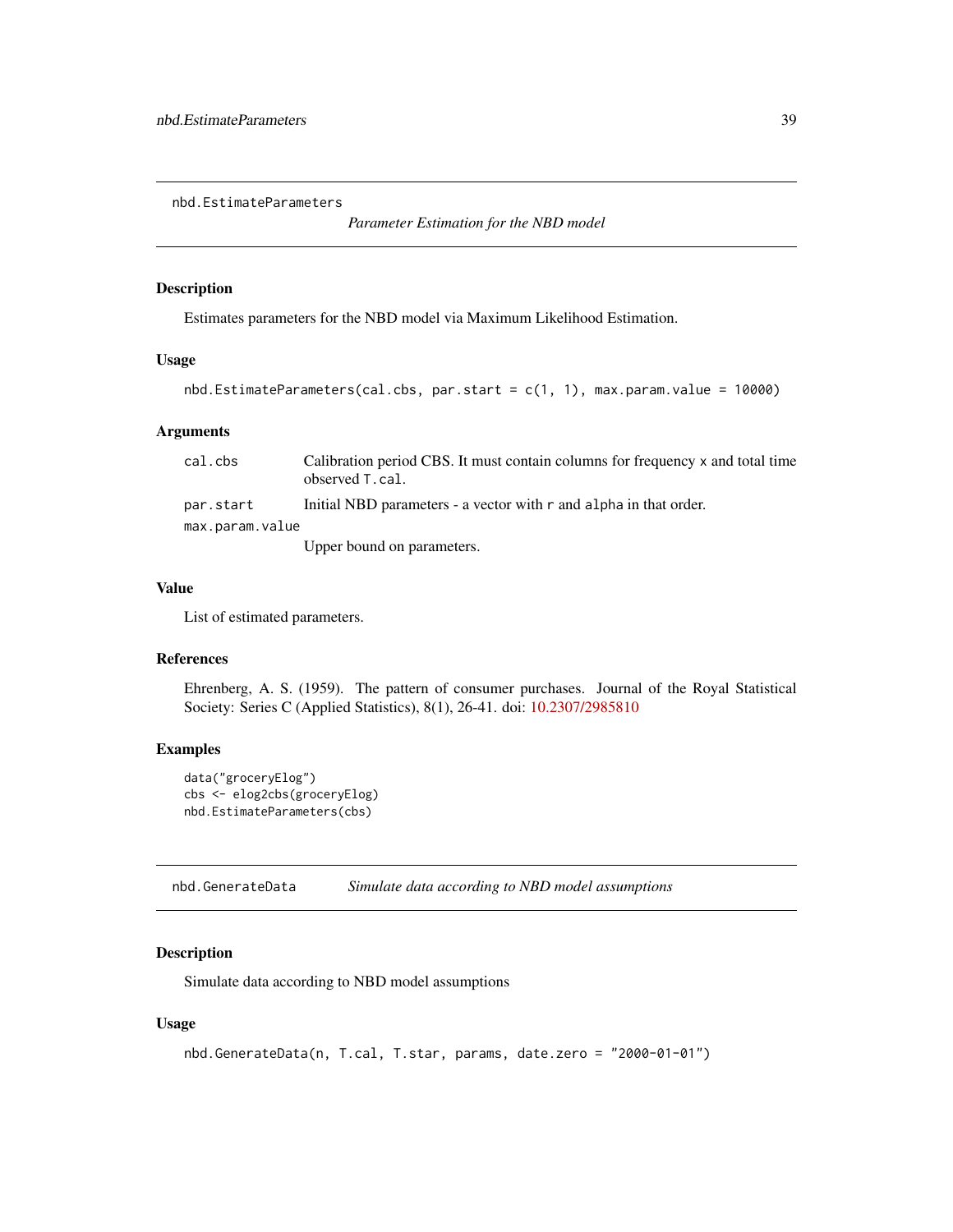<span id="page-39-0"></span>

| n         | Number of customers.                                                      |
|-----------|---------------------------------------------------------------------------|
| T.cal     | Length of calibration period.                                             |
| T.star    | Length of holdout period. This may be a vector.                           |
| params    | NBD parameters - a vector with r and alpha in that order.                 |
| date.zero | Initial date for cohort start. Can be of class character, Date or POSIXt. |
|           |                                                                           |

#### Value

List of length 2:

| cbs  | A data.frame with a row for each customer and the summary statistic as columns. |
|------|---------------------------------------------------------------------------------|
| elog | A data frame with a row for each transaction, and columns cust, date and t.     |

#### Examples

```
n <- 200 # no. of customers
T.cal <- 32 # length of calibration period
T.star <- 32 # length of hold-out period
params \leq c (r = 0.85, alpha = 4.45) # purchase frequency lambda_i \leq Gamma(r, alpha)
data <- nbd.GenerateData(n, T.cal, T.star, params)
cbs <- data$cbs # customer by sufficient summary statistic - one row per customer
elog <- data$elog # Event log - one row per event/purchase
```
nbd.LL *Calculate the log-likelihood of the NBD model*

#### Description

Calculate the log-likelihood of the NBD model

#### Usage

nbd.LL(params, x, T.cal)

#### Arguments

| params       | NBD parameters - a vector with r and alpha, in that order. |
|--------------|------------------------------------------------------------|
| $\mathsf{X}$ | Frequency, <i>i.e.</i> number of re-purchases.             |
| T.cal        | Total time of observation period.                          |

#### Value

A numeric vector of log-likelihoods.

#### See Also

[nbd.cbs.LL](#page-36-1)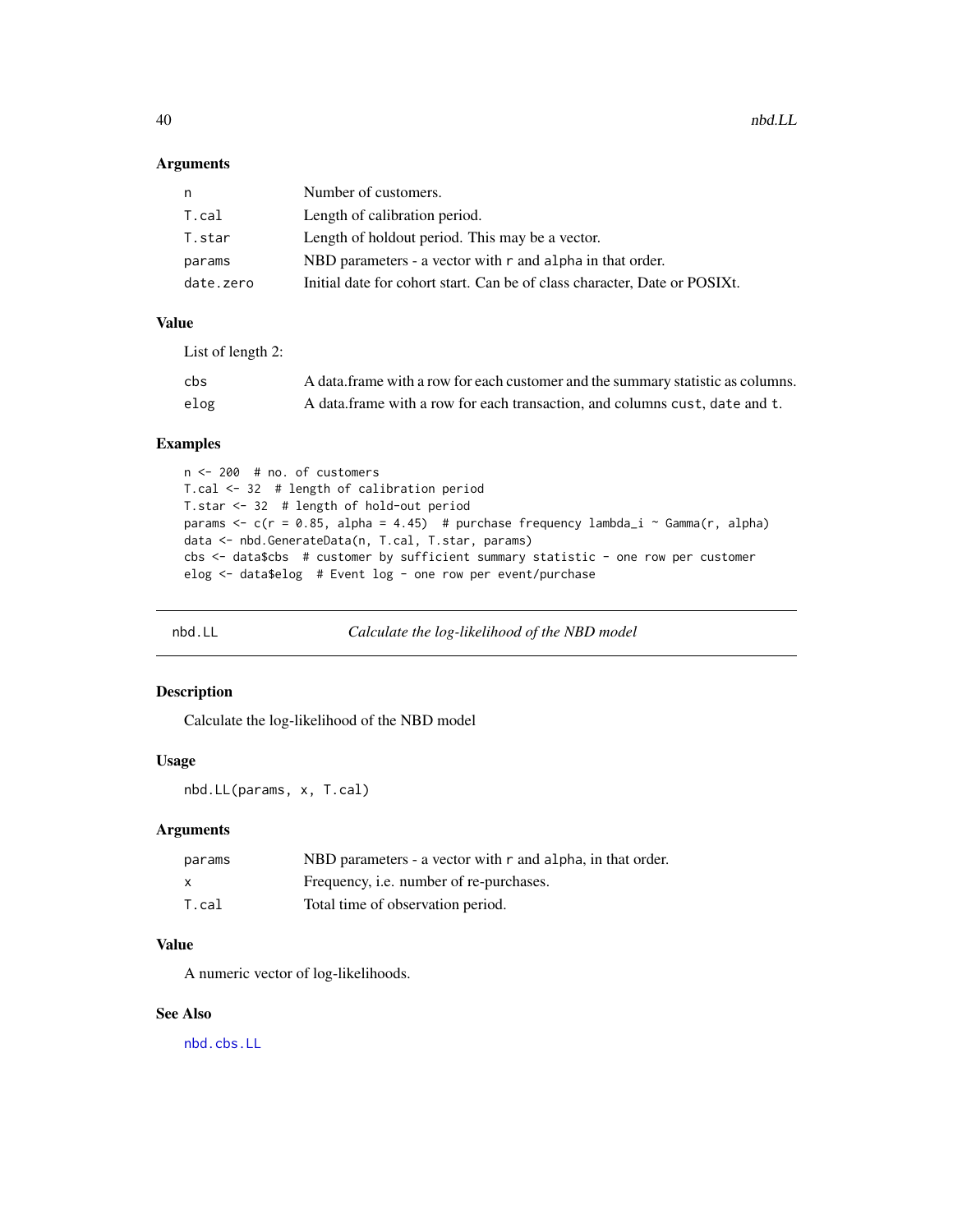<span id="page-40-1"></span><span id="page-40-0"></span>pggg.GenerateData *Simulate data according to Pareto/GGG model assumptions*

#### Description

Simulate data according to Pareto/GGG model assumptions

#### Usage

```
pggg.GenerateData(n, T.cal, T.star, params, date.zero = "2000-01-01")
```
#### Arguments

| n.        | Number of customers.                                                                                                                                    |
|-----------|---------------------------------------------------------------------------------------------------------------------------------------------------------|
| T.cal     | Length of calibration period. If a vector is provided, then it is assumed that<br>customers have different 'birth' dates, i.e. $max(T, cal) - T, cal$ . |
| T.star    | Length of holdout period. This may be a vector.                                                                                                         |
| params    | A list of model parameters r, alpha, s, beta, t and gamma.                                                                                              |
| date.zero | Initial date for cohort start. Can be of class character, Date or POSIXt.                                                                               |

#### Value

List of length 2:

| cbs  | A data. frame with a row for each customer and the summary statistic as columns. |
|------|----------------------------------------------------------------------------------|
| elog | A data frame with a row for each transaction, and columns cust, date and t.      |

#### References

Platzer, M., & Reutterer, T. (2016). Ticking away the moments: Timing regularity helps to better predict customer activity. Marketing Science, 35(5), 779-799. doi: [10.1287/mksc.2015.0963](https://doi.org/10.1287/mksc.2015.0963)

```
params <- list(t = 4.5, gamma = 1.5, r = 5, alpha = 10, s = 0.8, beta = 12)
data \leq pggg.GenerateData(n = 200, T.cal = 32, T.star = 32, params)
cbs <- data$cbs # customer by sufficient summary statistic - one row per customer
elog <- data$elog # Event log - one row per event/purchase
```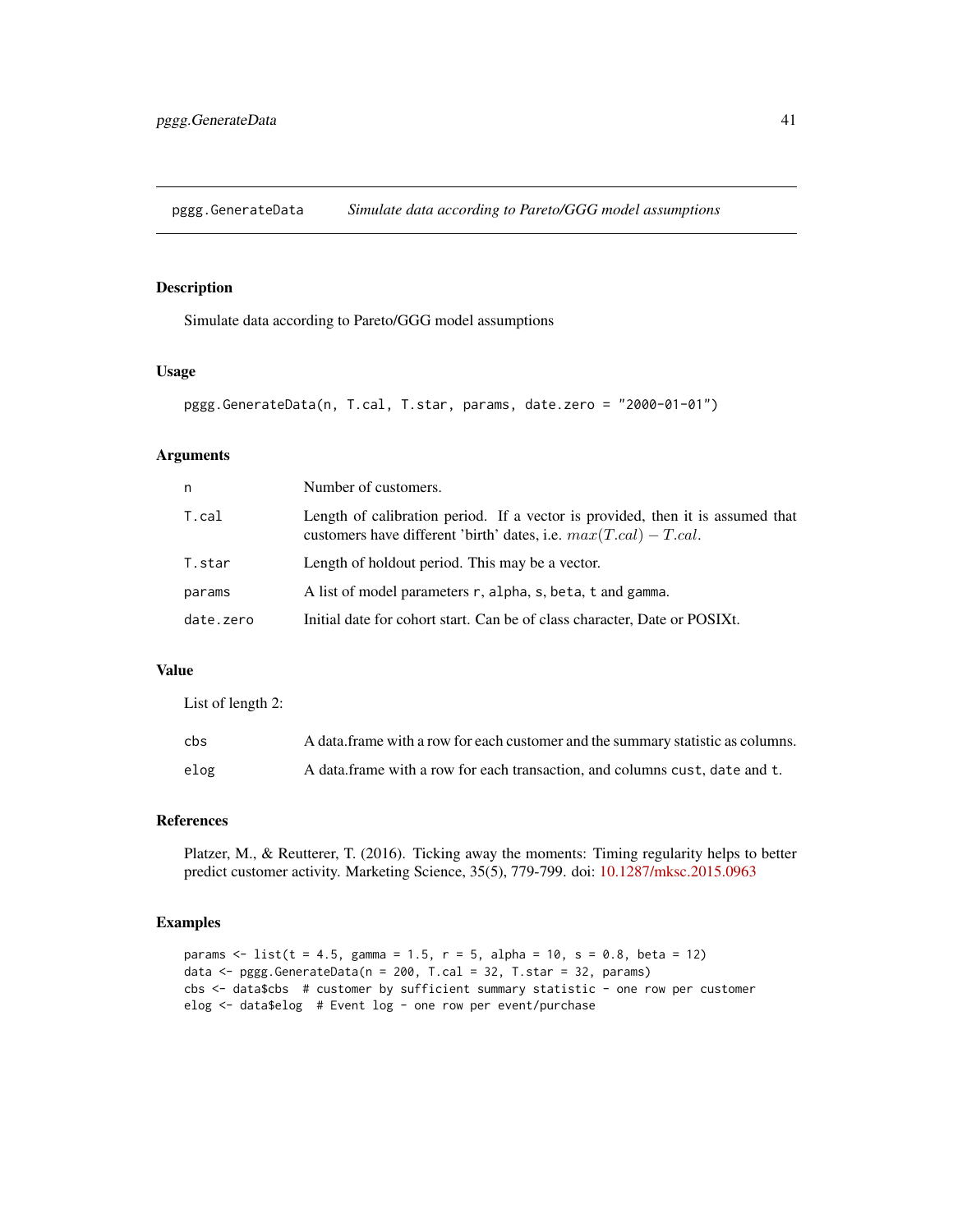<span id="page-41-1"></span><span id="page-41-0"></span>pggg.mcmc.DrawParameters

*Pareto/GGG Parameter Draws*

#### Description

Returns draws from the posterior distributions of the Pareto/GGG parameters, on cohort as well as on customer level.

#### Usage

```
pggg.mcmc.DrawParameters(
 cal.cbs,
 mcmc = 2500,
 burnin = 500,
 thin = 50,
 chains = 2,
 mc.cores = NULL,
 param_init = NULL,
  trace = 100)
```
#### Arguments

| cal.cbs    | Calibration period customer-by-sufficient-statistic (CBS) data.frame. It must<br>contain a row for each customer, and columns x for frequency, t.x for recency<br>, T. cal for the total time observed, as well as the sum over logarithmic inter-<br>transaction times litt. A correct format can be easily generated based on the<br>complete event log of a customer cohort with elog2cbs. |
|------------|-----------------------------------------------------------------------------------------------------------------------------------------------------------------------------------------------------------------------------------------------------------------------------------------------------------------------------------------------------------------------------------------------|
| mcmc       | Number of MCMC steps.                                                                                                                                                                                                                                                                                                                                                                         |
| burnin     | Number of initial MCMC steps which are discarded.                                                                                                                                                                                                                                                                                                                                             |
| thin       | Only every thin-th MCMC step will be returned.                                                                                                                                                                                                                                                                                                                                                |
| chains     | Number of MCMC chains to be run.                                                                                                                                                                                                                                                                                                                                                              |
| mc.cores   | Number of cores to use in parallel (Unix only). Defaults to min (chains, detectCores ()).                                                                                                                                                                                                                                                                                                     |
| param_init | List of start values for cohort-level parameters.                                                                                                                                                                                                                                                                                                                                             |
| trace      | Print logging statement every trace-th iteration. Not available for mc.cores ><br>1.                                                                                                                                                                                                                                                                                                          |

#### Details

See demo('pareto-ggg') for how to apply this model.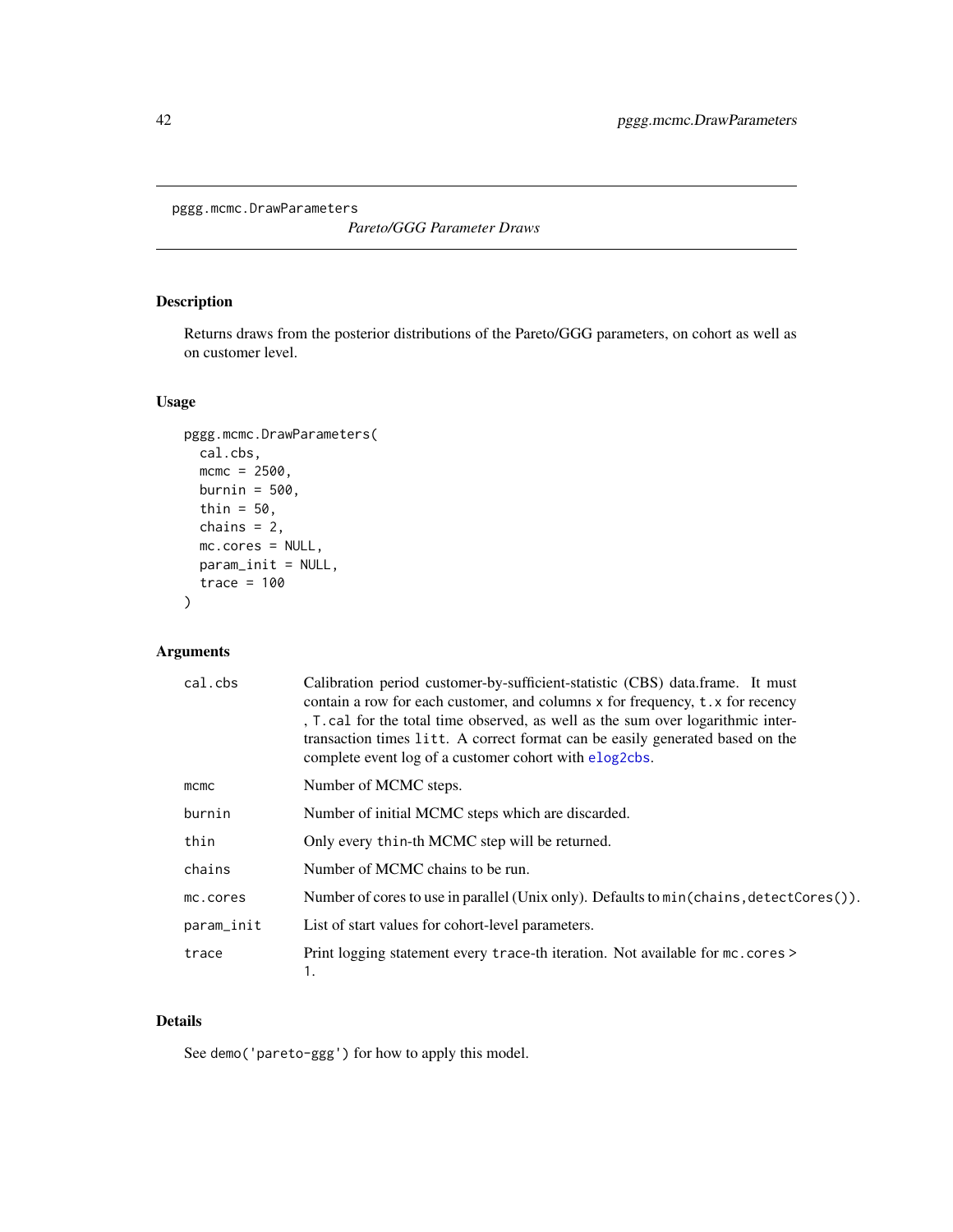#### <span id="page-42-0"></span>Value

List of length 2:

| level 1 | list of mome. Lists, one for each customer, with draws for customer-level pa- |
|---------|-------------------------------------------------------------------------------|
|         | rameters k. lambda, tau, z. mu                                                |
| level 2 | mcmc.list, with draws for cohort-level parameters r, alpha, s, beta, t, gamma |

#### References

Platzer, M., & Reutterer, T. (2016). Ticking away the moments: Timing regularity helps to better predict customer activity. Marketing Science, 35(5), 779-799. doi: [10.1287/mksc.2015.0963](https://doi.org/10.1287/mksc.2015.0963)

#### See Also

[pggg.GenerateData](#page-40-1) [mcmc.PAlive](#page-29-1) [mcmc.DrawFutureTransactions](#page-25-1)

#### Examples

```
data("groceryElog")
cbs <- elog2cbs(groceryElog, T.cal = "2006-12-31")
param.draws <- pggg.mcmc.DrawParameters(cbs,
  mcmc = 20, burnin = 10, thin = 2, chains = 1) # short MCMC to run demo fast
# cohort-level parameter draws
as.matrix(param.draws$level_2)
# customer-level parameter draws for customer with ID '4'
as.matrix(param.draws$level_1[["4"]])
# estimate future transactions
xstar.draws <- mcmc.DrawFutureTransactions(cbs, param.draws, cbs$T.star)
xstar.est <- apply(xstar.draws, 2, mean)
head(xstar.est)
```
pggg.plotRegularityRateHeterogeneity *Pareto/GGG Plot Regularity Rate Heterogeneity*

#### Description

Plots and returns the estimated gamma distribution of k (customers' regularity in interpurchase times).

```
pggg.plotRegularityRateHeterogeneity(
 draws,
 xmax = NULL,
 fn = NULL,title = "Distribution of Regularity Rate k"
)
```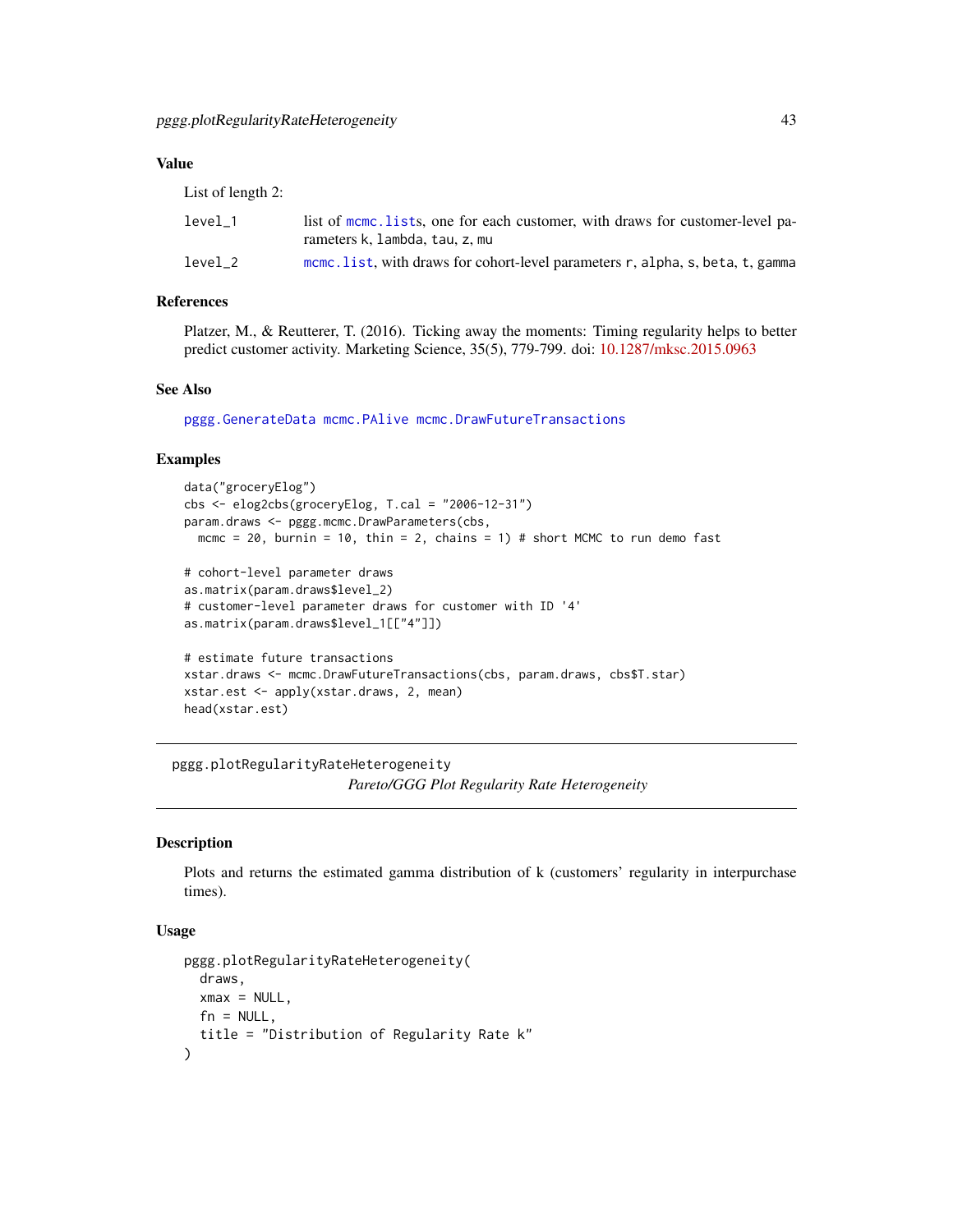<span id="page-43-0"></span>

| draws | MCMC draws as returned by pggg.mcmc.DrawParameters.                       |
|-------|---------------------------------------------------------------------------|
| xmax  | Upper bound for x-scale.                                                  |
| fn    | Optional function to summarize individual-level draws for k, e.g. 'mean'. |
| title | Plot title.                                                               |

#### References

Platzer, M., & Reutterer, T. (2016). Ticking away the moments: Timing regularity helps to better predict customer activity. Marketing Science, 35(5), 779-799. doi: [10.1287/mksc.2015.0963](https://doi.org/10.1287/mksc.2015.0963)

#### Examples

```
data("groceryElog")
cbs <- elog2cbs(groceryElog, T.cal = "2006-12-31")
param.draws <- pggg.mcmc.DrawParameters(cbs,
 mcmc = 20, burnin = 10, thin = 2, chains = 1) # short MCMC to run demo fast
pggg.plotRegularityRateHeterogeneity(param.draws)
```
plotTimingPatterns *Plot timing patterns of sampled customers*

#### Description

Plot timing patterns of sampled customers

#### Usage

```
plotTimingPatterns(
 elog,
 n = 40,T.cal = NULL,T.tot = NULL,
 title = "Sampled Timing Patterns",
 headers = NULL
)
```
#### Arguments

| elog    | Event log, a data. frame with columns cust and transaction time t or date.           |
|---------|--------------------------------------------------------------------------------------|
| n       | Number of sampled customers.                                                         |
| T.cal   | End of calibration period, which is visualized as a vertical line.                   |
| T.tot   | End of observation period                                                            |
| title   | Plot title.                                                                          |
| headers | Vector of length 2 for adding headers to the plot, e.g. c("Calibration", "Holdout"). |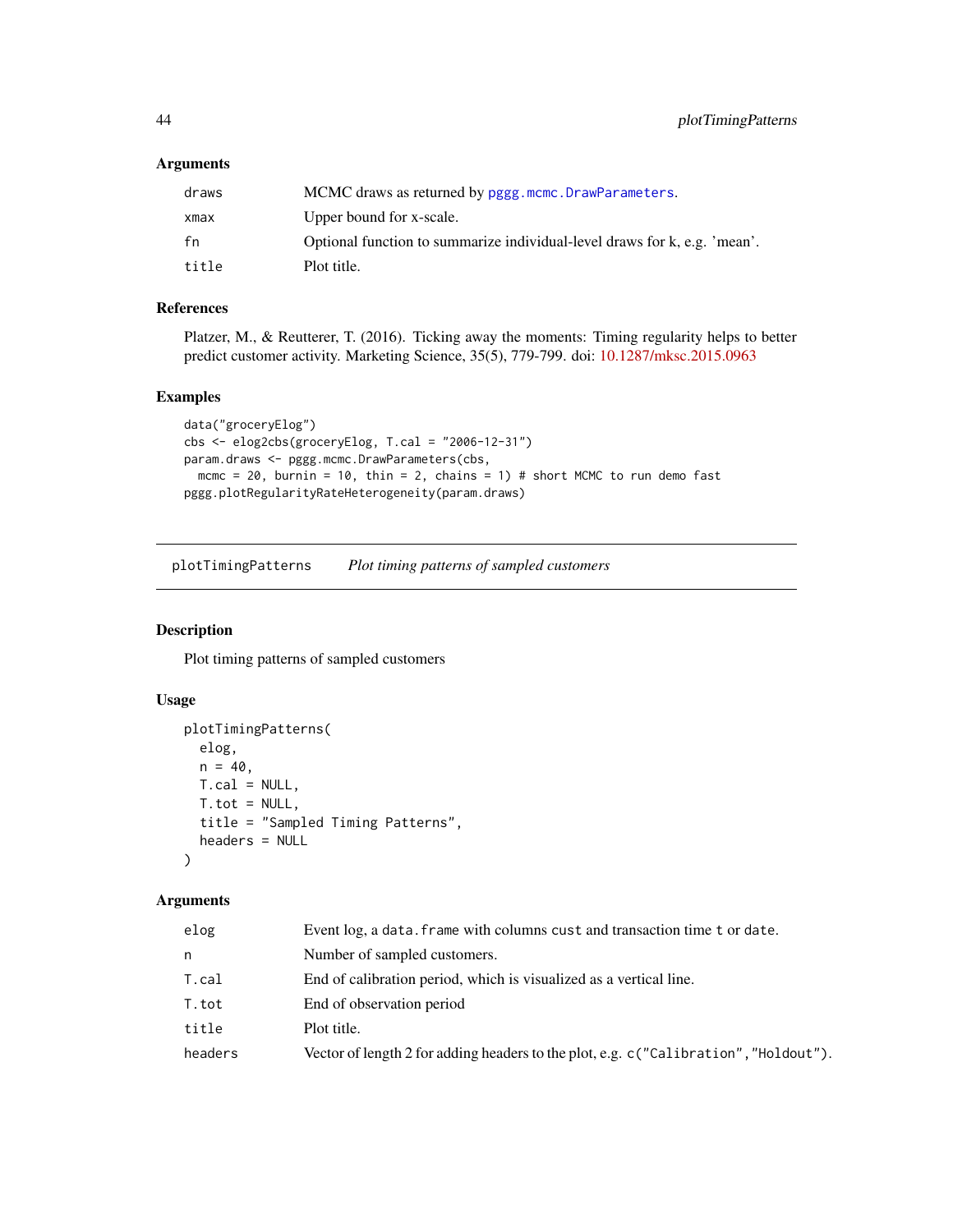#### <span id="page-44-0"></span>pnbd.GenerateData 45

#### Examples

```
data("groceryElog")
plotTimingPatterns(groceryElog, T.tot = "2008-12-31")
plotTimingPatterns(groceryElog, T.cal = "2006-12-31", headers = c("Calibration", "Holdout"))
```
<span id="page-44-1"></span>pnbd.GenerateData *Simulate data according to Pareto/NBD model assumptions*

#### Description

Simulate data according to Pareto/NBD model assumptions

#### Usage

```
pnbd.GenerateData(n, T.cal, T.star, params, date.zero = "2000-01-01")
```
#### Arguments

| n         | Number of customers.                                                                                                                                    |
|-----------|---------------------------------------------------------------------------------------------------------------------------------------------------------|
| T.cal     | Length of calibration period. If a vector is provided, then it is assumed that<br>customers have different 'birth' dates, i.e. $max(T, cal) - T, cal$ . |
| T.star    | Length of holdout period. This may be a vector.                                                                                                         |
| params    | A list of model parameters r, alpha, s, beta.                                                                                                           |
| date.zero | Initial date for cohort start. Can be of class character, Date or POSIXt.                                                                               |

#### Value

List of length 2:

| cbs  | A data. frame with a row for each customer and the summary statistic as columns. |
|------|----------------------------------------------------------------------------------|
| elog | A data frame with a row for each transaction, and columns cust, date and t.      |

```
params <- list(r = 5, alpha = 10, s = 0.8, beta = 12)data <- pnbd.GenerateData(n = 200, T.cal = 32, T.star = 32, params)
cbs <- data$cbs # customer by sufficient summary statistic - one row per customer
elog <- data$elog # Event log - one row per event/purchase
```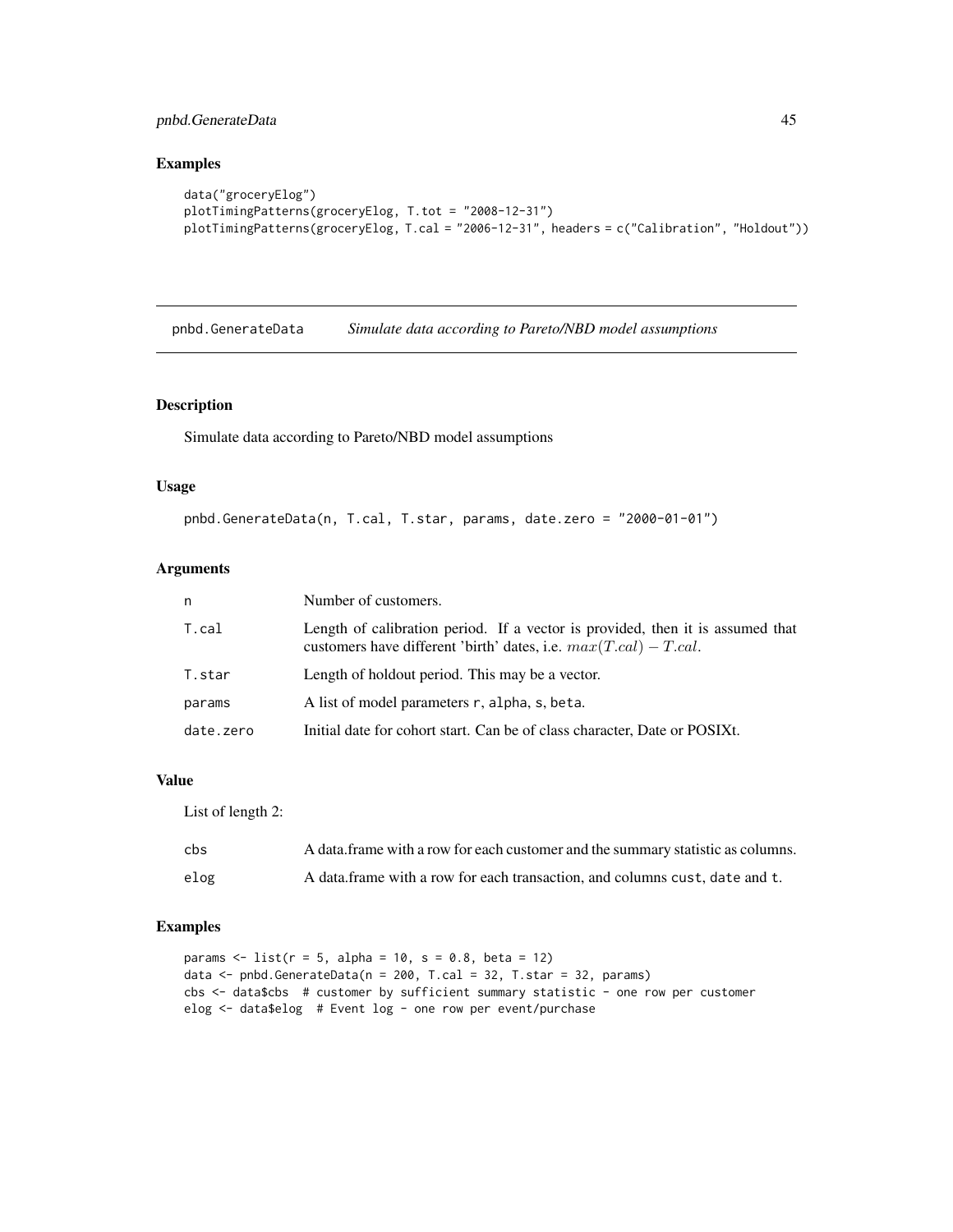<span id="page-45-0"></span>pnbd.mcmc.DrawParameters

*Pareto/NBD (HB) Parameter Draws*

#### Description

Returns draws from the posterior distributions of the Pareto/NBD (HB) parameters, on cohort as well as on customer level.

#### Usage

```
pnbd.mcmc.DrawParameters(
 cal.cbs,
 mcmc = 2500,
 burnin = 500,
  thin = 50,
 chains = 2,
 mc.cores = NULL,
 use_data_augmentation = TRUE,
 param_init = NULL,
  trace = 100)
```
#### Arguments

| cal.cbs               | Calibration period customer-by-sufficient-statistic (CBS) data.frame. It must<br>contain a row for each customer, and columns x for frequency, t.x for recency<br>and T. cal for the total time observed. A correct format can be easily generated<br>based on the complete event log of a customer cohort with elog2cbs. |
|-----------------------|---------------------------------------------------------------------------------------------------------------------------------------------------------------------------------------------------------------------------------------------------------------------------------------------------------------------------|
| mcmc                  | Number of MCMC steps.                                                                                                                                                                                                                                                                                                     |
| burnin                | Number of initial MCMC steps which are discarded.                                                                                                                                                                                                                                                                         |
| thin                  | Only every thin-th MCMC step will be returned.                                                                                                                                                                                                                                                                            |
| chains                | Number of MCMC chains to be run.                                                                                                                                                                                                                                                                                          |
| mc.cores              | Number of cores to use in parallel (Unix only). Defaults to min(chains, detectCores()).                                                                                                                                                                                                                                   |
| use_data_augmentation | deprecated                                                                                                                                                                                                                                                                                                                |
| param_init            | List of start values for cohort-level parameters.                                                                                                                                                                                                                                                                         |
| trace                 | Print logging statement every trace-th iteration. Not available for mc.cores ><br>1.                                                                                                                                                                                                                                      |

#### Details

See demo('pareto-ggg') for how to apply this model.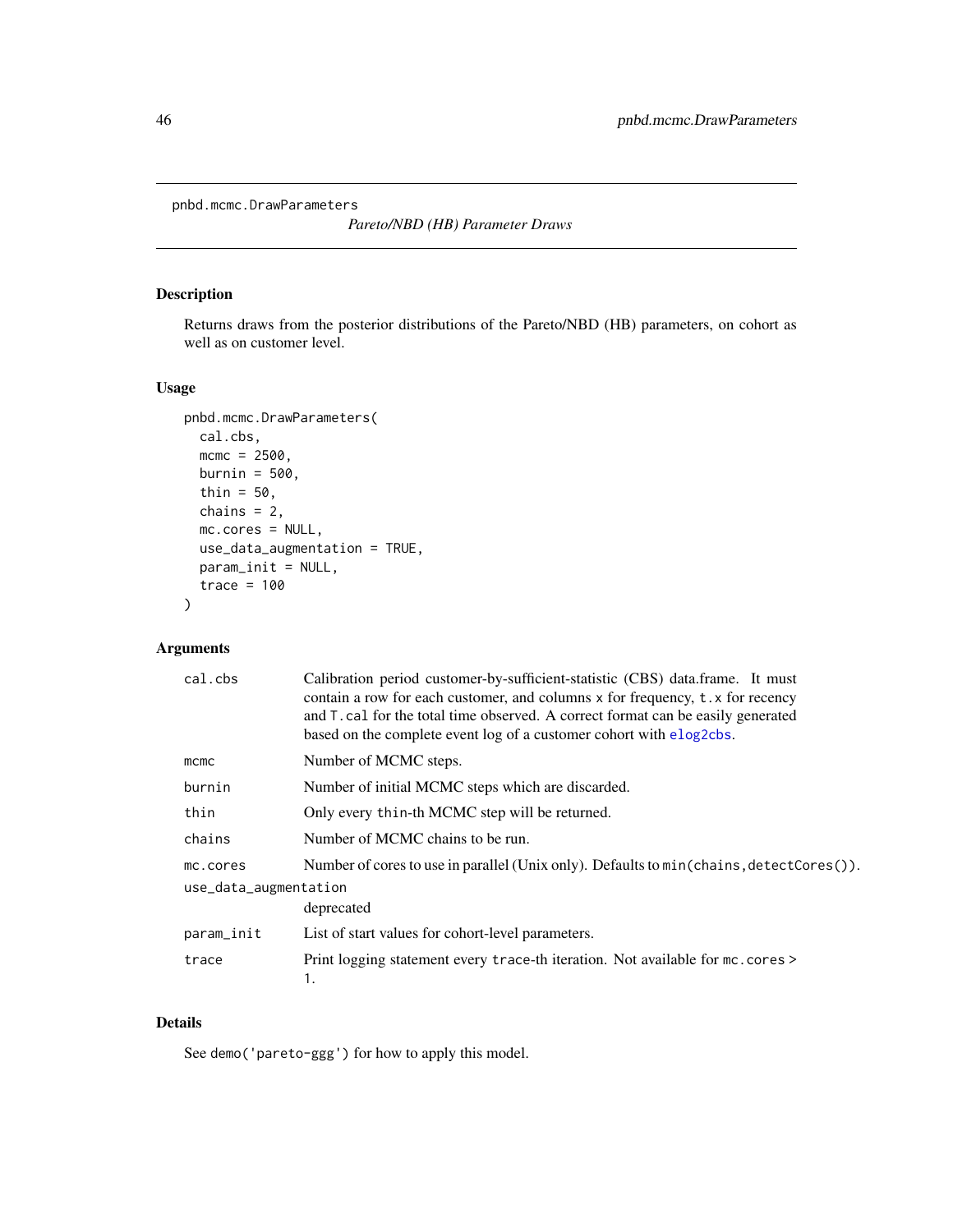#### <span id="page-46-0"></span>Value

2-element list:

- level\_1 list of [mcmc.list](#page-0-0)s, one for each customer, with draws for customer-level parameters lambda, tau, z, mu
- level\_2 [mcmc.list](#page-0-0), with draws for cohort-level parameters r, alpha, s, beta

#### References

Ma, S. H., & Liu, J. L. (2007, August). The MCMC approach for solving the Pareto/NBD model and possible extensions. In Third international conference on natural computation (ICNC 2007) (Vol. 2, pp. 505-512). IEEE. doi: [10.1109/ICNC.2007.728](https://doi.org/10.1109/ICNC.2007.728)

Abe, M. (2009). "Counting your customers" one by one: A hierarchical Bayes extension to the Pareto/NBD model. Marketing Science, 28(3), 541-553. doi: [10.1287/mksc.1090.0502](https://doi.org/10.1287/mksc.1090.0502)

#### See Also

[pnbd.GenerateData](#page-44-1) [mcmc.DrawFutureTransactions](#page-25-1) [mcmc.PAlive](#page-29-1)

#### Examples

```
data("groceryElog")
cbs <- elog2cbs(groceryElog, T.cal = "2006-12-31")
param.draws <- pnbd.mcmc.DrawParameters(cbs,
  mcmc = 100, burnin = 50, thin = 10, chains = 1) # short MCMC to run demo fast
# cohort-level parameter draws
as.matrix(param.draws$level_2)
# customer-level parameter draws for customer with ID '4'
as.matrix(param.draws$level_1[["4"]])
# estimate future transactions
xstar.draws <- mcmc.DrawFutureTransactions(cbs, param.draws, cbs$T.star)
xstar.est <- apply(xstar.draws, 2, mean)
```
head(xstar.est)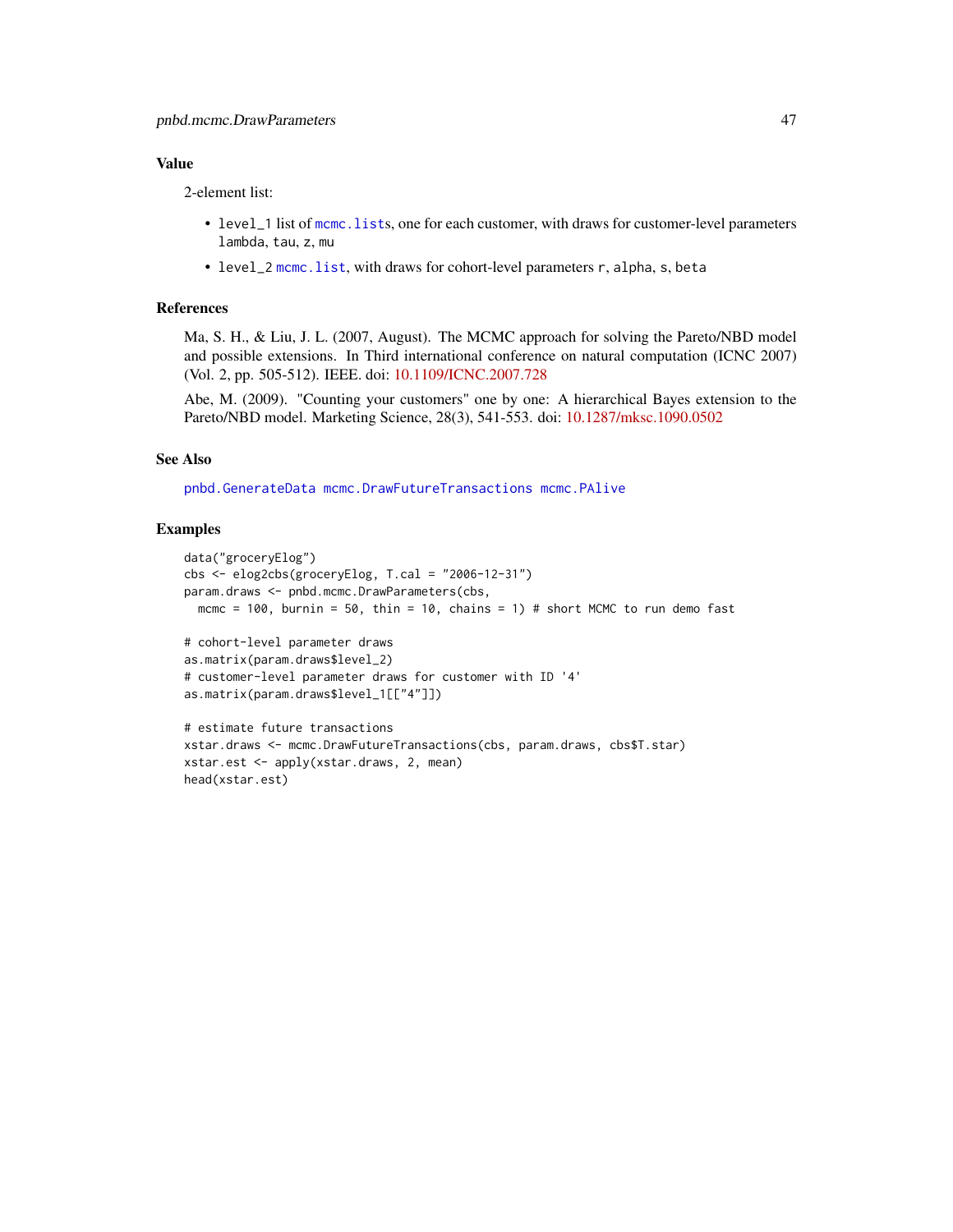# <span id="page-47-0"></span>Index

∗ datasets groceryElog, [9](#page-8-0) abe.GenerateData, [3,](#page-2-0) *[5](#page-4-0)*, *[28](#page-27-0)*, *[33](#page-32-0)*, *[35,](#page-34-0) [36](#page-35-0)* abe.mcmc.DrawParameters, [4](#page-3-0) bgcnbd.cbs.LL *(*mbgcnbd.cbs.LL*)*, [10](#page-9-0) bgcnbd.ConditionalExpectedTransactions *(*mbgcnbd.ConditionalExpectedTransactions*)*, mbgcnbd.cbs.LL, 10<br>[11](#page-10-0) mbgcnbd.cbs.LL, [10](#page-9-0) bgcnbd.EstimateParameters *(*mbgcnbd.EstimateParameters*)*, [12](#page-11-0) bgcnbd.Expectation *(*mbgcnbd.Expectation*)*, [13](#page-12-0) bgcnbd.ExpectedCumulativeTransactions *(*mbgcnbd.ExpectedCumulativeTransactions*)*, mbgcnbd.GenerateData, [15](#page-14-0) [14](#page-13-0) bgcnbd.GenerateData *(*mbgcnbd.GenerateData*)*, [15](#page-14-0) bgcnbd.LL *(*mbgcnbd.cbs.LL*)*, [10](#page-9-0) bgcnbd.PAlive *(*mbgcnbd.PAlive*)*, [16](#page-15-0) bgcnbd.PlotFrequencyInCalibration *(*mbgcnbd.PlotFrequencyInCalibration*)*, [17](#page-16-0) bgcnbd.PlotFreqVsConditionalExpectedFrequency, mbgcnbd.PlotTrackingInc, [23](#page-22-0) *[20,](#page-19-0) [21](#page-20-0)* bgcnbd.PlotFreqVsConditionalExpectedFrequency mbgnbd.EstimateParameters *(*mbgcnbd.PlotFreqVsConditionalExpectedFrequency*)*, *(*mbgcnbd.EstimateParameters*)*, [19](#page-18-0) bgcnbd.PlotRecVsConditionalExpectedFrequency *(*mbgcnbd.PlotRecVsConditionalExpectedFrequency*)*, *[32](#page-31-0)*, *[43](#page-42-0)*, *[47](#page-46-0)* [20](#page-19-0) bgcnbd.PlotTrackingCum *(*mbgcnbd.PlotTrackingCum*)*, [21](#page-20-0) bgcnbd.PlotTrackingInc *(*mbgcnbd.PlotTrackingInc*)*, [23](#page-22-0) bgcnbd.pmf *(*mbgcnbd.pmf*)*, [25](#page-24-0) bgnbd.EstimateParameters, *[13](#page-12-0)* difftime, *[6](#page-5-0)* elog2cbs, *[4](#page-3-0)*, [5,](#page-4-0) *[10](#page-9-0)*, *[12](#page-11-0)*, *[42](#page-41-0)*, *[46](#page-45-0)* elog2cum, [7,](#page-6-0) *[33](#page-32-0)* elog2inc, *[35](#page-34-0)* elog2inc *(*elog2cum*)*, [7](#page-6-0) estimateRegularity, [8](#page-7-0) groceryElog, [9](#page-8-0) mbgcnbd.ConditionalExpectedTransactions, [11](#page-10-0) mbgcnbd.EstimateParameters, [12](#page-11-0) mbgcnbd.Expectation, [13](#page-12-0) mbgcnbd.ExpectedCumulativeTransactions, [14,](#page-13-0) *[23,](#page-22-0) [24](#page-23-0)* mbgcnbd.LL *(*mbgcnbd.cbs.LL*)*, [10](#page-9-0) mbgcnbd.PAlive, [16](#page-15-0) mbgcnbd.PlotFrequencyInCalibration, [17](#page-16-0) mbgcnbd.PlotFreqVsConditionalExpectedFrequency, [19](#page-18-0) mbgcnbd.PlotRecVsConditionalExpectedFrequency, [20](#page-19-0) mbgcnbd.PlotTrackingCum, [21](#page-20-0)  $m$ bgcnbd.pmf,  $25$ [12](#page-11-0) mcmc.DrawFutureTransactions, *[5](#page-4-0)*, [26,](#page-25-0) *[29](#page-28-0)*, mcmc. Expectation, [27](#page-26-0) mcmc.ExpectedCumulativeTransactions, [28,](#page-27-0) *[33](#page-32-0)*, *[35](#page-34-0)* mcmc.list, *[5](#page-4-0)*, *[43](#page-42-0)*, *[47](#page-46-0)* mcmc.PActive, [29](#page-28-0) mcmc.PAlive, *[5](#page-4-0)*, [30,](#page-29-0) *[43](#page-42-0)*, *[47](#page-46-0)* mcmc.PlotFrequencyInCalibration, [30](#page-29-0) mcmc.plotPActiveDiagnostic, [32](#page-31-0) mcmc.PlotTrackingCum, [32,](#page-31-0) *[35](#page-34-0)*